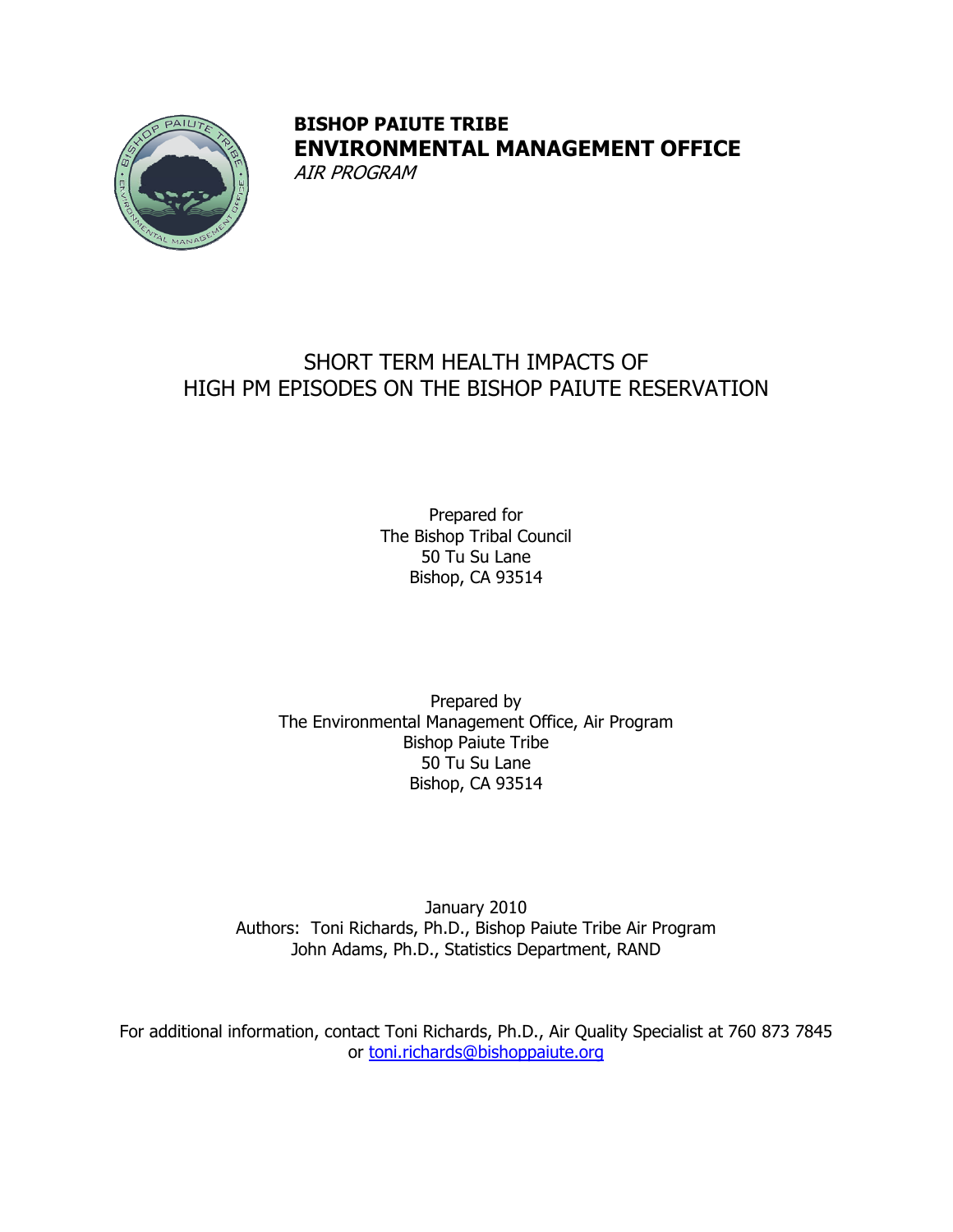

## **BISHOP PAIUTE TRIBE ENVIRONMENTAL MANAGEMENT OFFICE**  AIR PROGRAM

SHORT TERM HEALTH IMPACTS OF HIGH PM EPISODES ON THE BISHOP PAIUTE RESERVATION

Authors: Toni Richards, Ph.D., Bishop Paiute Tribe Air Program John Adams, Ph.D., Statistics Department, RAND

## **ABSTRACT**

This pilot study examines the impacts of high particulate matter concentrations on health for the Bishop Paiute Reservation, located 60 miles from the Owens Dry Lake, largest PM-10 source in the US. This may be the first such study for a Reservation population and of the health impacts of the dry lake. Instead of using conventional measures like mortality or hospitalizations, we focus on clinic visits yielding more observations. Using time series and Poisson models, we link daily visits to PM levels. We find weak impact of PM-10 on health despite high concentrations and modest impact of PM-2.5.

## **EXECUTIVE SUMMARY**

This is a pilot study to examine the impacts of high particulate matter concentrations on health for the Bishop Paiute Reservation, located only 60 miles from the largest source of PM-10 in the US, the Owens Dry Lake. Located in a remote rural area on the Nevada-California border between the Sierra Nevada and the White Mountains, the Tribe has a population of 1350 enrolled members and the Reservation is comprised of 875 contiguous acres. To date, we have found no studies of the impact of particulate matter on health for Reservation populations and no quantitative studies of the impacts of the dry lake. This is because conventional methods mortality or hospital admissions are inappropriate for sparse rural populations, due to the small number of events. We therefore focus on clinic visits which yield more observations and capture common acute health problems.

The Bishop Paiute Reservation is a uniquely appropriate laboratory for this type of study. The Reservation is small and spatially compact. The native population is served by a single clinic, the Toiyabe Indian Health Project. The Tribe's air quality monitors are located in the same complex as the clinic. The air quality data are regularly validated internally and by outside audits and are known to be of good quality.

Using time series and Poisson models, we link the daily number of clinic visits to daily average and maximum levels of PM-10 and PM-2.5. We examine all visits, visits under age 5, visits age 65 and over, respiratory and circulatory visits to select those who may be more vulnerable. If particulate matter impacts health, we expect to see an increase in the number of visits two to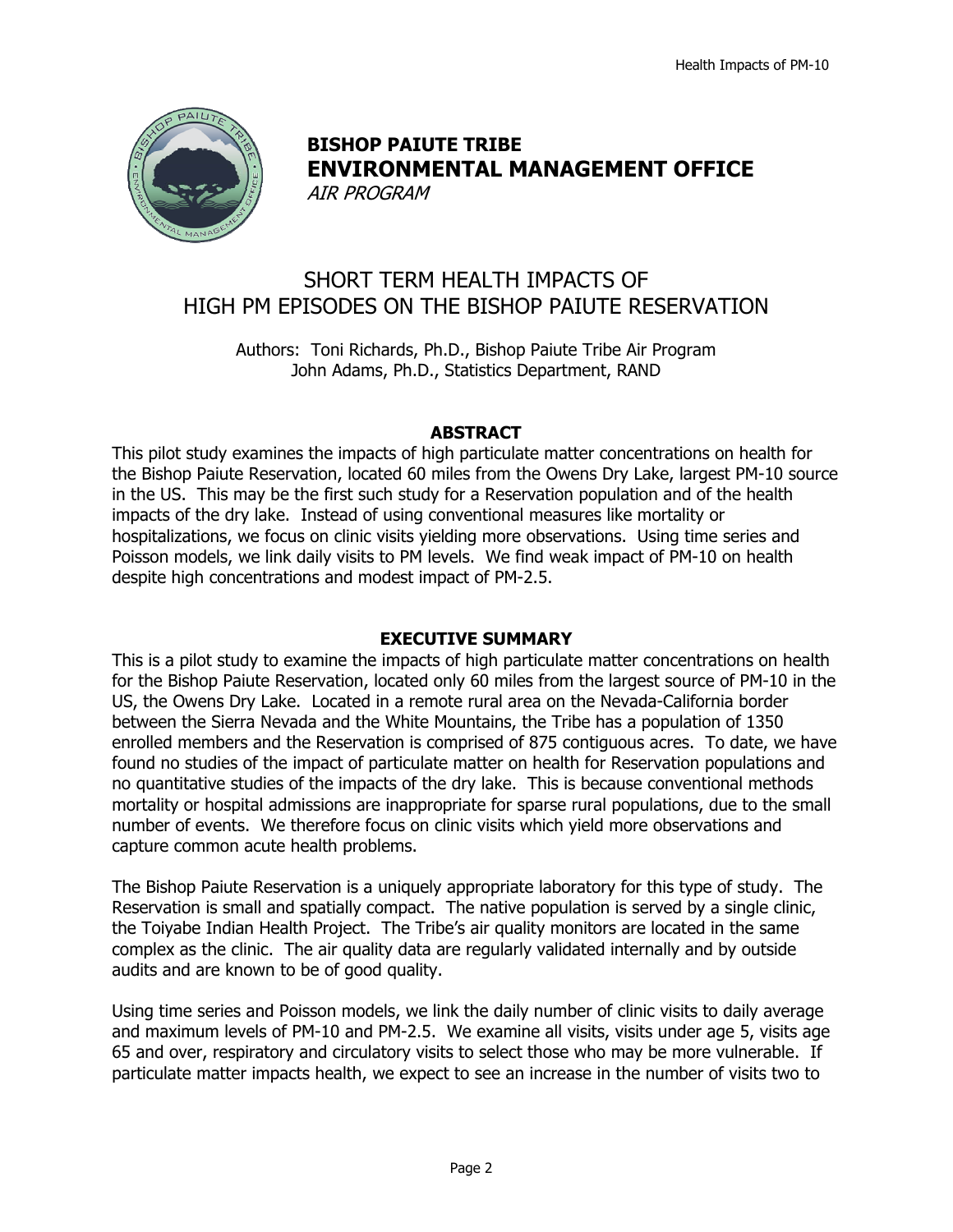three days later. Our results are stable across both modeling approaches although we found few statistically significant results.

Despite high concentrations, we found weak evidence of the impact of PM-10 on circulatory visits, particularly 3-4 days after a high concentration episode and modest impact of PM-2.5 concentrations on pediatric visits at all lags. We were hampered by relatively small sample sizes because we had only one year of data, and the sample was further reduced by clinic closures and missing monitoring data. Nevertheless we believe that this approach bears further investigation because it provides a method for studying previously unexamined populations. We plan to add more years of data to the study in the near future to help establish the utility of the approach.

#### **BACKGROUND**

The National Ambient Air Quality Standards (NAAQS) were created with the goal of protecting health. However, the standards for PM-10 (particulate matter less than 10 microns in aerodynamic diameter) and for PM-2.5 (particulate matter less than 2.5 microns in aerodynamic diameter) refer to 24-hour concentrations. The PM-10 concentrations are set at the relatively high threshold of 150  $\mu$ g/m<sup>3</sup>, and those for PM-2.5 are set at 35  $\mu$ g/m<sup>3</sup>. Research suggests that there is no specific threshold for health impacts of particulate matter, i.e., impacts can be observed at low concentrations, and that short term high concentrations (that are not necessarily associated with exceedances of the NAAQS) also have a significant impact on health, particularly cardiac and respiratory illness.

The Bishop Tribe is located on the California-Nevada border in an area known as the Owens Valley. The Tribe is one of the five largest in California, in terms of population. The Bishop Reservation is located a mere 60 miles north of the Owens Dry Lake, the largest source of PM-10 in the nation. Measured concentrations on the dry lake have exceeded the federal standard by a factor of 75 and extremely high concentrations continue to be observed despite substantial mitigation efforts (100 exceedances were observed in 2006). The Bishop Paiute Tribe is in the area of potential impacts from the dry lake (Great Basin Unified Air Pollution Control District, 1998) and a recent study by the Tribe has confirmed that the dry lake probably has an impact in nearly half of high PM-10 concentrations days on the Reservation (Bishop Paiute Tribe, Air Program, presented at the 2006 National Tribal Environmental Science conference). Measured hourly PM-10 concentrations on the Reservation have exceeded  $1,200$   $\mu q/m<sup>3</sup>$  (Bishop Paiute Tribe, Air Program, data files).

In the Owens Valley, there are two primary sources of particulate pollution, smoke and dust. Dust is the primary source of PM-10 and originates from the Owens dry lake and other barren lands. It is associated with windy conditions. Smoke is the primary source of PM-2.5 and is generated by wildfires and wood burning for home heating (Bishop Paiute Tribe, 2002). Typically, higher PM-2.5 concentrations are associated with relatively calm winds and stable air. Levels of PM-10 are much higher, with exceedances of the Tribal and State of California 24 hour standard of 50  $\mu$ g/m<sup>3</sup>. Our prior work suggests that about half of the high PM-10 days on the Bishop Reservation are associated with wind events on the dry lake (Bishop Paiute Tribe, 2006).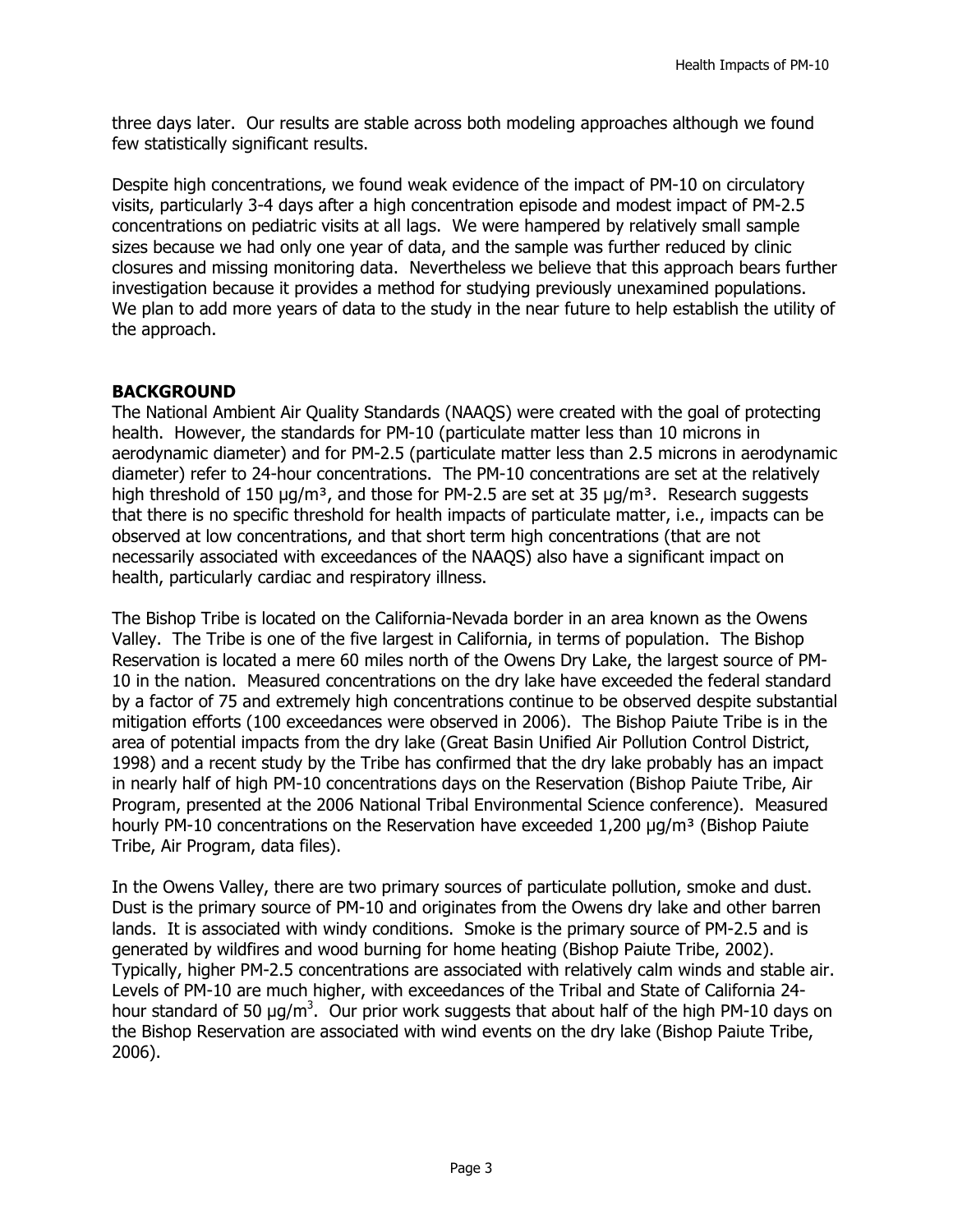#### **LITERATURE REVIEW**

At present, there are few or no studies of the impacts of the dry lake on any of the populations of the Owens Valley and we have found no studies of the impact of particulate matter on health for Reservation populations. One exception is Kittle, 2000, a study based on self reported health effects of Owens Valley residents who responded to newspaper ads, e-mail and other requests for information. Based on these self reports, Kittle found that valley residents were likely to report a range of respiratory problems following high dust episodes and the types of reported symptoms were similar to other studies of the impacts of particulate matter on health.

One of the reasons that there are few or no quantitative studies of rural areas or reservation populations is that conventional methods like studies of mortality or hospital admissions are inappropriate for sparse rural populations, due to the small population size and the small number of events involved, even when many years of data are combined. Similarly, large sample surveys do not provide coverage and detailed surveys of reservation populations are rare. This is a general problem for rural areas and has been raised as a concern when revisions of the NAAQS were proposed.

In addition, because particulate matter is defined by aerodynamic diameter and not by chemistry, generalizing results from urban industrial areas to rural areas is difficult. In the Owens Valley, PM-10 is primarily windblown dust from the Owens Dry Lake and other barren lands and PM-2.5 is primarily smoke from wildfires in the summer and wood burning for home heating in the winter – probably different from a standard urban mix. (See Bell, et al, 2008 for a study of heterogeneity.) Nevertheless, the impact of particulate matter on health is well-known and has been documented in many countries. A few of the most recent studies are cited here. The elderly and children have been shown to be particularly vulnerable and respiratory and cardiac conditions have been shown to be sensitive to the impact of particulate matter. In the case of children, the effects have included acute respiratory effects (O'Connor, et al, 2008, Wilhelm, et al, 2008) and allergic sensitization (Morgenstern, et al, 2008). In addition, low income populations may be at higher risk of adverse effects (Carder, et al, 2008). The cardiac and respiratory effects on adults, including some of the mechanisms are well-documented (see for example, Mills, et al, 2009, Peng, et al, 2008 and 2008a, Chuang, et al, 2008). Higher particulate matter concentrations have been found to decrease life expectancy (Pope, et al, 2010)

## **STUDY DESIGN**

This study utilizes an innovative approach to examine the short term impacts of high particulate matter concentrations on health. The study uses daily counts of clinic visits as a measure of health. Specifically we examine the total number of visits, visits for children under age 5 and under, visits for persons 65 and over, visits for respiratory and visits for circulatory conditions (including cardiac conditions). These types of visits were chosen because we expect the young, the elderly, those with respiratory and those with circulatory conditions to be most vulnerable to high particulate concentrations. Broad diagnostic groups were selected to obtain a sufficiently large case base. The hope is that clinic visits would be sufficiently common that there would be sufficient variability in the daily number of clinic visits to overcome the small population base. Table 1 below summarizes the selection criteria.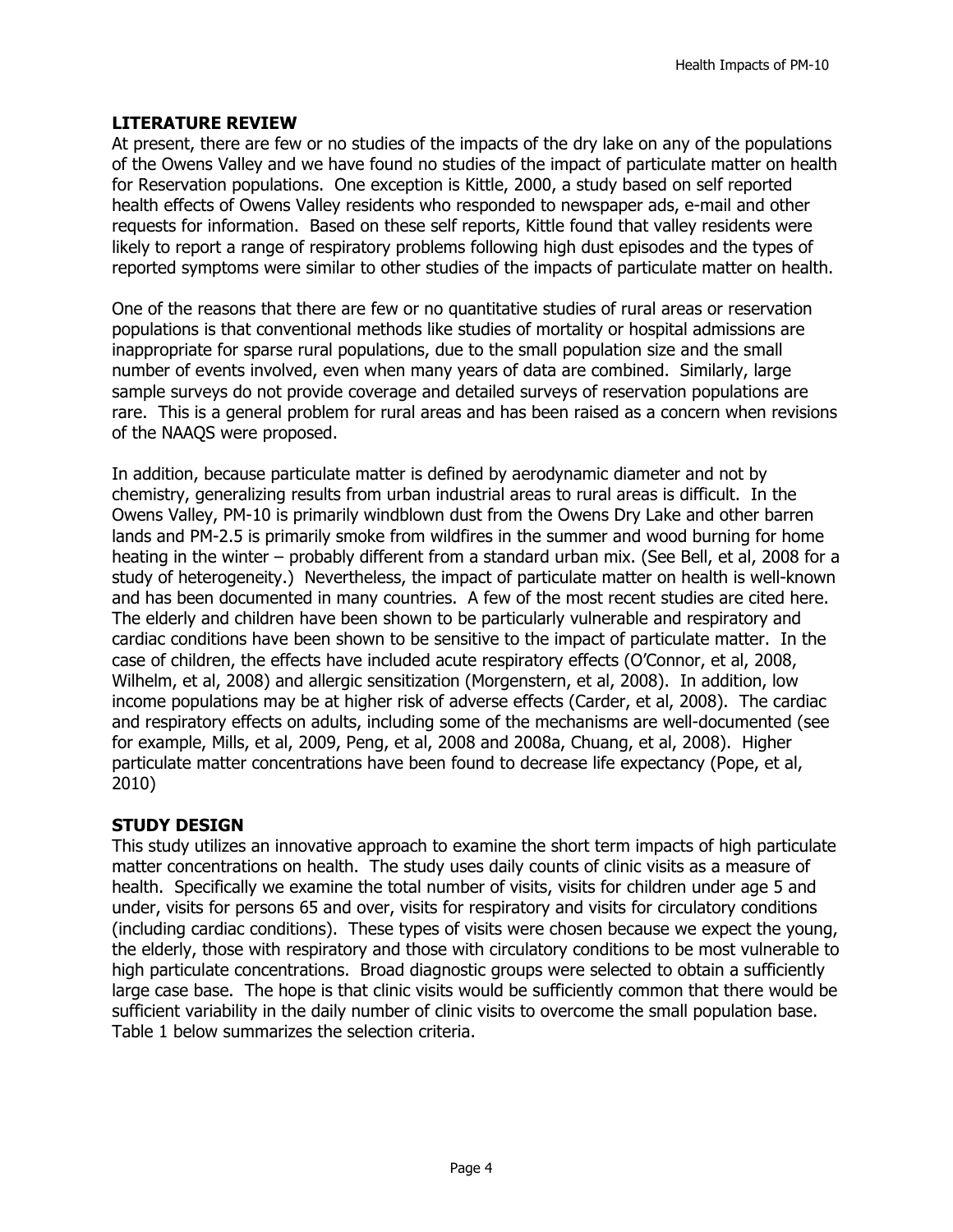| Variable               | Definition                                                 |
|------------------------|------------------------------------------------------------|
| Number of visits       | Count of all visits in a day                               |
| Visits under age 5     | Count of all visits by children aged 0 to 4 year in a day  |
| Visits age 65 and over | Count of all visits by adults over age 65 in a day         |
| Respiratory visits     | Count of visits with a diagnosis using ICD-9 codes 460-519 |
| Circulatory visits     | Count of visits with a diagnosis using ICD-9 codes 390-459 |

TABLE 1. Selection criteria for counts of visits

This study is exploratory and intended as a pilot to determine whether clinic visits are an appropriate measure of health that can be used for small populations. The Bishop Paiute Reservation is a uniquely appropriate laboratory for this type of study. The Reservation is small and spatially compact. The native population is served by a single clinic, the Toiyabe Indian Health Project. The Tribe's air quality monitors are located in the same complex as the clinic. The air quality data are regularly validated internally and by outside audits and are known to be of good quality.

Hourly PM-10 data have been collected for the Bishop Paiute Reservation since 2003 and PM-2.5 was added in 2004. Data are collected hourly using TEOMs (tapered element oscillating microbalance) equipped with FDMS (filter dynamics monitoring system). The Reservation population is primarily served by a single clinic, operated by the Toiyabe Indian Health Project (TIHP). The tribal air monitors are located in the same complex as the clinic. The Reservation is only 875 acres, so the monitoring data are representative of conditions experienced by residents.

We then link the visits to daily levels of PM-10 and PM-2.5. The two measures used for each pollutant are the maximum hourly concentration in a 24-hour period and the 24-hour average. If either type of particulate matter has an impact on health, we hypothesize that we will see an increase in the number of visits two to three days later. Our initial intention was to focus on PM-10 because our prior work, presented at the 2006 National Tribal Environmental Science conference, had shown that at least half of the high PM-10 episodes on the reservation were associated with activity on the Dry Lake. However, we have also included information on PM-2.5 for comparison.

The results reported here are based on data from the Toiyabe Indian Health Project covering the period from October 1, 2006 to September 30, 2007. Obtaining data from the clinic's records proved to be more complex than expected because the data had to be extracted manually from claims data. However, clinic staff have been more than willing to assist with this detailed and tedious task and the quality of the data appears to be excellent.

Our analytic approach utilizes a combination of descriptive statistics to explore the structure of the data and to verify that sufficient variability exists for all of the measures of interest. Next we examine correlations among the measures of interest. Finally, we estimate two classes of models, one based on standard time-series methods and the other based on Poisson regression methods. Each modeling effort takes into account different aspects of the structure of the data. The time-series methods provide a better description of time-dependence in the various measures of visits while the Poisson models take into account the fact that visits are a count.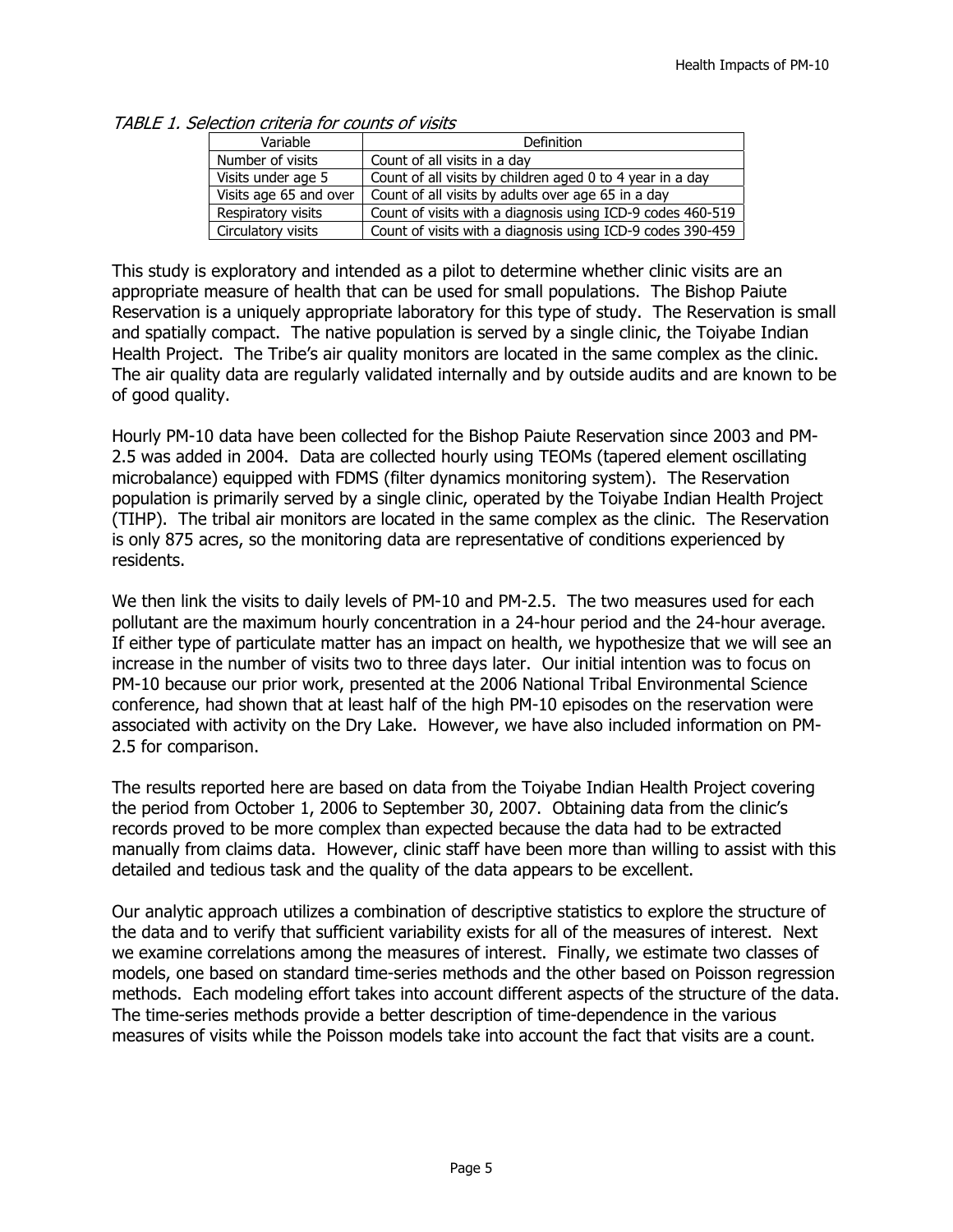## **DESCRIPTIVE STATISTICS**

#### **Number of Visits**

As shown in Table 1, between October  $1<sup>st</sup>$  2006 and September 30<sup>th</sup> 2007, the clinic had over 9,500 visits, with 39 visits in an average day and a range of 15 to 77 visits. On a typical day approximately 8 percent of visits are to children under age 5 and 28 percent of visits are to people age 65 and over. Eight percent of visits are for respiratory conditions and 5 percent of visits have a diagnosis relating to the circulatory system.

|  |  | TABLE 1 – Descriptive Statistics for the Number of Visits October 1, 2006 to December 30, 2007 |  |
|--|--|------------------------------------------------------------------------------------------------|--|
|  |  |                                                                                                |  |

|                                       | <b>Number</b> | <b>Avg Daily</b> | <b>Min Num</b> | <b>Max</b><br><b>Num</b> | <b>Var Num</b> | <b>Std Dev</b><br><b>Num</b> |
|---------------------------------------|---------------|------------------|----------------|--------------------------|----------------|------------------------------|
| October 1, 2006 to September 30, 2007 | of visits     | <b>Visits</b>    | <b>Visits</b>  | <b>Visits</b>            | <b>Visits</b>  | <b>Visits</b>                |
| <b>Total</b>                          | 9502          | 39               | 15             | 77                       | 70.20          | 8.38                         |
| Under age 5                           | 817           |                  |                | 13                       | 6.12           | 2.47                         |
| 65 and over                           | 2785          | 11               |                | 25                       | 16.89          | 4.11                         |
| <b>Respiratory</b>                    | 800           |                  |                | 12                       | 5.49           | 2.34                         |
| <b>Circulatory</b>                    | 497           |                  |                | a                        | 2.65           | 1.63                         |

These results are shown graphically in Figure 1, below.

Figure 1 – Number of Visits, Minimum, Maximum and Average



Figure 2, shows the average number of visits per day by month. There is some indication of a seasonal pattern, with December having the lowest number of visits per day, probably due to the holidays, and February having the most visits. Pediatric and visits by the elderly both peak during the winter months.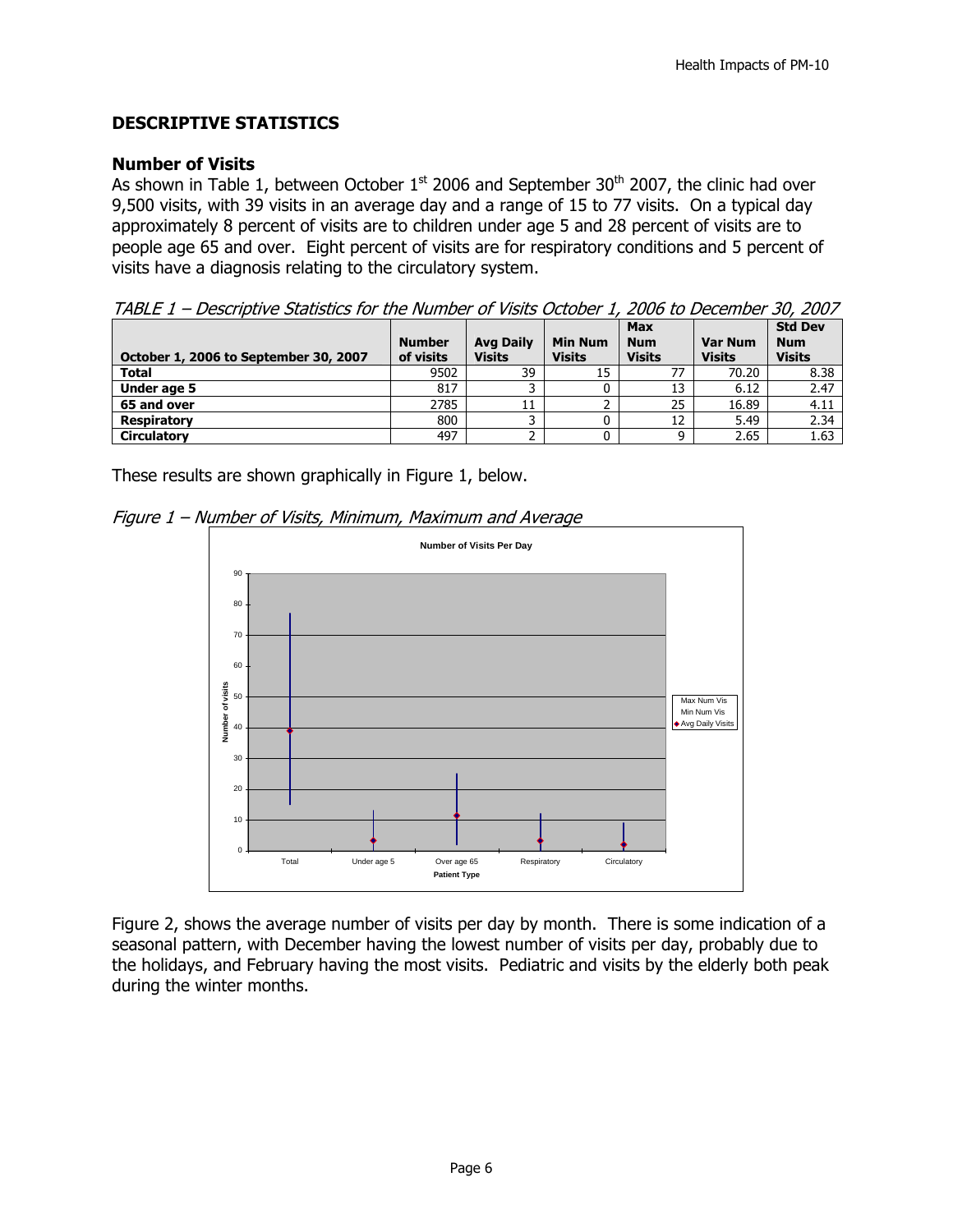

Figure 2 – Average Number of Visits per Day by Month

We investigated the daily variability of each type of visits using a time series plot, overlaid with a 7 point moving average. These results are shown in Figures 3, 4 and 5. These graphs help assure us that there is sufficient variability in each series for analysis. Because the daily number of visits is quite variable, the moving average is used to reveal the overall pattern.

Figure 3 – Time Series Plot of Total Daily Visits

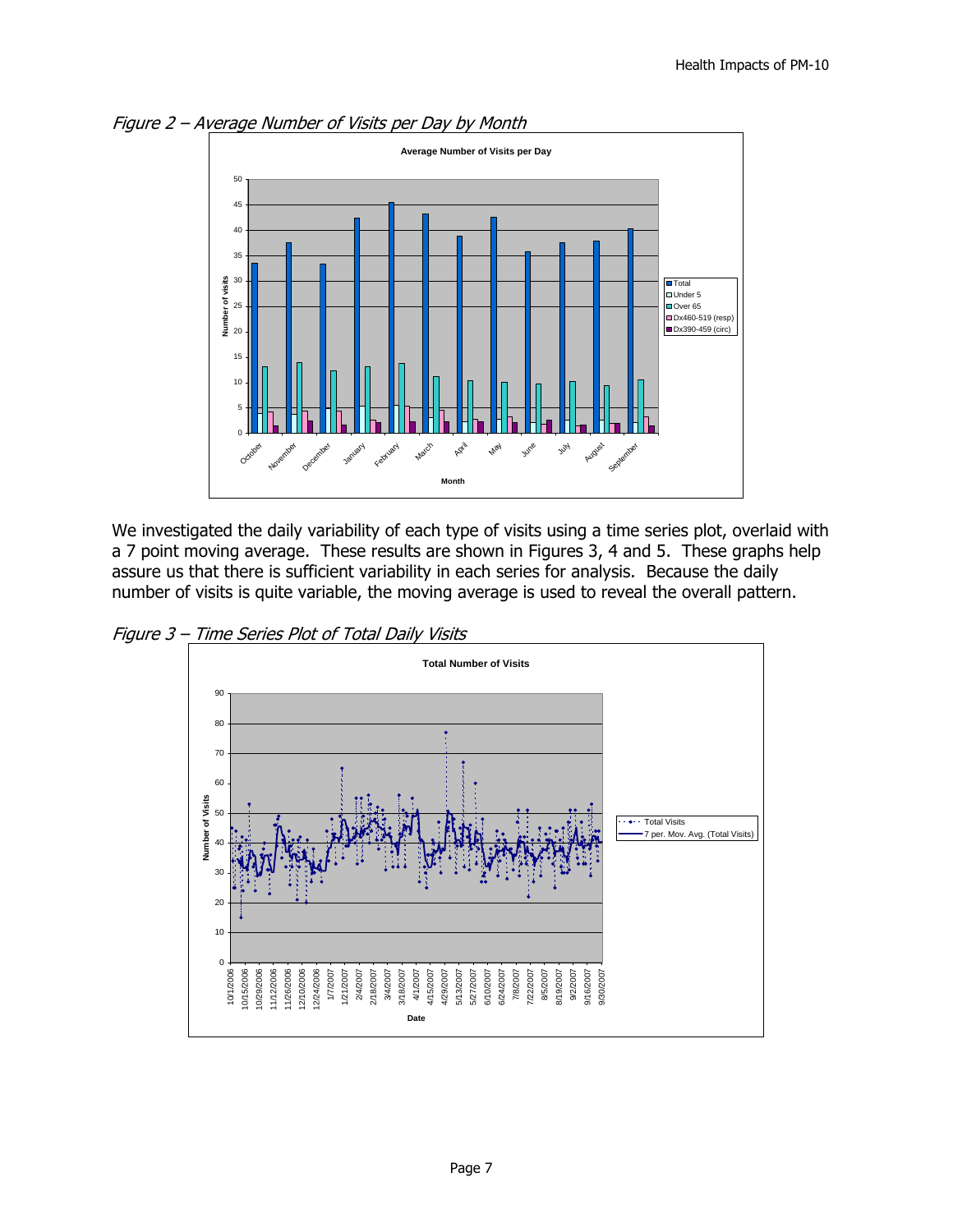

Figure 4 – Time Series Plot of the Number of Visits for Children under age 5 and Adults 65 and over

Figure 5 – Time Series Plot of the Number of Visits for Respiratory and Circulatory Conditions



## **Particulate Matter**

Table 2 below shows the descriptive statistics for the particulate matter data. All measurements were taken at the monitoring station on the Bishop Paiute Reservation. Instruments are located on the roof of the Environmental Management Office which is in the same complex as the clinic.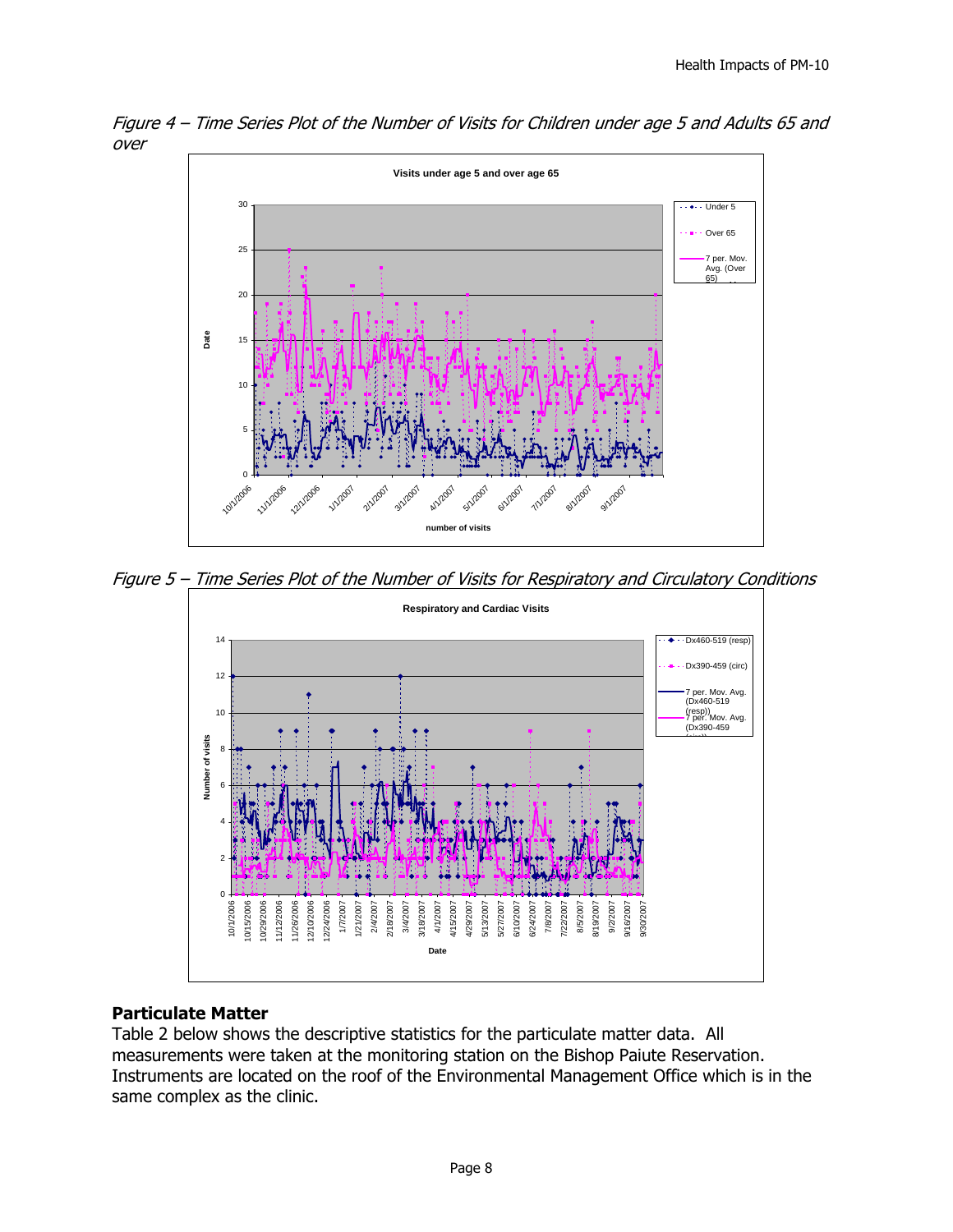Table 2 includes information for both PM-10 and PM-2.5. During the study period, the PM-10 sampler was down in December for several weeks for an upgrade. The highest hourly concentration of PM-10 was 710  $\mu$ g/m<sup>3</sup>. There were 17 hours where the concentration exceeded 200  $\mu$ g/m<sup>3</sup>, and 8 days where the concentration exceeded the Tribe's 24 hour standard of 50  $\mu$ g/m<sup>3</sup>. The PM-2.5 data are included for comparative purposes. In general, the PM-2.5 data are much less volatile than the PM-10 data, and, as expected levels are comparatively lower. There were only 5 hours above the proposed Tribal health standard of 70  $\mu$ g/m<sup>3</sup>, and no exceedances of the Tribal 24-hour standard of 35  $\mu$ g/m<sup>3</sup>. The maximum  $\frac{1}{2}$  concentration was observed on July  $4<sup>th</sup>$  and is associated with fireworks. The results are shown graphically below in Figures 6 and 7.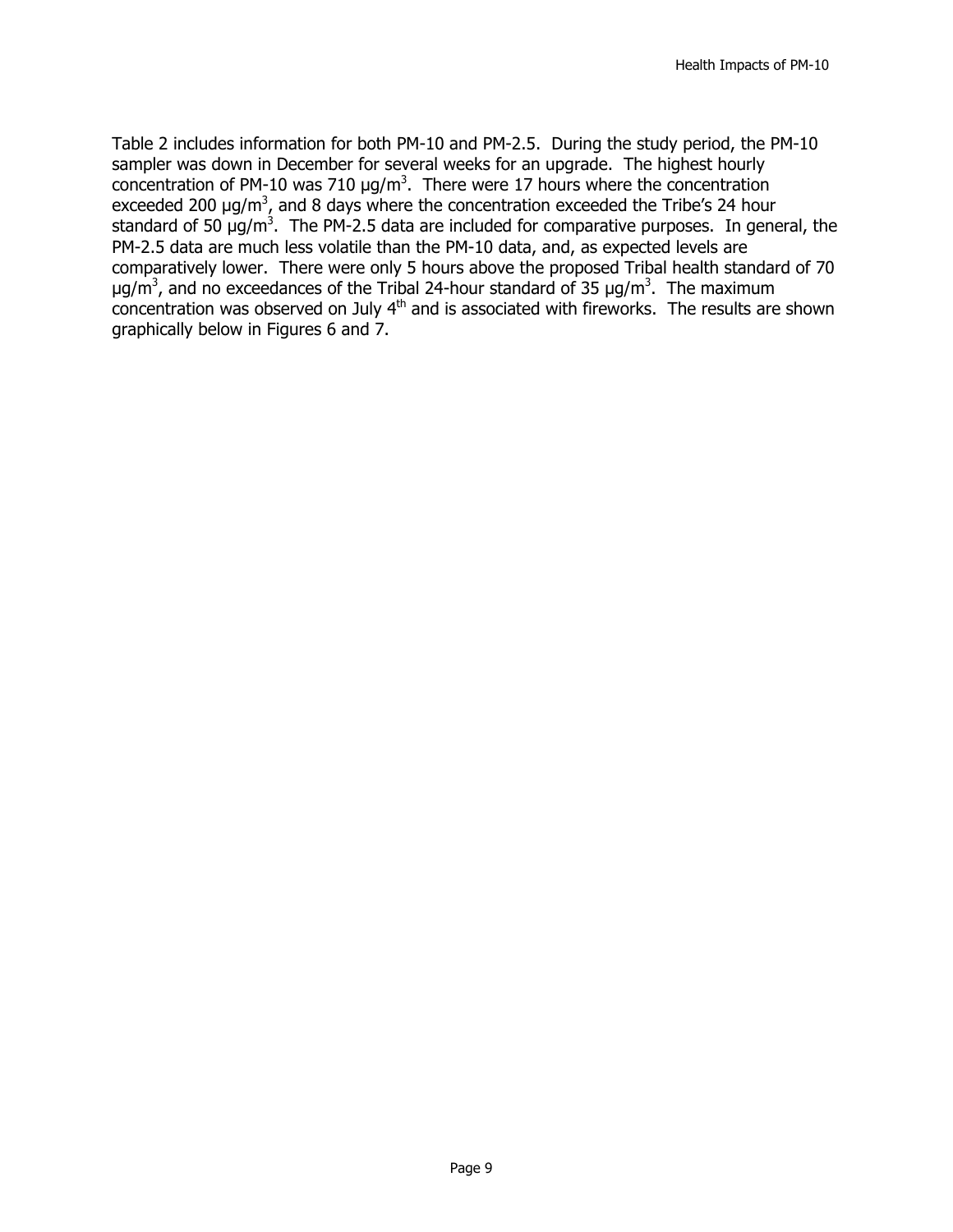| - - -<br>- - - - - -                                                   |        |               |          | - -           |        |        |        |          |               |               |        |               |
|------------------------------------------------------------------------|--------|---------------|----------|---------------|--------|--------|--------|----------|---------------|---------------|--------|---------------|
| <b>PM-10</b>                                                           | Oct-06 | <b>Nov-06</b> | $Dec-06$ | $Jan-07$      | Feb-07 | Mar-07 | Apr-07 | $May-07$ | <b>Jun-07</b> | <b>Jul-07</b> | Aug-07 | <b>Sep-07</b> |
| Average 24-Hr MC                                                       | 16.8   | 23.8          |          | 28.4          | 15.9   | 18.1   | 18.4   | 25.8     | 28.1          | 29.5          | 28.8   | 30.4          |
| Max 24-Hr MC                                                           | 38.0   | 41.3          |          | 45.6          | 39.5   | 44.4   | 42.8   | 35.8     | 69.0          | 62.6          | 47.2   | 70.0          |
| <b>Max Hourly</b>                                                      | 246.6  | 376.8         |          | 173.6         | 337.0  | 250.3  | 189.1  | 145.1    | 294.1         | 416.6         | 331.7  | 710.5         |
| Number of days over Tribal standard*                                   |        |               |          |               |        |        |        |          |               |               |        |               |
| Number of hours over 200 ug/m3**                                       |        |               |          |               |        |        |        |          |               |               |        |               |
| * Tribal standard is 50 ug/m3                                          |        |               |          |               |        |        |        |          |               |               |        |               |
| ** Proposed Tribal stage 1 health alert                                |        |               |          |               |        |        |        |          |               |               |        |               |
| NOTE: PM-10 data for Nov and Dec. are incomplete due to system upgrade |        |               |          |               |        |        |        |          |               |               |        |               |
| <b>PM-2.5</b>                                                          | Oct-06 | <b>Nov-06</b> | $Dec-06$ | <b>Jan-07</b> | Feb-07 | Mar-07 | Apr-07 | $May-07$ | <b>Jun-07</b> | <b>Jul-07</b> | Aug-07 | Sep-07        |
| Average 24-Hr MC                                                       | 6.7    | 10.5          | 13.6     | 9.4           | 7.5    | 4.6    | 4.4    | 8.1      | 6.7           | 10.3          | 11.5   |               |
| Max 24-Hr MC                                                           | 14.8   | 23.0          | 26.6     | 19.2          | 13.5   | 11.3   | 11.2   | 18.1     | 11.1          | 23.8          | 23.4   |               |
| <b>Max Hourly</b>                                                      | 38.4   | 67.9          | 88.5     | 61.6          | 54.5   | 45.3   | 50.6   | 95.8     | 20.4          | 157.3         | 50.7   |               |
| Number of days over Tribal standard*                                   |        |               |          |               |        |        |        |          |               |               |        |               |
| Number of hours over 70ug/m3                                           |        |               |          |               |        |        |        |          |               |               |        |               |
| * Tribal standard is 35 ug/m3                                          |        |               |          |               |        |        |        |          |               |               |        |               |
| NOTE: PM-2.5 data for Sept. are incomplete due to system maintenance   |        |               |          |               |        |        |        |          |               |               |        |               |

Table 2 – Descriptive Statistics for Particulate Matter October 1, 2006 to September 30, 2007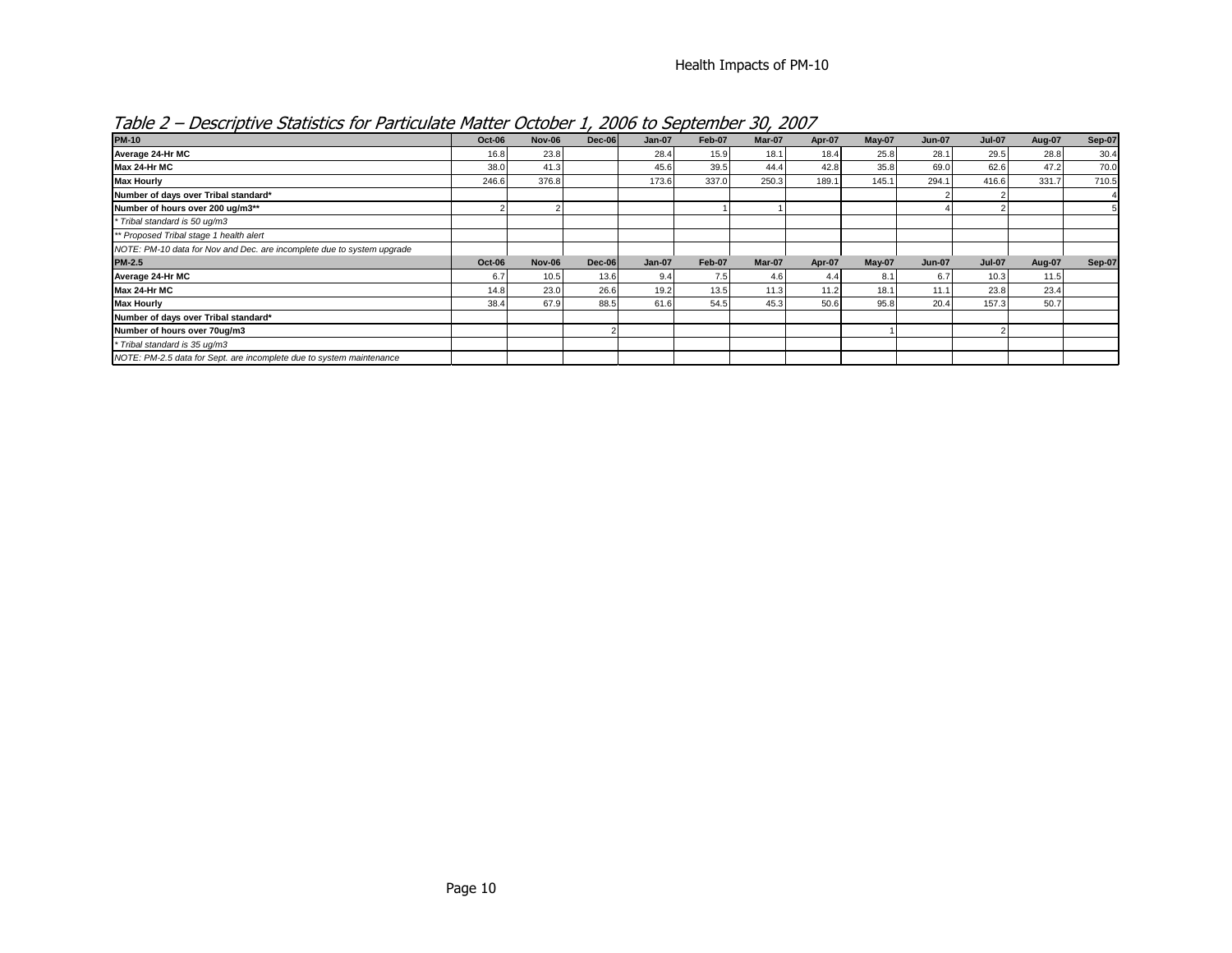

Figure 6 – Monthly PM-10 Concentrations, October 2006 to March 2007

Figure 7 – Monthly PM-2.5 Concentrations October 2006 to March 2007



In order to more completely assess the variability of the PM-10 data relative to the PM-2.5 information, we constructed scatter diagrams of the daily and the maximum concentrations. These are show in Figures 8 and 9. Both series show considerable variability particularly at the higher concentrations.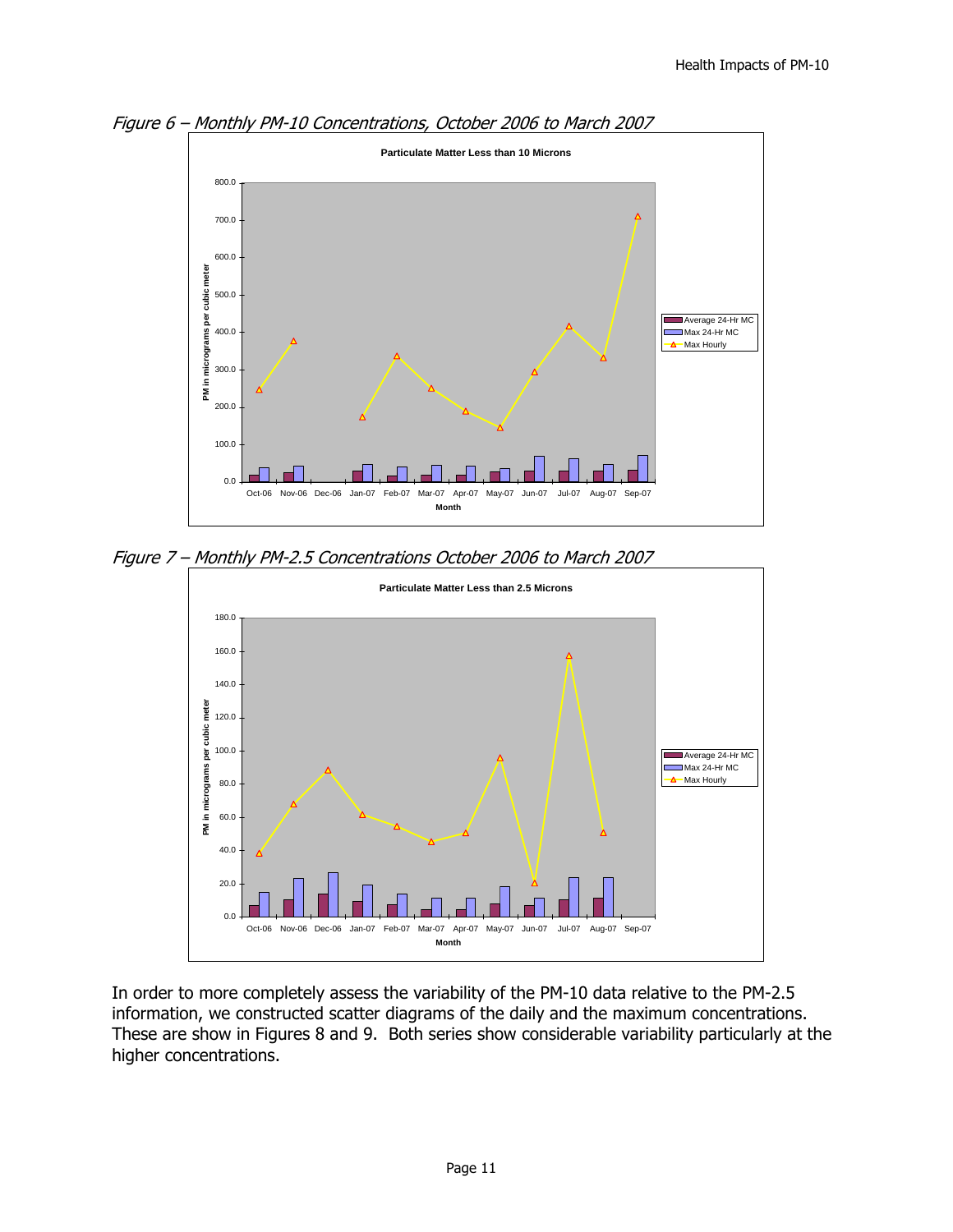

Figure 8 – Scatter Diagram of Average versus Maximum PM-10 concentrations

Figure 9 – Scatter Diagram of Average versus Maximum PM-2.5 concentrations



## **PRELIMINARY TIME SERIES RESULTS**

#### **Missing data: Handling weekends and holidays**

Because the clinic operates Monday through Friday and is closed for standard holidays, there is a natural structure to the data, leading to missing values. This particularly affects any of the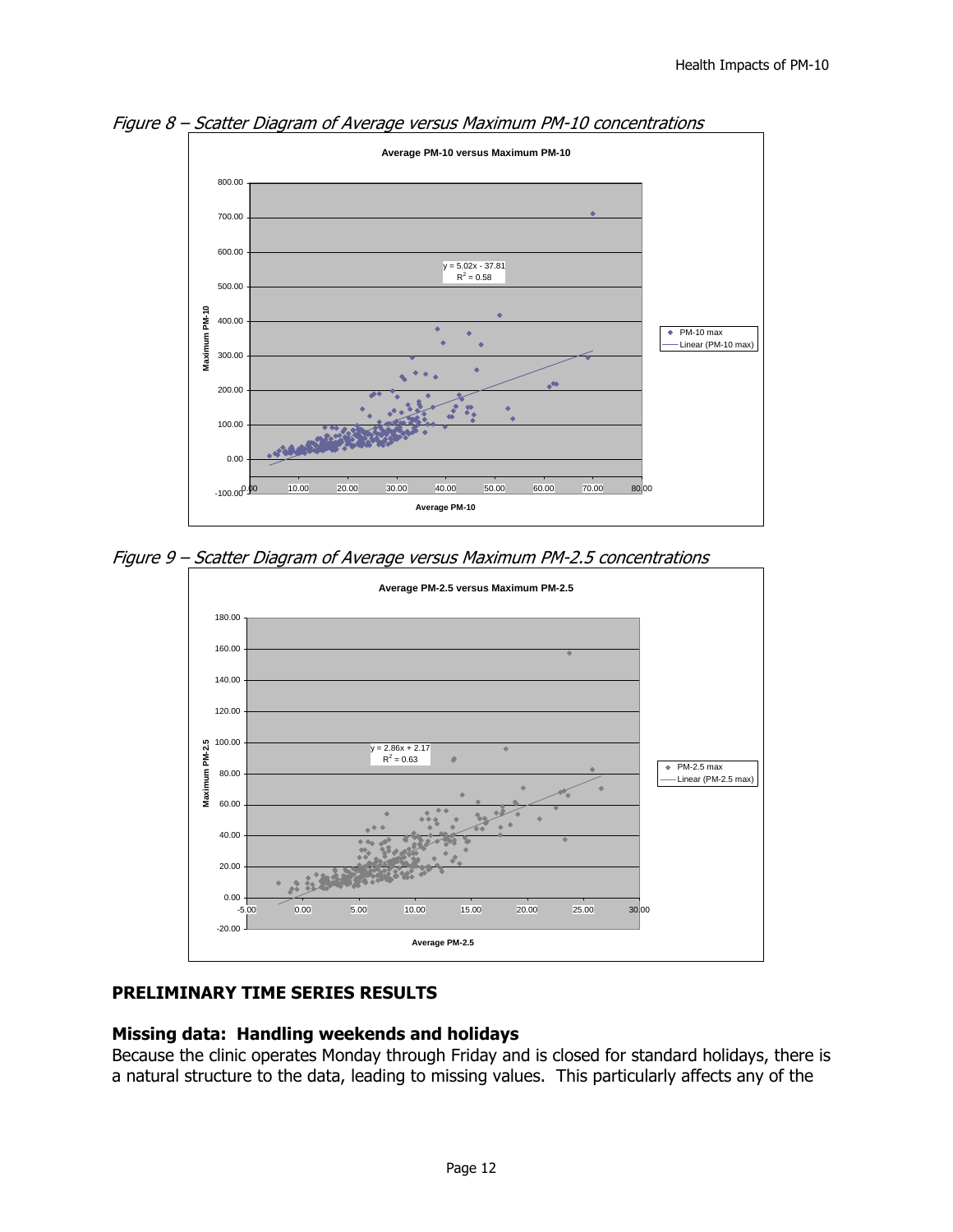times series estimates such as the autocorrelation functions. To handle this structure, we adopted the following strategy.

- 1. For variables based on clinic visits, we deleted weekends, holidays and days when the clinic was closed (days with zero visits).
- 2. For variables measuring 24-hour average air quality, we used the average of days when the clinic was closed and the first day the clinic was open. (For example, for Monday, we use the average of the 24-hour averages for Saturday through Monday.)
- 3. For variables measuring the hourly maximum, we used the maximum of the days when the clinic was closed and the first day the clinic was open. (For example, for Monday, we use the maximum of the hourly maxima for Saturday through Monday.)

We conducted sensitivity analyses to evaluate the impact of this approach and verified that the changes were not substantially variance altering and did not alter substantive conclusions. In addition, the time series models include a variable indicating days that follow a weekend or holiday to account for potentially higher visits following periods when the clinic is not open, and the Poisson models treat days within a week as a cluster.

#### **Autocorrelation functions**

Prior to beginning modeling we examined the autocorrelation functions of each series studied. We considered lags up to 4 days. The results are shown in Table 2 and are plotted in Figure 10. Correlations that are significant at the 0.05 level are indicated in bold in the table and the associated points are highlighted in the graphs.

| <b>Variable</b>     | Lag 1              |           | Lag 2              |           | Lag 3              |           | Lag 4              |           |
|---------------------|--------------------|-----------|--------------------|-----------|--------------------|-----------|--------------------|-----------|
|                     | <b>Correlation</b> |           | <b>Correlation</b> | D         | <b>Correlation</b> |           | <b>Correlation</b> | D         |
| <b>Total Visits</b> | 0.04               | 0.50      | 0.20               | $0.007*$  | 0.19               | $0.003*$  | 0.07               | $0.004*$  |
| <b>Under Age 5</b>  | 0.24               | $0.0001*$ | 0.17               | $0.00*$   | 0.08               | $0.00*$   | 0.22               | $0.00*$   |
| Age 65 and over     | 0.21               | $0.0009*$ | 0.03               | $0.004*$  | 0.13               | $0.001*$  | 0.12               | $0.0006*$ |
| <b>Respiratory</b>  | 0.22               | $0.0006*$ | 0.12               | $0.0005*$ | 0.11               | $0.0004*$ | 0.23               | $0.00*$   |
| <b>Circulatory</b>  | 0.14               | $0.03*$   | 0.05               | 0.06      | 0.05               | 0.11      | $-0.04$            | 0.16      |

Table 3. Autocorrelation functions for visits

NOTE: \* significant at the .05 level.

All of the series except total visits show evidence of significant first order autocorrelation with the exception of total visits which seems to have at least a second order process. To standardize models across all dependent variables, initial modeling uses an order 2 process.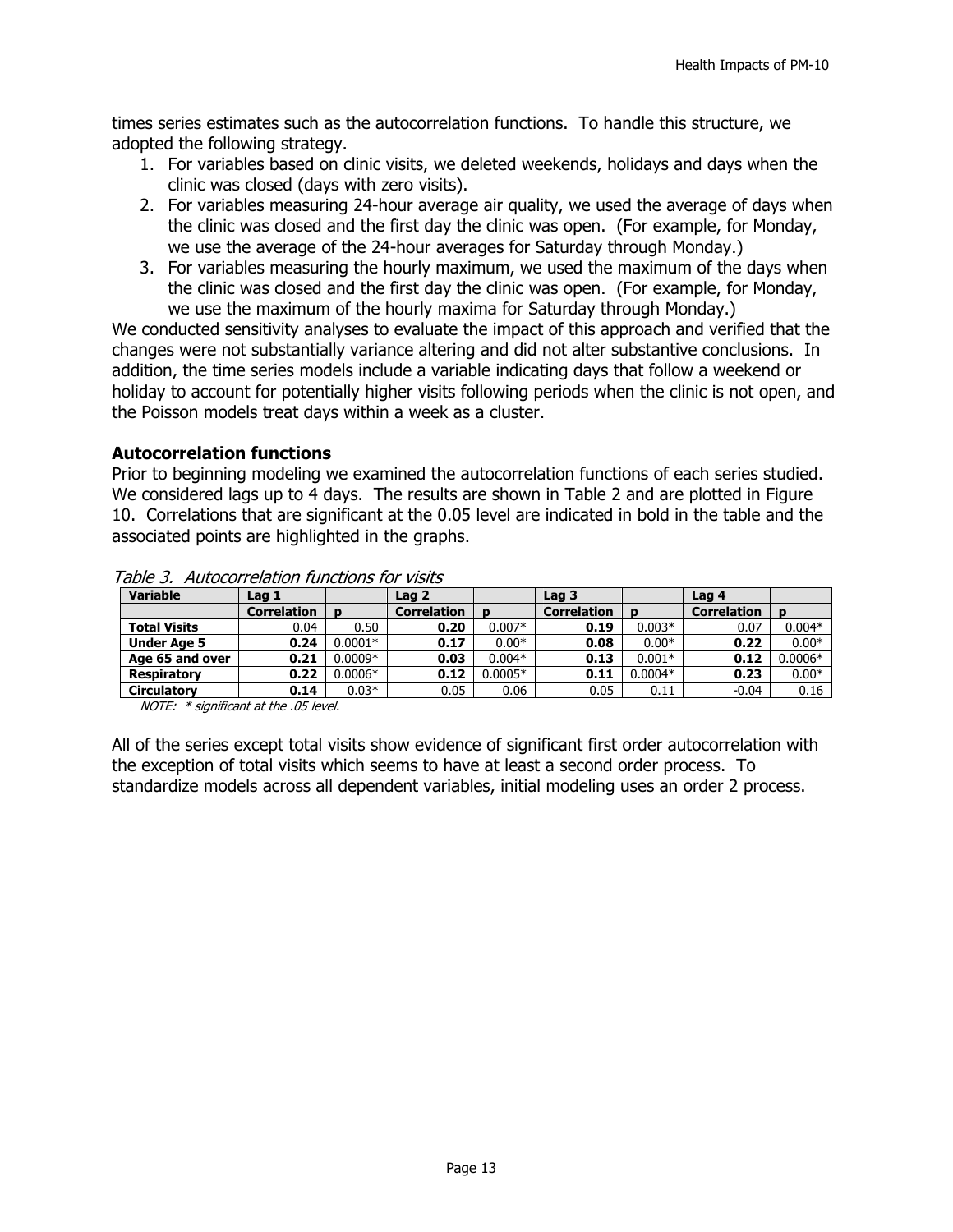Figure 10. Autocorrelation functions for visits



#### **Cross Correlations of Particulate Matter and Number of Visits**

To investigate the health impacts of high particulate concentrations, we examined the time series cross correlation of each of the PM series and health. We considered lags of up to 4 days to allow time for clinic visits to be scheduled. In these correlations, the visits of each type are correlated with PM values on the same day (lag 0), the previous day (lag 1), and so on up to PM values 4 days prior (lag 4). If particulate matter has an impact on health, we expect to see an increase in the number of visits two to three days following the high PM episode. This will appear as a positive correlation at lags 2 or 3.

The results are shown in Tables 4a through 4d and graphically in Figures 11a through 11d. Only two sets of cross correlations stands out as statistically significant – those between visits for children under age 5 and the maximum PM-2.5 concentration (Table 4d) which are positive and those between respiratory visits and the average PM-10 concentration (Table 4a) which are negative. In the tables, values that are significant at the .05 level are in bold. In the graphs, the corresponding points are highlighted with a yellow diamond outlined in red. In reviewing these results, it is important to keep in mind that they describe bivariate relationships and do not take into account the full structure of the data. The discussion below is organized by PM measure because there appeared to be more consistency by type of exposure than by type of visit.

#### Visits and Average PM-10

In general, the correlations between visits and average PM-10, shown in Table 4a and Figure 11a, are weak and negative. As noted above, the most striking finding is a consistent negative correlation between respiratory visits and average PM-10. The relationship is difficult to interpret and is repeated for the other PM measures with the exception of maximum PM-2.5, although it does not reach conventional levels of statistical significance.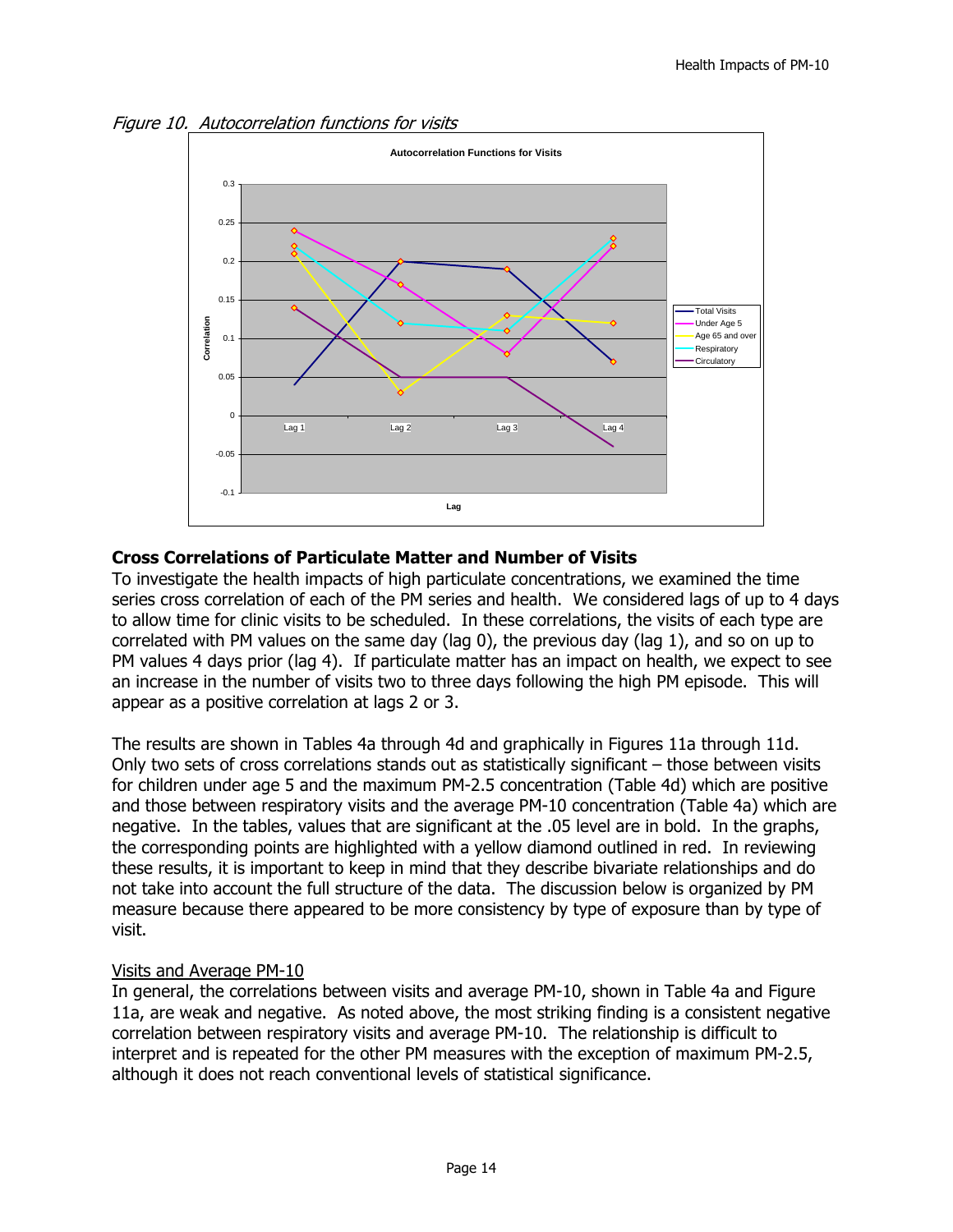| <b>Average PM-10</b> | lag 0   |          | lag 1   |           | lag 2   |           | lag 3   |          | lag 4   |          |
|----------------------|---------|----------|---------|-----------|---------|-----------|---------|----------|---------|----------|
|                      | Corr.   | D        | Corr.   | D         | Corr.   | D         | Corr.   | D        | Corr.   | D        |
| <b>Total Visits</b>  | $-0.10$ | 0.17     | $-0.09$ | 0.22      | 0.0006  | 0.99      | $-0.15$ | $0.04*$  | $-0.06$ | 0.40     |
| <b>Under 5</b>       | $-0.15$ | $0.03*$  | $-0.12$ | 0.11      | $-0.08$ | 0.30      | $-0.10$ | 0.16     | $-0.20$ | $0.006*$ |
| 65 and over          | $-0.10$ | 0.19     | $-0.15$ | $0.04*$   | $-0.11$ | 0.14      | $-0.14$ | $0.05*$  | $-0.10$ | 0.17     |
| <b>Respiratory</b>   | $-0.25$ | $.0003*$ | $-0.25$ | $0.0005*$ | $-0.26$ | $0.0002*$ | $-0.24$ | $0.001*$ | $-0.22$ | $0.002*$ |
| <b>Circulatory</b>   | $-0.08$ | 0.25     | $-0.06$ | 0.37      | 0.02    | 0.78      | 0.03    | 0.72     | $-0.06$ | 0.43     |

Table 4a – Time Series Cross Correlations for Visits and Average PM-10

NOTE: \* significant at the 0.05 level.

Figure 11a – Time Series Cross Correlations for Visits and Average PM-10



#### Visits and Maximum PM-10

The correlations between visits and maximum PM-10 are shown in Table 4b and Figure 11b below. None of the correlations reach conventional levels of statistical significance. However, circulatory visits do show a modest if not quite significant positive association with maximum PM-10 at lag 3.

Table 4b – Time Series Cross Correlations for Visits and Maximum PM-10

| -----                |          |      |         |      |          |      |         |      |           |      |
|----------------------|----------|------|---------|------|----------|------|---------|------|-----------|------|
| <b>Maximum PM-10</b> | lag 0    |      | lag 1   |      | lag 2    |      | lag 3   |      | lag 4     |      |
|                      | Corr.    |      | Corr.   | D    | Corr.    | D    | Corr.   |      | Corr.     |      |
| <b>Total Visits</b>  | $-0.08$  | 0.29 | $-0.04$ | 0.58 | $-0.03$  | 0.72 | $-0.05$ | 0.50 | $-0.10$   | 0.18 |
| <b>Under 5</b>       | $-0.005$ | 0.95 | 0.02    | 0.73 | $-0.009$ | 0.91 | $-0.06$ | 0.38 | $-0.12$   | 0.11 |
| 65 and over          | 0.04     | 0.58 | $-0.06$ | 0.43 | $-0.05$  | 0.47 | 0.02    | 0.78 | $-0.06$   | 0.44 |
| Respiratory          | $-0.07$  | 0.34 | $-0.12$ | 0.11 | $-0.09$  | 0.20 | $-0.06$ | 0.41 | $-0.11$   | 0.13 |
| <b>Circulatory</b>   | $-0.06$  | 0.42 | $-0.04$ | 0.61 | 0.02     | 0.73 | 0.13    | 0.08 | $-0.0003$ | 1.00 |

NOTE: \* significant at the 0.05 level.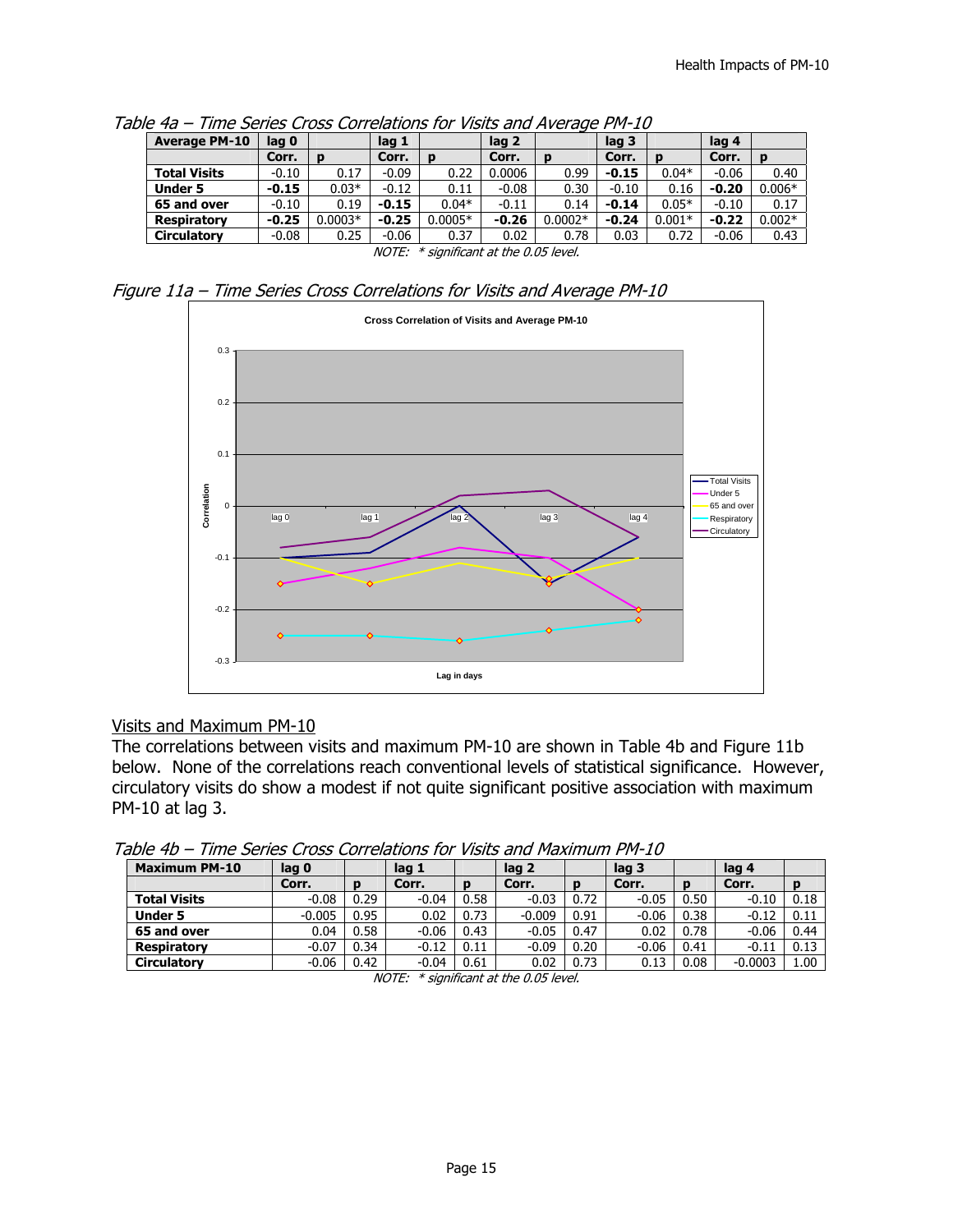

Figure 11b – Time Series Cross Correlations for Visits and Maximum PM-10

#### Visits and Average PM-2.5

The correlations of visits and average PM-2.5 are shown in Table 4c and Figure 11c below. Again few of the correlations reach conventional levels of significance, except a few negative correlations that remain difficult to interpret. More striking, if not significant, is the consistent positive association of pediatric visits and average PM-2.5, although the correlations are modest and not significant in conventional terms. This finding is repeated with pediatric visits and maximum PM-2.5 and does reach conventional levels of significance.

| <b>Average PM-2.5</b> | lag 0   |         | lag 1   |      | lag 2   |         | lag <sub>3</sub> |          | lag 4   |      |
|-----------------------|---------|---------|---------|------|---------|---------|------------------|----------|---------|------|
|                       | Corr.   |         | Corr.   |      | Corr.   | D       | Corr.            | D        | Corr.   |      |
| <b>Total Visits</b>   | $-0.15$ | $0.04*$ | $-0.04$ | 0.54 | $-0.13$ | 0.07    | $-0.20$          | $0.006*$ | $-0.11$ | 0.12 |
| <b>Under 5</b>        | 0.10    | 0.19    | 0.05    | 0.50 | 0.06    | 0.38    | 0.09             | 0.22     | 0.12    | 0.09 |
| 65 and over           | $-0.01$ | 0.88    | $-0.04$ | 0.54 | $-0.09$ | 0.22    | $-0.009$         | 0.90     | 0.10    | 0.17 |
| <b>Respiratory</b>    | $-0.13$ | 0.07    | $-0.07$ | 0.33 | $-0.08$ | 0.28    | $-0.02$          | 0.77     | 0.06    | 0.44 |
| <b>Circulatory</b>    | $-0.11$ | 0.13    | $-0.10$ | 0.18 | $-0.18$ | $0.02*$ | $-0.10$          | 0.19     | 0.007   | 0.92 |

Table 4c – Time Series Cross Correlations for Visits and Average PM-2.5

NOTE: \* significant at the 0.05 level.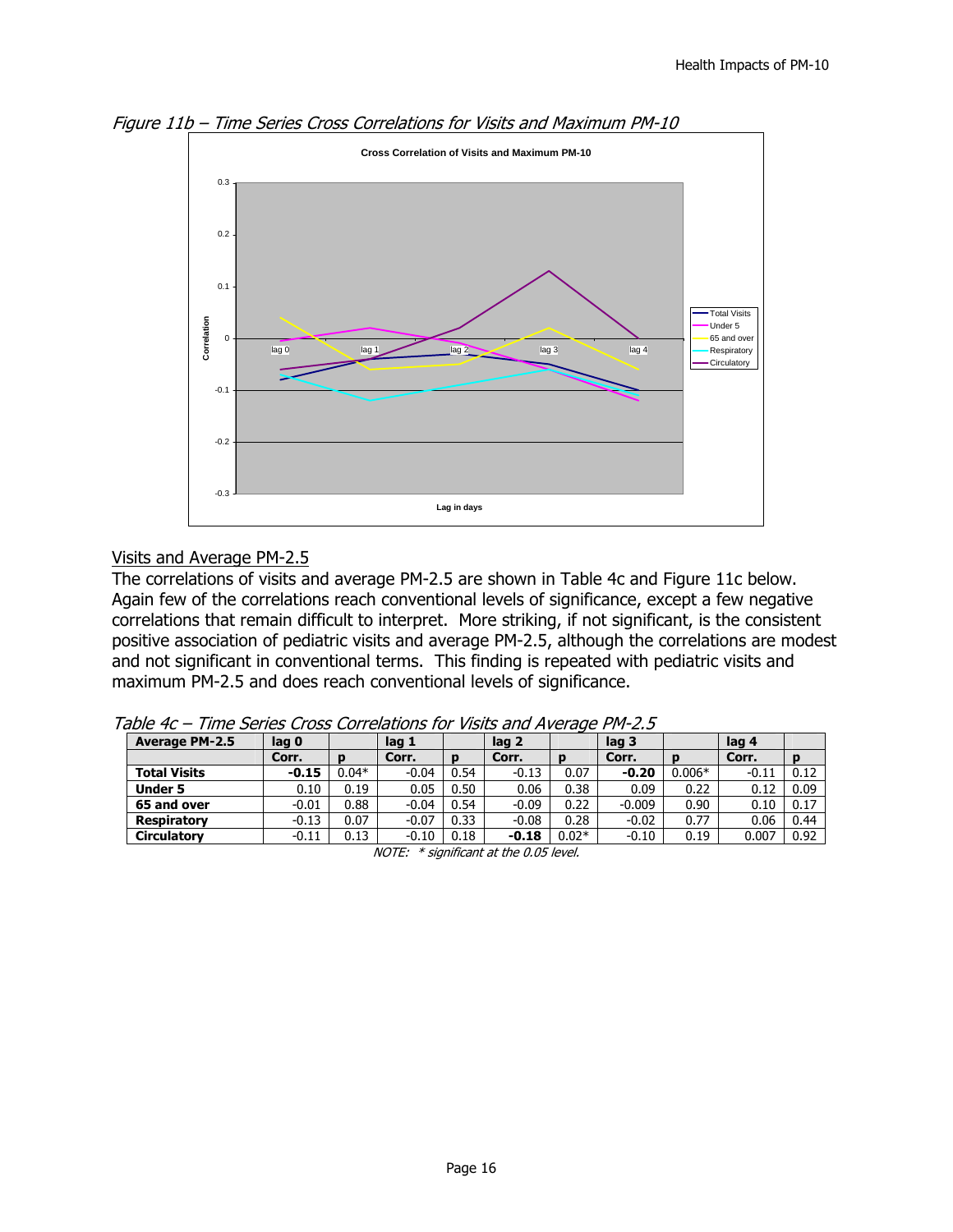

Figure 11c – Time Series Cross Correlations for Visits and Average PM-2.5

#### Visits and Maximum PM-2.5

The correlations between visits and maximum PM-2.5 are shown in Table 4d and Figure 11d below. As we have noted, there is a consistent significant positive correlation between pediatric visits and maximum PM-2.5. This is one of the strongest findings so far. However, it is important to recognize that these are bivariate results and do not account for the structure of the data.

| <b>Maximum PM-2.5</b> | lag 0   |         | lag 1   |         | lag 2    |          | lag 3   |         | lag 4   |          |
|-----------------------|---------|---------|---------|---------|----------|----------|---------|---------|---------|----------|
|                       | Corr.   |         | Corr.   |         | Corr.    | D        | Corr.   | Ð       | Corr.   |          |
| total x PM2.5max      | $-0.09$ | 0.18    | 0.05    | 0.53    | $-0.11$  | 0.14     | $-0.10$ | 0.17    | $-0.08$ | 0.28     |
| under5 x PM2.5max     | 0.15    | $0.04*$ | 0.16    | $0.02*$ | 0.15     | $0.04*$  | 0.14    | $0.05*$ | 0.22    | $0.002*$ |
| over65 x PM2.5max     | 0.10    | 0.17    | 0.04    | 0.62    | $-0.003$ | 0.97     | 0.07    | 0.34    | 0.14    | 0.06     |
| resp x PM2.5max       | $-0.02$ | 0.82    | 0.06    | 0.39    | $-0.03$  | 0.72     | $-0.03$ | 0.71    | 0.06    | 0.39     |
| circ x PM2.5max       | $-0.11$ | 0.14    | $-0.11$ | 0.12    | $-0.23$  | $0.001*$ | $-0.11$ | 0.13    | 0.01    | 0.86     |

Table 4d – Time Series Cross Correlations for Visits and Maximum PM-2.5

NOTE: \* significant at the 0.05 level.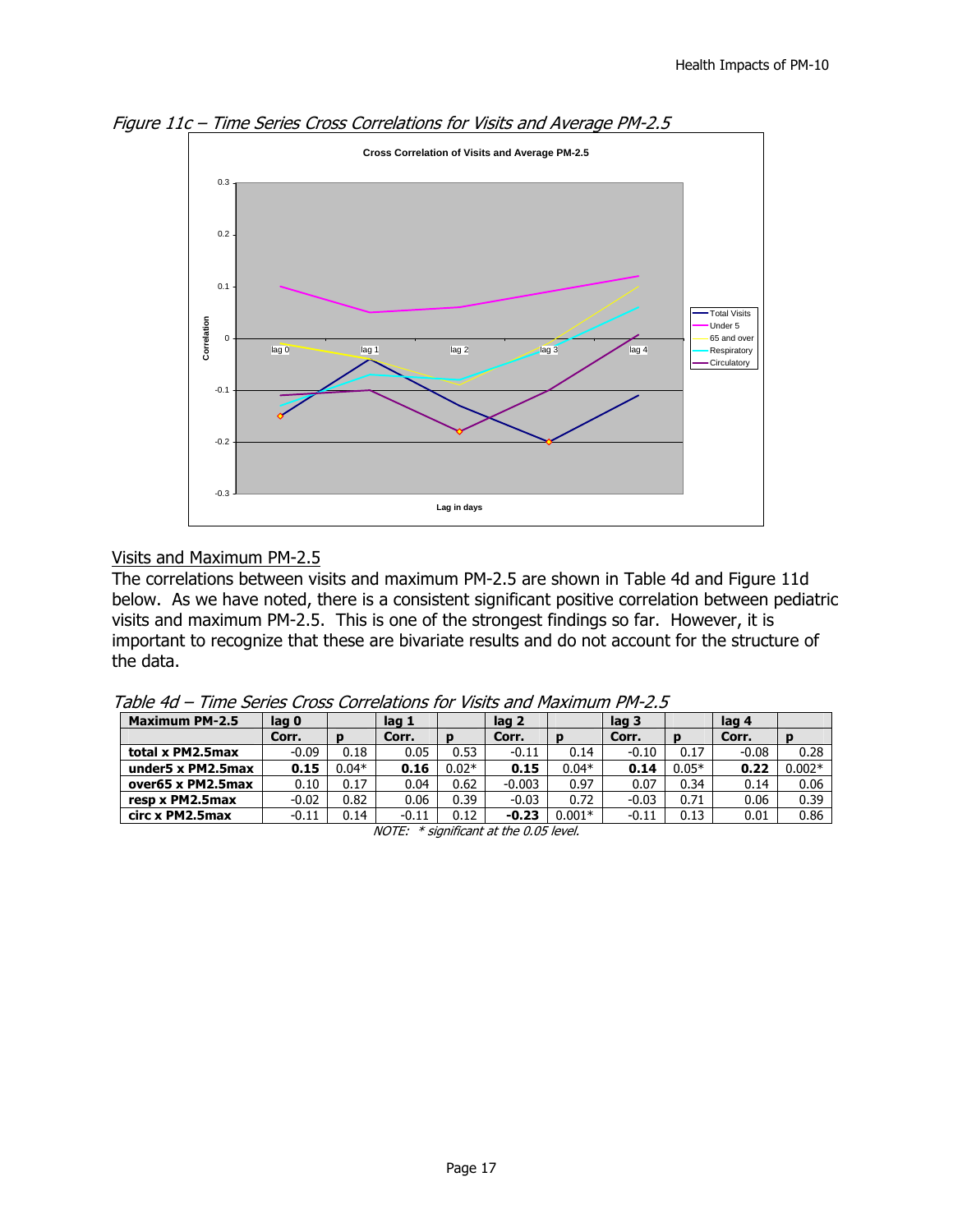

Figure 11d – Time Series Cross Correlations for Visits and Maximum PM-2.5

#### **PRELIMINARY MODELING RESULTS – TIME SERIES MODELS**

We initiated modeling using conventional time series methods to explore the structure of the data and to take a close look at time-dependence. However, as noted earlier, these models, like the correlation functions just examined to not take into account the fact that visits are a count. This may be particularly important when visits are restricted to specific age groups or diagnoses. The final modeling using Poisson methods takes into account this aspect of the data.

#### **Structure of the data – Second order autoregressive process**

We initiated modeling by examining the data structure using a second order autoregressive process with an indicator variable for days that follow a weekend and/or a holiday. We elected to use a second order model because total visits appeared to follow a second order process and to maximize comparability across the various measures of clinic visits.

visits<sub>t</sub> =  $a + \beta$  Weekend/Holiday +  $\mu_t$ where  $\mu_t = + \rho_1 \mu_{t-1} + \rho_2 \mu_{t-2} + \varepsilon_t$ 

These initial results are used to verify that the structure of the data is adequately captured and are used for global hypothesis tests in the distributed lag model that follows. These analyses are limited to days that have complete information for the full distributed lag model to maximize comparability and enable hypothesis testing.

The approach we have chosen appears to provide a reasonable description of the various types of clinic visits, with the exception of circulatory visits. For the other measures of visits, the indicator for days following a weekend and/or holiday is positive and statistically significant and the error terms seem to be adequately represented by a second order autocorrelation process.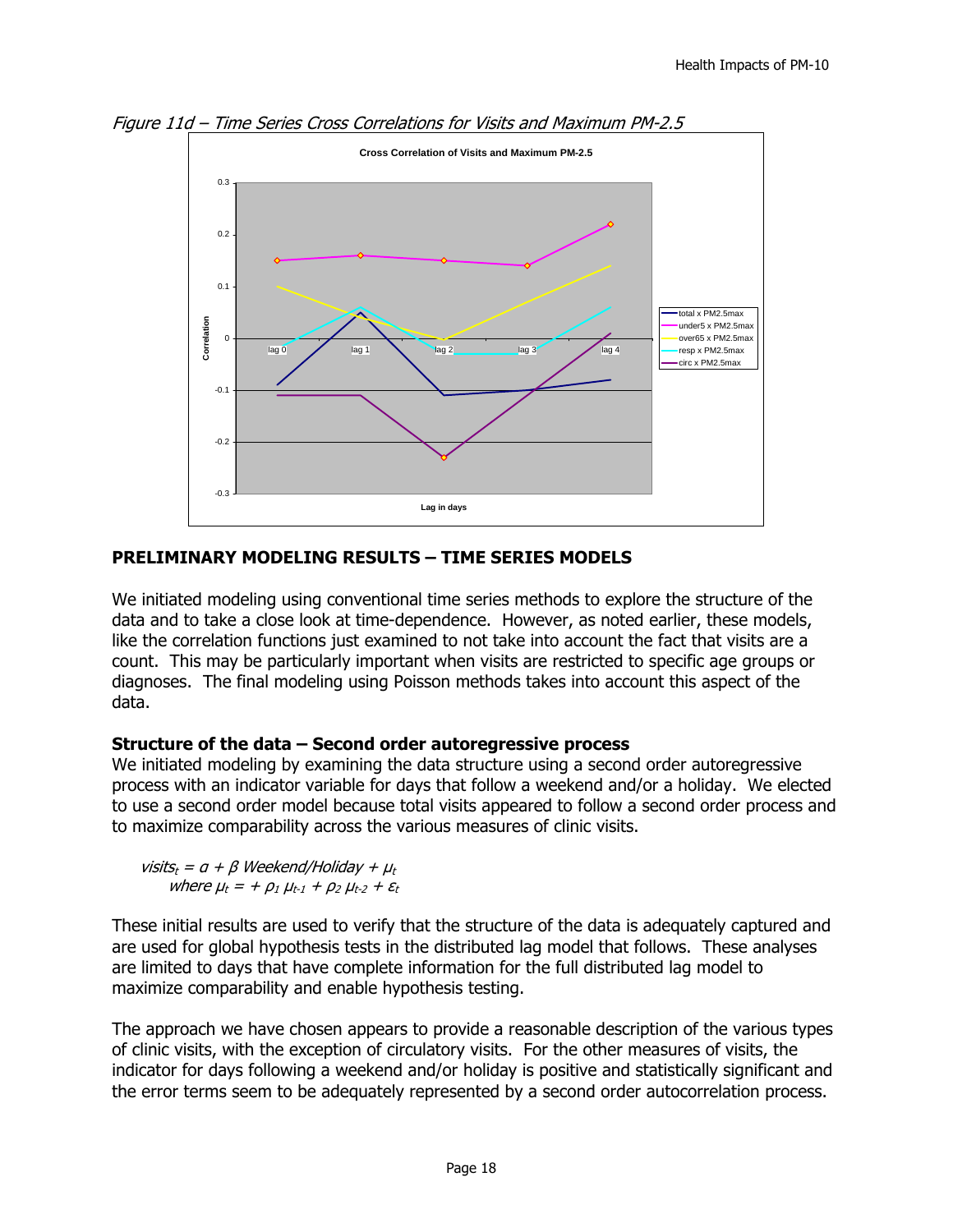We hypothesize that model is less adequate for circulatory visits in part because circulatory visits may be dominated by routine visits for follow-up and only have a small component of acute episodes. In addition, there are typically few circulatory visits on a given day (an average of 2, as shown in Table 1). However, pediatric and respiratory visits are also relatively rare and the model is more successful.

|                              | <b>Coefficient</b> | <b>Standard Error</b> | p         |
|------------------------------|--------------------|-----------------------|-----------|
| <b>Total Visits</b>          |                    |                       |           |
| <b>Constant</b>              | 38.520             | 1.365                 | 0.00      |
| Weekend/Holiday              | 4.097              | 0.872                 | $0.003*$  |
| Autoregression               |                    |                       |           |
| Lag 1                        | $-0.012$           | 0.091                 | 0.89      |
| Lag $2$                      | 0.220              | 0.840                 | $0.009*$  |
| $\overline{\mathbf{X}^2(3)}$ | 18.57              |                       | $0.0003*$ |
| <b>Under age 5</b>           |                    |                       |           |
| <b>Constant</b>              | 2.784              | 0.300                 | 0.00      |
| Weekend/Holiday              | 1.102              | 0.319                 | $0.001*$  |
| Autoregression               |                    |                       |           |
| $L$ ag $I$                   | 0.208              | 0.078                 | $0.008*$  |
| $Lag$ $\overline{2}$         | 0.149              | 0.064                 | $0.02*$   |
| $\mathbf{X}^2(3)$            | 27.18              |                       | 0.00      |
| Age 65 and over              |                    |                       |           |
| <b>Constant</b>              | 10.638             | 0.438                 | 0.00      |
| Weekend/Holiday              | 1.735              | 0.742                 | $0.02*$   |
| Autoregression               |                    |                       |           |
| Lag 1                        | 0.278              | 0.078                 | $0.00*$   |
| Lag <sub>2</sub>             | $-0.080$           | 0.087                 | 0.36      |
| $\overline{X^2(3)}$          | 14.09              |                       | $0.003*$  |
| <b>Respiratory</b>           |                    |                       |           |
| <b>Constant</b>              | 3.100              | 0.322                 | 0.00      |
| Weekend/Holiday              | 0.768              | 0.324                 | $0.02*$   |
| Autoregression               |                    |                       |           |
| Lag 1                        | 0.228              | 0.083                 | $0.006*$  |
| Lag <sub>2</sub>             | 0.152              | 0.098                 | 0.12      |
| $\mathbf{X}^2(3)$            | 18.57              |                       | $0.0003*$ |
| <b>Circulatory</b>           |                    |                       |           |
| <b>Constant</b>              | 1.953              | 0.192                 | 0.00      |
| <b>Weekend/Holiday</b>       | 0.116              | 0.285                 | 0.68      |
| Autoregression               |                    |                       |           |
| Lag 1                        | 0.141              | 0.083                 | 0.09      |
| $Lag$ $\overline{2}$         | 0.011              | 0.079                 | 0.89      |
| $\overline{\mathsf{X}^2(3)}$ | 2.97               |                       | 0.40      |
| Number of observations       | 178                |                       |           |

|  | Table 5 - Second Order Autoregression with Indicator for Weekends and/or Holidays |  |
|--|-----------------------------------------------------------------------------------|--|
|  |                                                                                   |  |

#### **Distributed Lag Models**

Following the estimation of the base model, we estimated a distributed lag model of the form:

visits<sub>t</sub> =  $a + \beta_1 PM_t + \beta_2 PM_{t-1} + \beta_3 PM_{t-3} + \beta_4 PM_{t-4} + \beta_5 Weekend/Holiday +  $\mu_t$$ where  $\mu_t = \rho_1 \mu_{t-1} + \rho_2 \mu_{t-2} + \varepsilon_t$ and t indexes days

We estimated this model individually for each of the dependent variables:

 Total visits Visits under age 5 Visits age 65 and over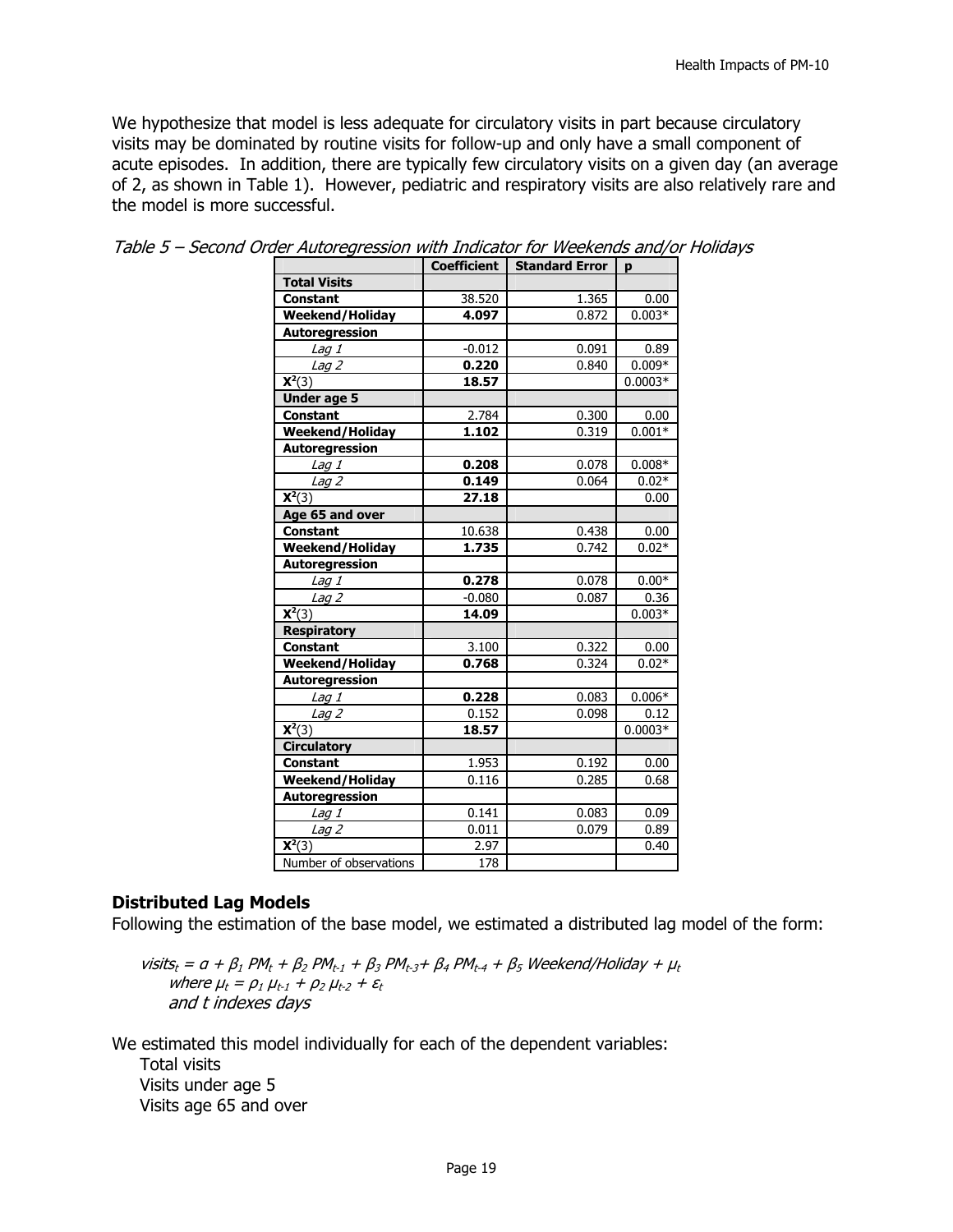Respiratory visits Circulatory visits

And for each dependent variable, we examined the following independent variables, also individually.

 Average PM-10 Maximum PM-10 Average PM-2.5 Maximum PM2.5

As discussed earlier, all models include an indicator variable for days that follow a weekend or holiday, as discussed earlier, the error term follows a second order process. The results are shown in Tables 6a through 6d below and graphically in Figures 12a through 12d. As before significant results are highlighted.

The significance of each coefficient is noted in the tables, as is the overall model  $X^2$ . A second likelihood ratio test compares a base model that includes only the indicator variable for the day after a weekend or holiday to the full model that includes the PM variables. The focus is on regularities across the various PM and visit measures with the goal of addressing the overall utility of the approach. There are some differences in the sample between the cross correlations and the full model due to missing data on the covariates.

#### Response of Visits to Average PM-10

These results are shown in Table 6a and Figure 12a. As noted earlier in the cross correlation results, the estimates of the effect of average PM-10 on visits do not reach conventional levels of significance. However, there are consistent positive coefficients for total visits, visits under age 5 and respiratory visits at lag 2, suggesting a possible health response.

|                                               | <b>Coefficient</b> | <b>Standard Error</b> | p        |
|-----------------------------------------------|--------------------|-----------------------|----------|
| <b>Total Visits</b>                           |                    |                       |          |
| <b>Constant</b>                               | 41.204             | 2.615                 | 0        |
| PM10avg                                       | 0.002              | 0.061                 | 0.97     |
| <i>Laq 1</i>                                  | $-0.045$           | 0.079                 | 0.57     |
| <i>Laq 2</i>                                  | 0.071              | 0.066                 | 0.28     |
| <i>Laq 3</i>                                  | $-0.132$           | 0.073                 | 0.07     |
| <i>Laq 4</i>                                  | $-0.005$           | 0.065                 | 0.94     |
| <b>Weekend/Holiday</b>                        | 4.153              | 1.4                   | $0.003*$ |
| Autoregression                                |                    |                       |          |
| Lag 1                                         | $-0.011$           | 0.093                 | 0.91     |
| <i>Laq 2</i>                                  | 0.206              | 0.082                 | $0.01*$  |
| $X2(8)$                                       | 23.68              |                       | $0.002*$ |
| Likelihood ratio test PM -- $\mathsf{X}^2(5)$ | 5.64               |                       | 0.34     |
| Number of observations                        | 178                |                       |          |
| Under age 5                                   |                    |                       |          |
| <b>Constant</b>                               | 4.065              | 0.737                 | 0        |
| PM10avg                                       | $-0.009$           | 0.016                 | 0.55     |
| Lag 1                                         | $-0.017$           | 0.016                 | 0.28     |
| <i>Laq 2</i>                                  | 0.004              | 0.015                 | 0.78     |
| <i>Laq 3</i>                                  | 0.008              | 0.018                 | 0.66     |
| Lag 4                                         | $-0.036$           | 0.02                  | 0.07     |
| <b>Weekend/Holiday</b>                        | 0.995              | 0.328                 | $0.002*$ |
| <b>Autoregression</b>                         |                    |                       |          |

| Table 6a - Distributed Lag Models for Visits and Average PM-10 |  |
|----------------------------------------------------------------|--|
|----------------------------------------------------------------|--|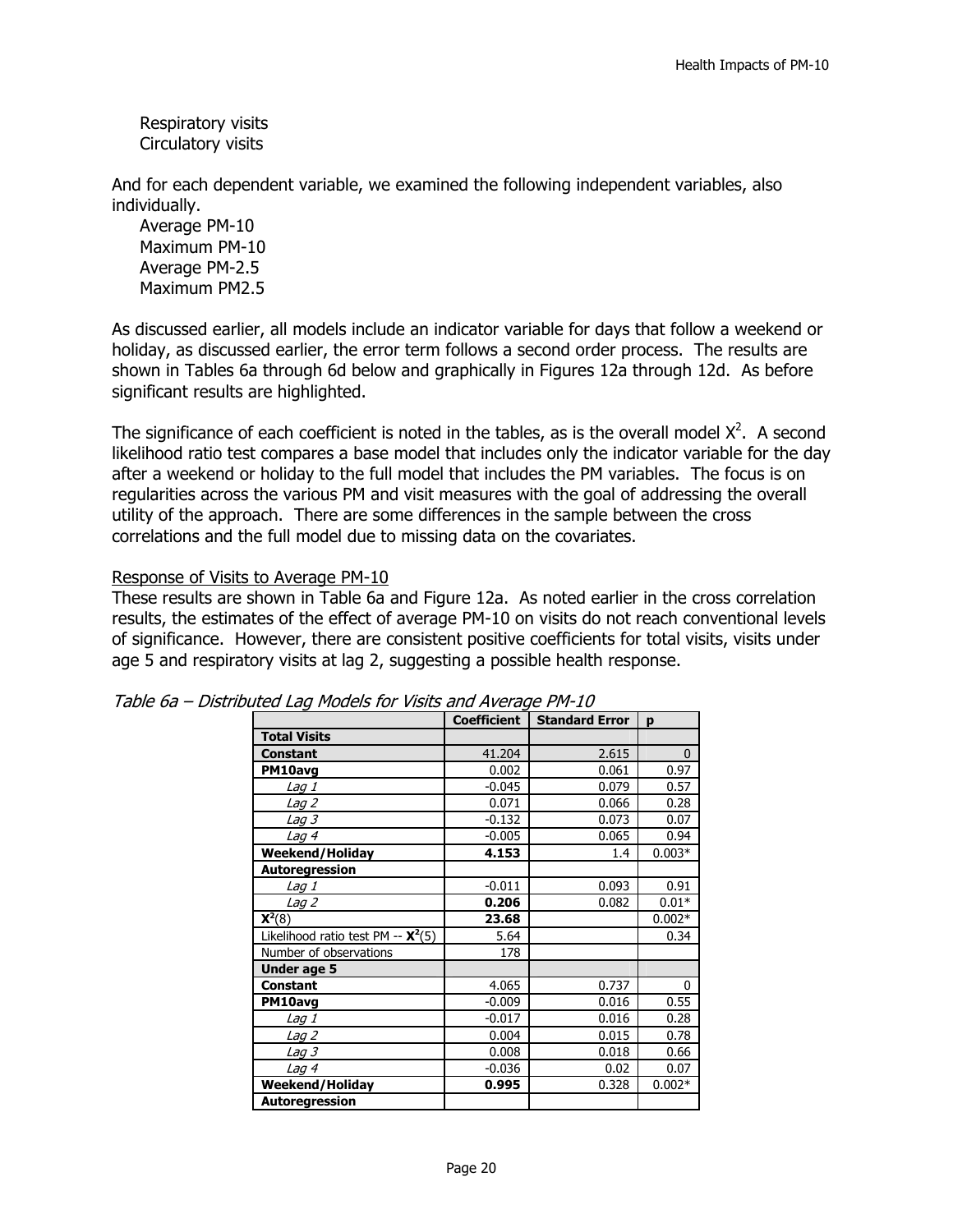|                                               | <b>Coefficient</b> | <b>Standard Error</b> | p         |
|-----------------------------------------------|--------------------|-----------------------|-----------|
| Lag 1                                         | 0.177              | 0.075                 | $0.02*$   |
| Lag <sub>2</sub>                              | 0.14               | 0.07                  | $0.05*$   |
| $\overline{\mathbf{X}^2(8)}$                  | 30.8               |                       | $0.0002*$ |
| Likelihood ratio test PM -- $\mathsf{X}^2(5)$ | 7.7                |                       | 0.17      |
| Number of observations                        | 178                |                       |           |
| 65 and over                                   |                    |                       |           |
| <b>Constant</b>                               | 12.766             | 1.159                 | 0         |
| PM10avg                                       | 0.019              | 0.029                 | 0.51      |
| Lag 1                                         | $-0.061$           | 0.034                 | 0.07      |
| Lag <sub>2</sub>                              | $-0.002$           | 0.028                 | 0.94      |
| Lag <sub>3</sub>                              | $-0.036$           | 0.031                 | 0.26      |
| Lag 4                                         | $-0.008$           | 0.027                 | 0.76      |
| <b>Weekend/Holiday</b>                        | 2.05               | 0.735                 | $0.005*$  |
| Autoregression                                |                    |                       |           |
| $\overline{L}$ ag 1                           | 0.289              | 0.079                 | $0.00*$   |
| Lag <sub>2</sub>                              | $-0.153$           | 0.087                 | 0.08      |
| $\overline{\mathsf{X}^2(8)}$                  | 24.85              |                       | 0.002     |
| Likelihood ratio test PM -- $\mathsf{X}^2(5)$ | 9.43               |                       | 0.09      |
| Number of observations                        | 178                |                       |           |
| <b>Respiratory</b>                            |                    |                       |           |
| <b>Constant</b>                               | 5.583              | 0.685                 | 0         |
| PM10avg                                       | $-0.016$           | 0.015                 | 0.3       |
| Lag 1                                         | $-0.02$            | 0.016                 | 0.21      |
| $\overline{L}$ ag 2                           | $-0.026$           | 0.02                  | 0.19      |
| Lag <sub>3</sub>                              | $-0.016$           | 0.018                 | 0.39      |
| Lag 4                                         | $-0.021$           | 0.019                 | 0.26      |
| <b>Weekend/Holiday</b>                        | 0.675              | 0.331                 | $0.04*$   |
| <b>Autoregression</b>                         |                    |                       |           |
| <i>Lag 1</i>                                  | 0.134              | 0.086                 | 0.12      |
| Lag <sub>2</sub>                              | 0.054              | 0.105                 | 0.61      |
| $X2(8)$                                       | 21.35              |                       | $0.006*$  |
| Likelihood ratio test PM -- $\mathsf{X}^2(5)$ | 13.78              |                       | $0.02*$   |
| Number of observations                        | 178                |                       |           |
| <b>Circulatory</b>                            |                    |                       |           |
| <b>Constant</b>                               | 2.19               | 0.515                 | 0         |
| PM10avg                                       | $-0.012$           | 0.011                 | 0.29      |
| Lag 1                                         | $-0.008$           | 0.013                 | 0.55      |
| $\overline{L}$ ag 2                           | 0.022              | 0.012                 | 0.07      |
| Lag 3                                         | 0.002              | 0.009                 | 0.83      |
| $L$ aq 4                                      | $-0.013$           | 0.014                 | 0.37      |
| <b>Weekend/Holiday</b>                        | 0.082              | 0.315                 | 0.8       |
| <b>Autoregression</b>                         |                    |                       |           |
| Lag 1                                         | 0.14               | 0.105                 | 0.18      |
| Laq2                                          | 0.021              | 0.085                 | 0.8       |
| $\overline{\mathsf{X}^2(8)}$                  | 7.6                |                       | 0.47      |
| Likelihood ratio test PM -- $\mathsf{X}^2(5)$ | 4.83               |                       | 0.44      |
| Number of observations                        | 178                |                       |           |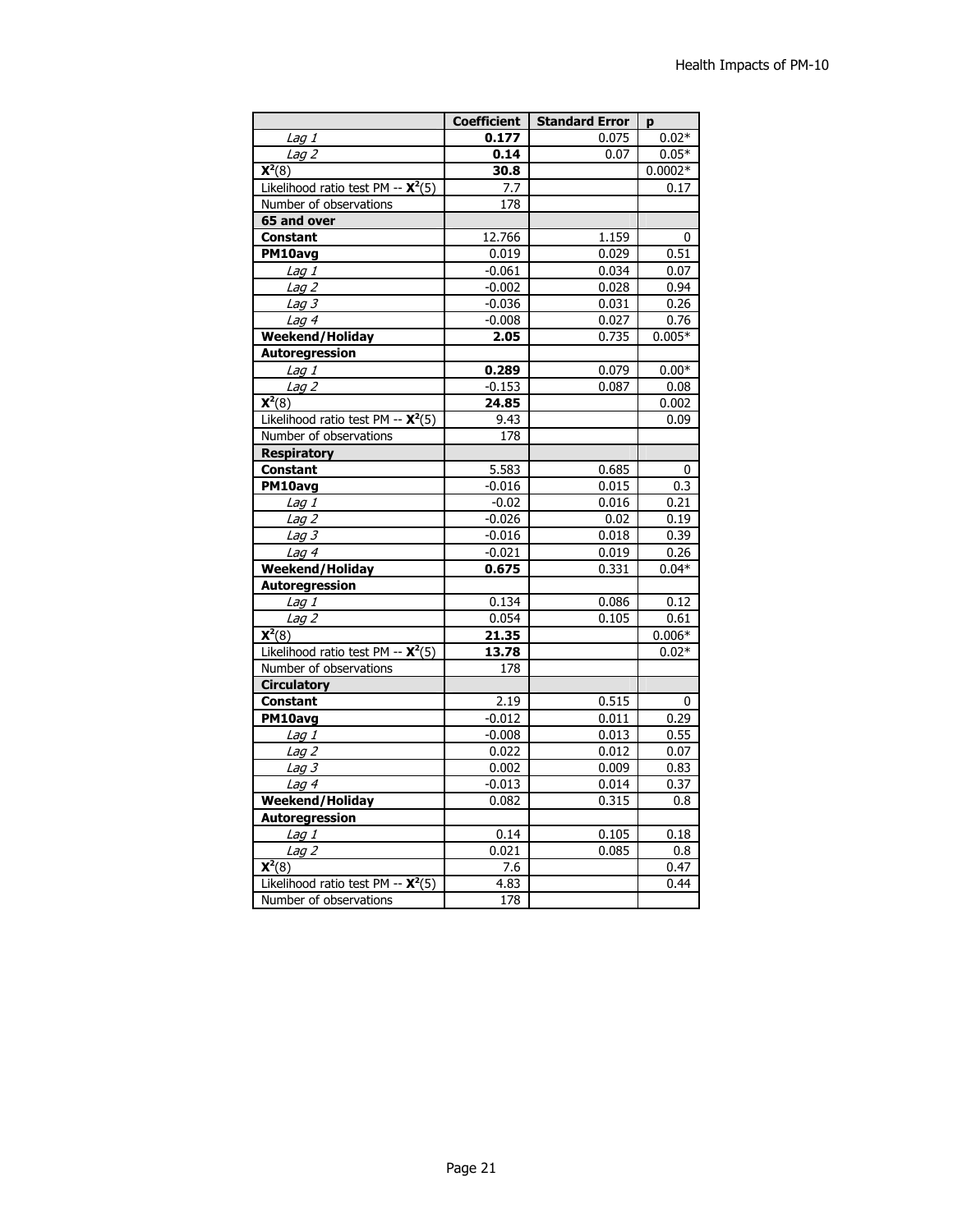Figure 12a – Response of Visits to Average PM-10



#### Response of Visits to Maximum PM-10

These results are shown in Table 6b and Figure 12b. There is some evidence of a weak positive response of total visits and visits under age 5 at lag 1, of total visits and circulatory visits at lag 2 and circulatory and respiratory visits at lag 3 to maximum PM-10. However, none of the effects either taken individually or as a group reach conventional levels of statistical significance. Based on anecdotal evidence, we had hypothesized that this would be where we might observe the strongest health effects. However, these effects did not materialize.

|                                               | <b>Coefficient</b> | <b>Standard Error</b> | p            |
|-----------------------------------------------|--------------------|-----------------------|--------------|
| <b>Total Visits</b>                           |                    |                       |              |
| <b>Constant</b>                               | 40.348             | 2.023                 | 0            |
| PM10max                                       | $-0.004$           | 0.009                 | 0.62         |
| <i>Lag 1</i>                                  | 0.002              | 0.012                 | 0.86         |
| $L$ ag 2                                      | 0.001              | 0.011                 | 0.92         |
| Lag 3                                         | $-0.005$           | 0.011                 | 0.64         |
| Lag 4                                         | $-0.014$           | 0.01                  | 0.19         |
| Autoregression                                |                    |                       |              |
| Lag 1                                         | $-0.024$           | 0.09                  | 0.78         |
| <i>Laq 2</i>                                  | 0.214              | 0.084                 | $0.01*$      |
| <b>Weekend/Holiday</b>                        | 4.2                | 1.401                 | $0.003*$     |
| $X2(8)$                                       | 22.69              |                       | $0.003*$     |
| Likelihood ratio test PM -- $\mathsf{X}^2(5)$ | 3.2                |                       | 0.67         |
| Number of observations                        | 178                |                       |              |
| Under age 5                                   | <b>Coefficient</b> | <b>Standard Error</b> | p            |
| <b>Constant</b>                               | 2.95               | 0.54                  | $\mathbf{0}$ |
| PM10max                                       | 0.0009             | 0.002                 | 0.62         |
| Lag 1                                         | 0.002              | 0.002                 | 0.49         |
| Lag 2                                         | $-0.0002$          | 0.002                 | 0.93         |
| <i>Laq 3</i>                                  | $-0.00004$         | 0.002                 | 0.98         |
| Lag 4                                         | $-0.004$           | 0.003                 | 0.19         |
| <b>Weekend/Holiday</b>                        | 1.04               | 0.351                 | $0.003*$     |

Table 6b – Distributed Lag Models for Visits and Maximum PM-10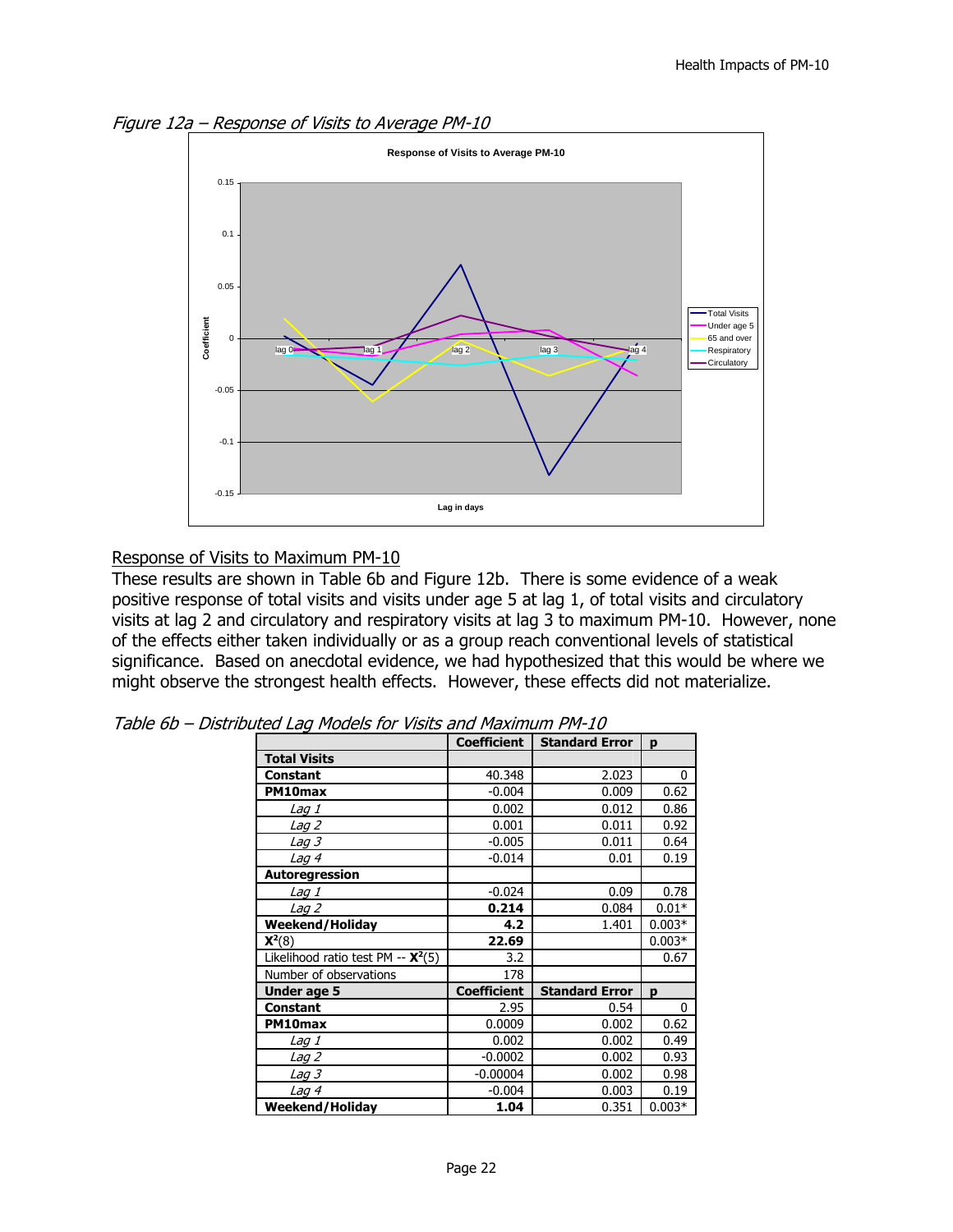|                                               | <b>Coefficient</b> | <b>Standard Error</b> | p       |
|-----------------------------------------------|--------------------|-----------------------|---------|
| Autoregression                                |                    |                       |         |
| $\overline{L}$ ag 1                           | 0.186              | 0.081                 | $0.02*$ |
| $L$ aq $2$                                    | 0.164              | 0.076                 | $0.03*$ |
| $\overline{\mathsf{X}^2(8)}$                  | 33.52              |                       | 0       |
| Likelihood ratio test PM -- $\mathsf{X}^2(5)$ | 3.63               |                       | 0.6     |
| Number of observations                        | 178                |                       |         |
| 65 and over                                   | <b>Coefficient</b> | <b>Standard Error</b> | p       |
| <b>Constant</b>                               | 11.095             | 1.01                  | 0       |
| PM10max                                       | 0.006              | 0.004                 | 0.18    |
| Lag 1                                         | $-0.005$           | 0.004                 | 0.24    |
| Lag $2$                                       | $-0.003$           | 0.004                 | 0.56    |
| Lag <sub>3</sub>                              | $-0.0006$          | 0.005                 | 0.9     |
| Lag 4                                         | $-0.003$           | 0.004                 | 0.54    |
| <b>Weekend/Holiday</b>                        | 1.672              | 0.775                 | $0.03*$ |
| Autoregression                                |                    |                       |         |
| Lag 1                                         | 0.302              | 0.081                 | $0.00*$ |
| Lag <sub>2</sub>                              | $-0.11$            | 0.088                 | 0.21    |
| $\overline{\mathsf{X}^2(8)}$                  | 19.98              |                       | 0.01    |
| Likelihood ratio test PM -- $\mathsf{X}^2(5)$ | 3.94               |                       | 0.56    |
| Number of observations                        | 178                |                       |         |
| <b>Respiratory</b>                            | <b>Coefficient</b> | <b>Standard Error</b> | p       |
| <b>Constant</b>                               | 3.696              | 0.589                 | 0       |
| PM10max                                       | 0.00002            | 0.002                 | 0.99    |
| Lag 1                                         | $-0.001$           | 0.002                 | 0.66    |
| $\overline{L}$ ag 2                           | $-0.001$           | 0.002                 | 0.56    |
| Lag $3$                                       | 0.0009             | 0.002                 | 0.63    |
| Lag $4$                                       | $-0.005$           | 0.003                 | 0.14    |
| <b>Weekend/Holiday</b>                        | 0.734              | 0.351                 | $0.04*$ |
| Autoregression                                |                    |                       |         |
| $\overline{Lag}$ 1                            | 0.22               | 0.095                 | $0.02*$ |
| Lag $2$                                       | 0.136              | 0.103                 | 0.18    |
| $\mathbf{X}^2(8)$                             | 18.28              |                       | $0.02*$ |
| Likelihood ratio test PM -- $\mathsf{X}^2(5)$ | 4.48               |                       | 0.48    |
| Number of observations                        | 178                |                       |         |
| <b>Circulatory</b>                            | <b>Coefficient</b> | <b>Standard Error</b> | p       |
| <b>Constant</b>                               | 1.742              | 0.402                 | 0       |
| PM10max                                       | $-0.001$           | 0.001                 | 0.3     |
| Lag 1                                         | 0.0001             | 0.002                 | 0.94    |
| Lag <sub>2</sub>                              | 0.002              | 0.002                 | 0.31    |
| Lag $3$                                       | 0.002              | 0.002                 | 0.25    |
| $L$ ag 4                                      | $-0.0006$          | 0.003                 | 0.83    |
| <b>Weekend/Holiday</b>                        | 0.151              | 0.31                  | 0.63    |
| Autoregression                                |                    |                       |         |
| Lag 1                                         | 0.141              | 0.098                 | 0.15    |
| Lag <sub>2</sub>                              | 0.028              | 0.087                 | 0.74    |
| $\overline{\mathbf{X}^2(8)}$                  | 8.03               |                       | 0.43    |
| Likelihood ratio test PM -- $\mathsf{X}^2(5)$ | 3.06               |                       | 0.69    |
| Number of observations                        | 178                |                       |         |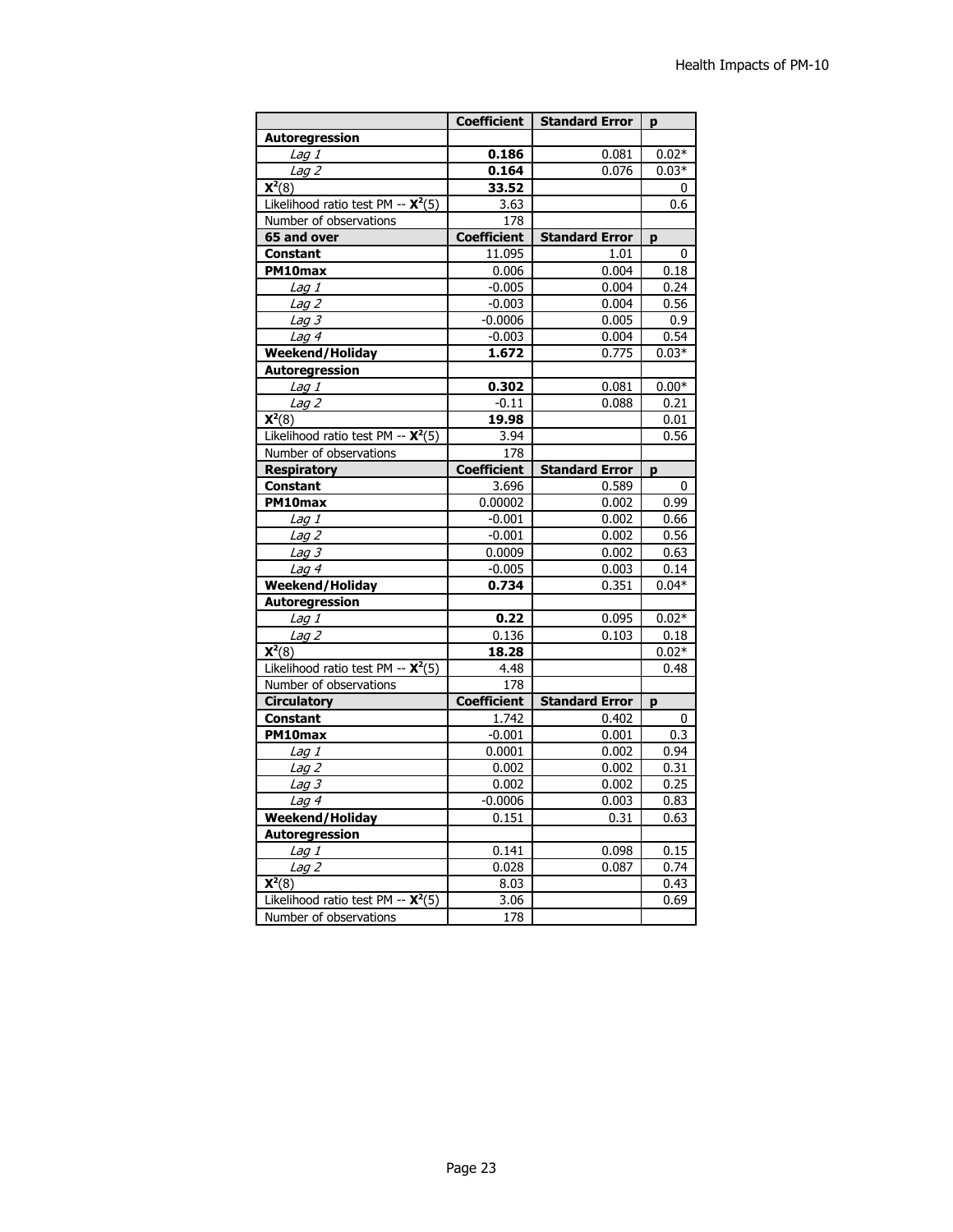Figure 12b – Response of Visits to Maximum PM-10



#### Response of Visits to Average PM-2.5

These results are shown in Table 6c and Figure 12d. There is some response of total visits to average PM-2.5 at lag 1. All of the effects are small. In addition, all of the coefficients are consistently positive at lag 4. Again, there is little evidence of statistically significant positive effects, with some negative effects reaching conventional levels of significance. The positive effects for pediatric visits have all but disappeared, possibly due to reductions in sample size caused by missing covariate data.

|                                               | <b>Coefficient</b> | <b>Standard Error</b> | p        |
|-----------------------------------------------|--------------------|-----------------------|----------|
| <b>Total Visits</b>                           |                    |                       |          |
| PM2.5avg                                      | $-0.187$           | 0.156                 | 0.23     |
| Lag 1                                         | 0.189              | 0.166                 | 0.26     |
| Lag 2                                         | $-0.167$           | 0.182                 | 0.36     |
| Lag 3                                         | $-0.353$           | 0.164                 | $0.03*$  |
| Lag $4$                                       | 0.096              | 0.151                 | 0.53     |
| Autoregression                                |                    |                       |          |
| <i>Lag 1</i>                                  | 0.058              | 0.101                 | 0.57     |
| <i>Laq 2</i>                                  | 0.239              | 0.081                 | $0.003*$ |
| Weekend/Holiday                               | 3.684              | 1.448                 | $0.01*$  |
| $X2(8)$                                       | 25.63              |                       | $0.001*$ |
| Likelihood ratio test PM -- $\mathsf{X}^2(5)$ | 14.32              |                       | $0.01*$  |
| Number of observations                        | 179                |                       |          |
| Under age 5                                   |                    |                       |          |
| <b>Constant</b>                               | 3.042              | 0.75                  | $\Omega$ |
| PM2.5avg                                      | 0.041              | 0.044                 | 0.35     |
| Lag 1                                         | $-0.013$           | 0.048                 | 0.78     |
| Lag <sub>2</sub>                              | 0.008              | 0.046                 | 0.86     |
| <i>Laq 3</i>                                  | $-0.02$            | 0.045                 | 0.66     |
| Lag 4                                         | 0.046              | 0.044                 | 0.29     |
| <b>Weekend/Holiday</b>                        | 0.563              | 0.385                 | 0.14     |
| <b>Autoregression</b>                         |                    |                       |          |
| Lag 1                                         | 0.204              | 0.088                 | $0.02*$  |

Table 6c – Distributed Lag Models for Visits and Average PM-2.5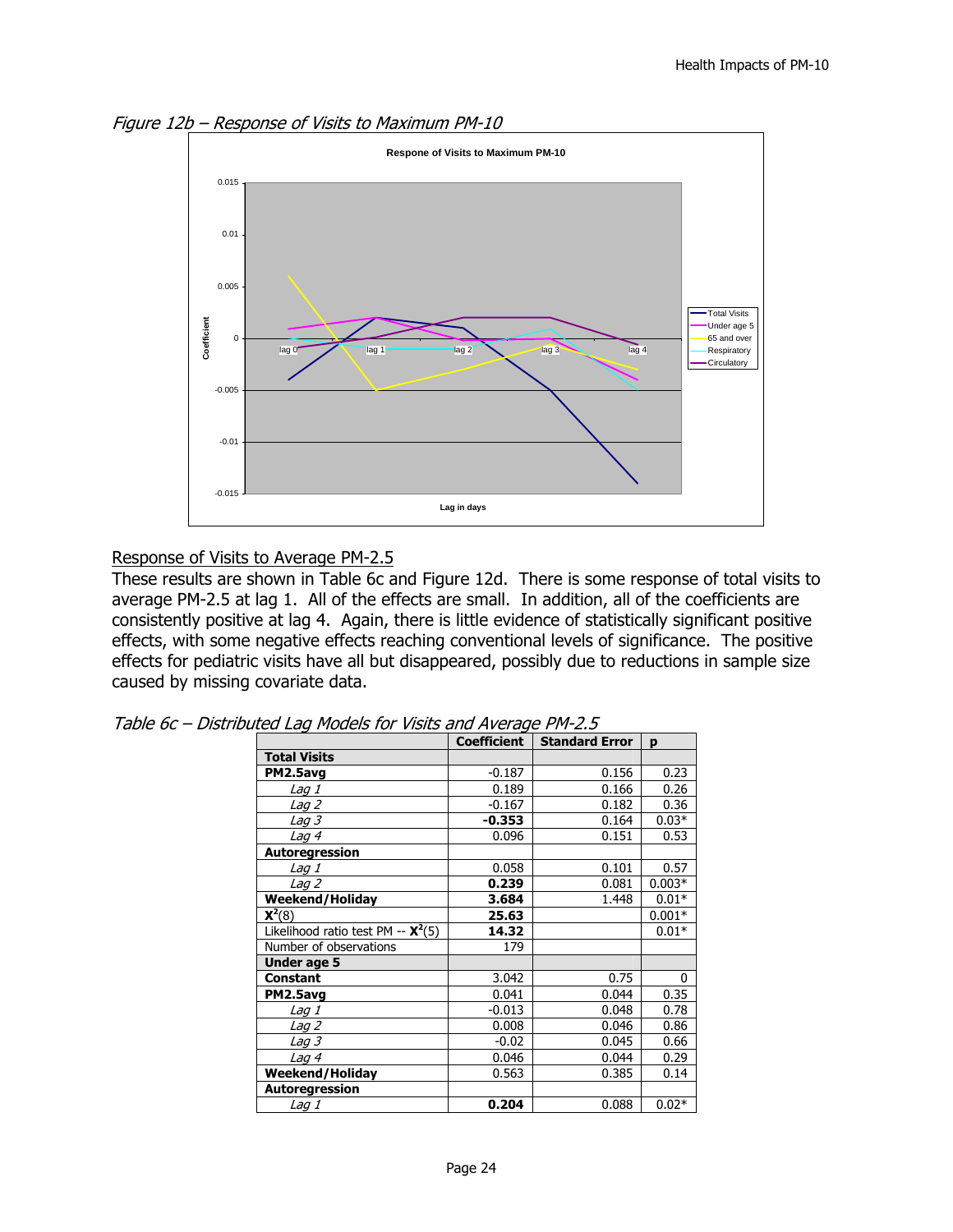| 0.09<br>Lag <sub>2</sub><br>0.128<br>0.074<br>$\overline{\mathsf{X}^2(8)}$<br>14.99<br>0.06<br>Likelihood ratio test PM -- $\mathsf{X}^2(5)$<br>2.69<br>0.75<br>Number of observations<br>179<br>65 and over<br>PM2.5avg<br>0.023<br>0.075<br>0.76<br>Lag <sub>I</sub><br>0.009<br>0.066<br>0.9<br>$-0.101$<br>0.083<br>0.22<br>Lag <sub>2</sub><br>0.081<br>0.62<br>Lag $3$<br>$-0.04$<br>0.14<br>0.08<br>Lag 4<br>0.081<br>2.32<br>0.768<br>$0.003*$<br><b>Weekend/Holiday</b><br><b>Autoregression</b><br>0.308<br>0.076<br>$0.00*$<br>Lag <sub>I</sub><br>$-0.115$<br>0.075<br>0.12<br>Lag <sub>2</sub><br>$\overline{\mathsf{X}^2(8)}$<br>21.94<br>0.005<br>$\overline{5.79}$<br>Likelihood ratio test PM -- $\mathbf{X}^2(5)$<br>0.33<br>$\overline{179}$<br>Number of observations<br><b>Respiratory</b><br>PM2.5avg<br>$-0.052$<br>0.043<br>0.23<br>0.043<br>0.83<br>Lag 1<br>0.009<br>0.44<br>Lag <sub>2</sub><br>$-0.035$<br>0.043<br>0.41<br>$L$ ag 3<br>$-0.031$<br>0.038<br>0.066<br>$L$ ag 4<br>0.039<br>0.09<br><b>Weekend/Holiday</b><br>0.733<br>0.373<br>0.05<br><b>Autoregression</b><br>0.17<br>$0.04*$<br>Laq1<br>0.083<br>0.113<br>0.101<br>0.26<br>$L$ ag $2$<br>$\overline{\mathbf{X}^2(8)}$<br>15.53<br>$0.05*$<br>Likelihood ratio test PM -- $\mathsf{X}^2(5)$<br>5.5<br>0.36<br>179<br>Number of observations<br><b>Circulatory</b><br><b>Constant</b><br>2.475<br>0.333<br>0<br>$-0.026$<br>PM2.5avg<br>0.029<br>0.37<br>0.009<br>0.034<br>0.78<br>$L$ ag 1<br>Lag 2<br>$-0.05$<br>0.029<br>0.08<br>0.034<br>$L$ ag 3<br>$-0.028$<br>0.41<br>$L$ ag 4<br>0.044<br>0.028<br>0.12<br>Weekend/Holiday<br>0.252<br>0.333<br>0.19<br>Autoregression<br>$L$ ag 1<br>0.062<br>0.088<br>0.48<br>Lag <sub>2</sub><br>0.054<br>0.56<br>0.092<br>$\overline{\mathsf{X}^2(8)}$<br>8.94<br>0.35<br>Likelihood ratio test PM -- $\mathbf{X}^2(5)$<br>9.74<br>0.08 | <b>Coefficient</b> | <b>Standard Error</b> | p |
|----------------------------------------------------------------------------------------------------------------------------------------------------------------------------------------------------------------------------------------------------------------------------------------------------------------------------------------------------------------------------------------------------------------------------------------------------------------------------------------------------------------------------------------------------------------------------------------------------------------------------------------------------------------------------------------------------------------------------------------------------------------------------------------------------------------------------------------------------------------------------------------------------------------------------------------------------------------------------------------------------------------------------------------------------------------------------------------------------------------------------------------------------------------------------------------------------------------------------------------------------------------------------------------------------------------------------------------------------------------------------------------------------------------------------------------------------------------------------------------------------------------------------------------------------------------------------------------------------------------------------------------------------------------------------------------------------------------------------------------------------------------------------------------------------------------------------------------------------------------------------------|--------------------|-----------------------|---|
|                                                                                                                                                                                                                                                                                                                                                                                                                                                                                                                                                                                                                                                                                                                                                                                                                                                                                                                                                                                                                                                                                                                                                                                                                                                                                                                                                                                                                                                                                                                                                                                                                                                                                                                                                                                                                                                                                  |                    |                       |   |
|                                                                                                                                                                                                                                                                                                                                                                                                                                                                                                                                                                                                                                                                                                                                                                                                                                                                                                                                                                                                                                                                                                                                                                                                                                                                                                                                                                                                                                                                                                                                                                                                                                                                                                                                                                                                                                                                                  |                    |                       |   |
|                                                                                                                                                                                                                                                                                                                                                                                                                                                                                                                                                                                                                                                                                                                                                                                                                                                                                                                                                                                                                                                                                                                                                                                                                                                                                                                                                                                                                                                                                                                                                                                                                                                                                                                                                                                                                                                                                  |                    |                       |   |
|                                                                                                                                                                                                                                                                                                                                                                                                                                                                                                                                                                                                                                                                                                                                                                                                                                                                                                                                                                                                                                                                                                                                                                                                                                                                                                                                                                                                                                                                                                                                                                                                                                                                                                                                                                                                                                                                                  |                    |                       |   |
|                                                                                                                                                                                                                                                                                                                                                                                                                                                                                                                                                                                                                                                                                                                                                                                                                                                                                                                                                                                                                                                                                                                                                                                                                                                                                                                                                                                                                                                                                                                                                                                                                                                                                                                                                                                                                                                                                  |                    |                       |   |
|                                                                                                                                                                                                                                                                                                                                                                                                                                                                                                                                                                                                                                                                                                                                                                                                                                                                                                                                                                                                                                                                                                                                                                                                                                                                                                                                                                                                                                                                                                                                                                                                                                                                                                                                                                                                                                                                                  |                    |                       |   |
|                                                                                                                                                                                                                                                                                                                                                                                                                                                                                                                                                                                                                                                                                                                                                                                                                                                                                                                                                                                                                                                                                                                                                                                                                                                                                                                                                                                                                                                                                                                                                                                                                                                                                                                                                                                                                                                                                  |                    |                       |   |
|                                                                                                                                                                                                                                                                                                                                                                                                                                                                                                                                                                                                                                                                                                                                                                                                                                                                                                                                                                                                                                                                                                                                                                                                                                                                                                                                                                                                                                                                                                                                                                                                                                                                                                                                                                                                                                                                                  |                    |                       |   |
|                                                                                                                                                                                                                                                                                                                                                                                                                                                                                                                                                                                                                                                                                                                                                                                                                                                                                                                                                                                                                                                                                                                                                                                                                                                                                                                                                                                                                                                                                                                                                                                                                                                                                                                                                                                                                                                                                  |                    |                       |   |
|                                                                                                                                                                                                                                                                                                                                                                                                                                                                                                                                                                                                                                                                                                                                                                                                                                                                                                                                                                                                                                                                                                                                                                                                                                                                                                                                                                                                                                                                                                                                                                                                                                                                                                                                                                                                                                                                                  |                    |                       |   |
|                                                                                                                                                                                                                                                                                                                                                                                                                                                                                                                                                                                                                                                                                                                                                                                                                                                                                                                                                                                                                                                                                                                                                                                                                                                                                                                                                                                                                                                                                                                                                                                                                                                                                                                                                                                                                                                                                  |                    |                       |   |
|                                                                                                                                                                                                                                                                                                                                                                                                                                                                                                                                                                                                                                                                                                                                                                                                                                                                                                                                                                                                                                                                                                                                                                                                                                                                                                                                                                                                                                                                                                                                                                                                                                                                                                                                                                                                                                                                                  |                    |                       |   |
|                                                                                                                                                                                                                                                                                                                                                                                                                                                                                                                                                                                                                                                                                                                                                                                                                                                                                                                                                                                                                                                                                                                                                                                                                                                                                                                                                                                                                                                                                                                                                                                                                                                                                                                                                                                                                                                                                  |                    |                       |   |
|                                                                                                                                                                                                                                                                                                                                                                                                                                                                                                                                                                                                                                                                                                                                                                                                                                                                                                                                                                                                                                                                                                                                                                                                                                                                                                                                                                                                                                                                                                                                                                                                                                                                                                                                                                                                                                                                                  |                    |                       |   |
|                                                                                                                                                                                                                                                                                                                                                                                                                                                                                                                                                                                                                                                                                                                                                                                                                                                                                                                                                                                                                                                                                                                                                                                                                                                                                                                                                                                                                                                                                                                                                                                                                                                                                                                                                                                                                                                                                  |                    |                       |   |
|                                                                                                                                                                                                                                                                                                                                                                                                                                                                                                                                                                                                                                                                                                                                                                                                                                                                                                                                                                                                                                                                                                                                                                                                                                                                                                                                                                                                                                                                                                                                                                                                                                                                                                                                                                                                                                                                                  |                    |                       |   |
|                                                                                                                                                                                                                                                                                                                                                                                                                                                                                                                                                                                                                                                                                                                                                                                                                                                                                                                                                                                                                                                                                                                                                                                                                                                                                                                                                                                                                                                                                                                                                                                                                                                                                                                                                                                                                                                                                  |                    |                       |   |
|                                                                                                                                                                                                                                                                                                                                                                                                                                                                                                                                                                                                                                                                                                                                                                                                                                                                                                                                                                                                                                                                                                                                                                                                                                                                                                                                                                                                                                                                                                                                                                                                                                                                                                                                                                                                                                                                                  |                    |                       |   |
|                                                                                                                                                                                                                                                                                                                                                                                                                                                                                                                                                                                                                                                                                                                                                                                                                                                                                                                                                                                                                                                                                                                                                                                                                                                                                                                                                                                                                                                                                                                                                                                                                                                                                                                                                                                                                                                                                  |                    |                       |   |
|                                                                                                                                                                                                                                                                                                                                                                                                                                                                                                                                                                                                                                                                                                                                                                                                                                                                                                                                                                                                                                                                                                                                                                                                                                                                                                                                                                                                                                                                                                                                                                                                                                                                                                                                                                                                                                                                                  |                    |                       |   |
|                                                                                                                                                                                                                                                                                                                                                                                                                                                                                                                                                                                                                                                                                                                                                                                                                                                                                                                                                                                                                                                                                                                                                                                                                                                                                                                                                                                                                                                                                                                                                                                                                                                                                                                                                                                                                                                                                  |                    |                       |   |
|                                                                                                                                                                                                                                                                                                                                                                                                                                                                                                                                                                                                                                                                                                                                                                                                                                                                                                                                                                                                                                                                                                                                                                                                                                                                                                                                                                                                                                                                                                                                                                                                                                                                                                                                                                                                                                                                                  |                    |                       |   |
|                                                                                                                                                                                                                                                                                                                                                                                                                                                                                                                                                                                                                                                                                                                                                                                                                                                                                                                                                                                                                                                                                                                                                                                                                                                                                                                                                                                                                                                                                                                                                                                                                                                                                                                                                                                                                                                                                  |                    |                       |   |
|                                                                                                                                                                                                                                                                                                                                                                                                                                                                                                                                                                                                                                                                                                                                                                                                                                                                                                                                                                                                                                                                                                                                                                                                                                                                                                                                                                                                                                                                                                                                                                                                                                                                                                                                                                                                                                                                                  |                    |                       |   |
|                                                                                                                                                                                                                                                                                                                                                                                                                                                                                                                                                                                                                                                                                                                                                                                                                                                                                                                                                                                                                                                                                                                                                                                                                                                                                                                                                                                                                                                                                                                                                                                                                                                                                                                                                                                                                                                                                  |                    |                       |   |
|                                                                                                                                                                                                                                                                                                                                                                                                                                                                                                                                                                                                                                                                                                                                                                                                                                                                                                                                                                                                                                                                                                                                                                                                                                                                                                                                                                                                                                                                                                                                                                                                                                                                                                                                                                                                                                                                                  |                    |                       |   |
|                                                                                                                                                                                                                                                                                                                                                                                                                                                                                                                                                                                                                                                                                                                                                                                                                                                                                                                                                                                                                                                                                                                                                                                                                                                                                                                                                                                                                                                                                                                                                                                                                                                                                                                                                                                                                                                                                  |                    |                       |   |
|                                                                                                                                                                                                                                                                                                                                                                                                                                                                                                                                                                                                                                                                                                                                                                                                                                                                                                                                                                                                                                                                                                                                                                                                                                                                                                                                                                                                                                                                                                                                                                                                                                                                                                                                                                                                                                                                                  |                    |                       |   |
|                                                                                                                                                                                                                                                                                                                                                                                                                                                                                                                                                                                                                                                                                                                                                                                                                                                                                                                                                                                                                                                                                                                                                                                                                                                                                                                                                                                                                                                                                                                                                                                                                                                                                                                                                                                                                                                                                  |                    |                       |   |
|                                                                                                                                                                                                                                                                                                                                                                                                                                                                                                                                                                                                                                                                                                                                                                                                                                                                                                                                                                                                                                                                                                                                                                                                                                                                                                                                                                                                                                                                                                                                                                                                                                                                                                                                                                                                                                                                                  |                    |                       |   |
|                                                                                                                                                                                                                                                                                                                                                                                                                                                                                                                                                                                                                                                                                                                                                                                                                                                                                                                                                                                                                                                                                                                                                                                                                                                                                                                                                                                                                                                                                                                                                                                                                                                                                                                                                                                                                                                                                  |                    |                       |   |
|                                                                                                                                                                                                                                                                                                                                                                                                                                                                                                                                                                                                                                                                                                                                                                                                                                                                                                                                                                                                                                                                                                                                                                                                                                                                                                                                                                                                                                                                                                                                                                                                                                                                                                                                                                                                                                                                                  |                    |                       |   |
|                                                                                                                                                                                                                                                                                                                                                                                                                                                                                                                                                                                                                                                                                                                                                                                                                                                                                                                                                                                                                                                                                                                                                                                                                                                                                                                                                                                                                                                                                                                                                                                                                                                                                                                                                                                                                                                                                  |                    |                       |   |
|                                                                                                                                                                                                                                                                                                                                                                                                                                                                                                                                                                                                                                                                                                                                                                                                                                                                                                                                                                                                                                                                                                                                                                                                                                                                                                                                                                                                                                                                                                                                                                                                                                                                                                                                                                                                                                                                                  |                    |                       |   |
|                                                                                                                                                                                                                                                                                                                                                                                                                                                                                                                                                                                                                                                                                                                                                                                                                                                                                                                                                                                                                                                                                                                                                                                                                                                                                                                                                                                                                                                                                                                                                                                                                                                                                                                                                                                                                                                                                  |                    |                       |   |
|                                                                                                                                                                                                                                                                                                                                                                                                                                                                                                                                                                                                                                                                                                                                                                                                                                                                                                                                                                                                                                                                                                                                                                                                                                                                                                                                                                                                                                                                                                                                                                                                                                                                                                                                                                                                                                                                                  |                    |                       |   |
|                                                                                                                                                                                                                                                                                                                                                                                                                                                                                                                                                                                                                                                                                                                                                                                                                                                                                                                                                                                                                                                                                                                                                                                                                                                                                                                                                                                                                                                                                                                                                                                                                                                                                                                                                                                                                                                                                  |                    |                       |   |
|                                                                                                                                                                                                                                                                                                                                                                                                                                                                                                                                                                                                                                                                                                                                                                                                                                                                                                                                                                                                                                                                                                                                                                                                                                                                                                                                                                                                                                                                                                                                                                                                                                                                                                                                                                                                                                                                                  |                    |                       |   |
|                                                                                                                                                                                                                                                                                                                                                                                                                                                                                                                                                                                                                                                                                                                                                                                                                                                                                                                                                                                                                                                                                                                                                                                                                                                                                                                                                                                                                                                                                                                                                                                                                                                                                                                                                                                                                                                                                  |                    |                       |   |
|                                                                                                                                                                                                                                                                                                                                                                                                                                                                                                                                                                                                                                                                                                                                                                                                                                                                                                                                                                                                                                                                                                                                                                                                                                                                                                                                                                                                                                                                                                                                                                                                                                                                                                                                                                                                                                                                                  |                    |                       |   |
|                                                                                                                                                                                                                                                                                                                                                                                                                                                                                                                                                                                                                                                                                                                                                                                                                                                                                                                                                                                                                                                                                                                                                                                                                                                                                                                                                                                                                                                                                                                                                                                                                                                                                                                                                                                                                                                                                  |                    |                       |   |
|                                                                                                                                                                                                                                                                                                                                                                                                                                                                                                                                                                                                                                                                                                                                                                                                                                                                                                                                                                                                                                                                                                                                                                                                                                                                                                                                                                                                                                                                                                                                                                                                                                                                                                                                                                                                                                                                                  |                    |                       |   |
| Number of observations<br>179                                                                                                                                                                                                                                                                                                                                                                                                                                                                                                                                                                                                                                                                                                                                                                                                                                                                                                                                                                                                                                                                                                                                                                                                                                                                                                                                                                                                                                                                                                                                                                                                                                                                                                                                                                                                                                                    |                    |                       |   |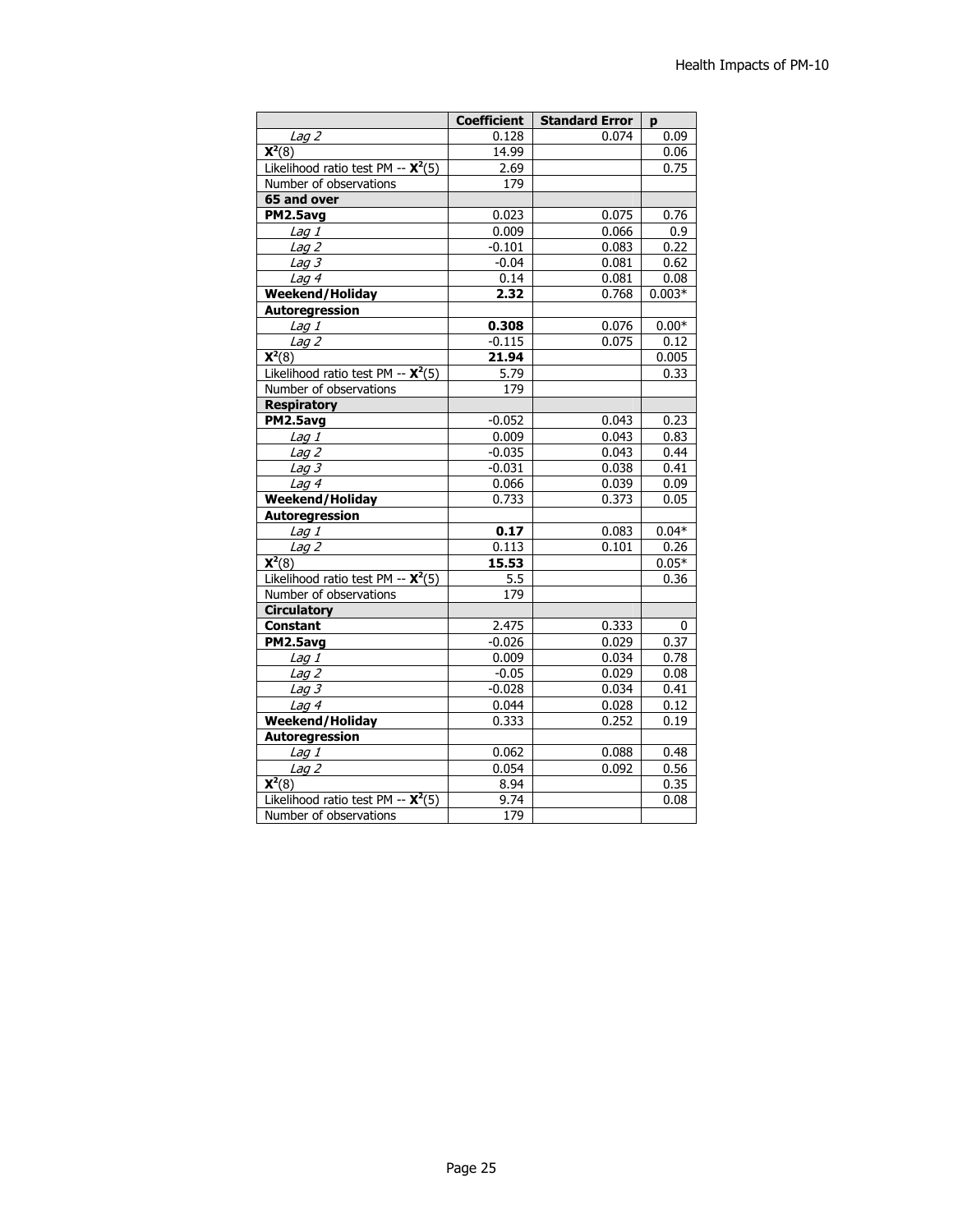Figure 12c – Response of Visits to Average PM-2.5



#### Response of Visits to Maximum PM-2.5

These results are shown in Table 6d and Figure 11d. There is a positive response of total visits, visits under age 5, visits age 65 and over and respiratory visits at lag 1, and a positive response of visits under age 5, visits age 65 and over, respiratory and circulatory visits at lag 4 to maximum PM-2.5. As with the other covariates, there are few cases of statistical significant and none involve a positive coefficient. One encouraging finding is the persistence of the positive effect of maximum PM-2.5 on pediatric visits.

|                                               | <b>Coefficient</b> | <b>Standard Error</b> | p        |
|-----------------------------------------------|--------------------|-----------------------|----------|
| <b>Total Visits</b>                           |                    |                       |          |
| <b>Constant</b>                               | 40.533             | 2.284                 | 0.00     |
| PM2.5max                                      | $-0.05$            | 0.041                 | 0.23     |
| Lag 1                                         | 0.058              | 0.042                 | 0.16     |
| <i>Laq 2</i>                                  | $-0.049$           | 0.031                 | 0.11     |
| Lag 3                                         | $-0.033$           | 0.033                 | 0.32     |
| Lag 4                                         | $-0.01$            | 0.04                  | 0.8      |
| Autoregression                                |                    |                       |          |
| Lag 1                                         | 0.085              | 0.098                 | 0.38     |
| <i>Lag 2</i>                                  | 0.235              | 0.078                 | $0.003*$ |
| <b>Weekend/Holiday</b>                        | 3.711              | 1.472                 | $0.01*$  |
| $X2(8)$                                       | 21.65              |                       | $0.006*$ |
| Likelihood ratio test PM -- $\mathsf{X}^2(5)$ | 9.63               |                       | 0.09     |
| Number of observations                        | 179                |                       |          |
| Under age 5                                   |                    |                       |          |
| <b>Constant</b>                               | 2.326              | 0.687                 | 0.001    |
| PM2.5max                                      | 0.005              | 0.009                 | 0.55     |
| Lag 1                                         | 0.01               | 0.009                 | 0.28     |
| <i>Laq 2</i>                                  | 0.007              | 0.013                 | 0.57     |
| <i>Laq 3</i>                                  | 0.002              | 0.011                 | 0.83     |
| Lag 4                                         | 0.018              | 0.012                 | 0.12     |
| Weekend/Holiday                               | 0.562              | 0.387                 | 0.15     |
| <b>Autoregression</b>                         |                    |                       |          |

Table 6d – Distributed Lag Models for Visits and Maximum PM-2.5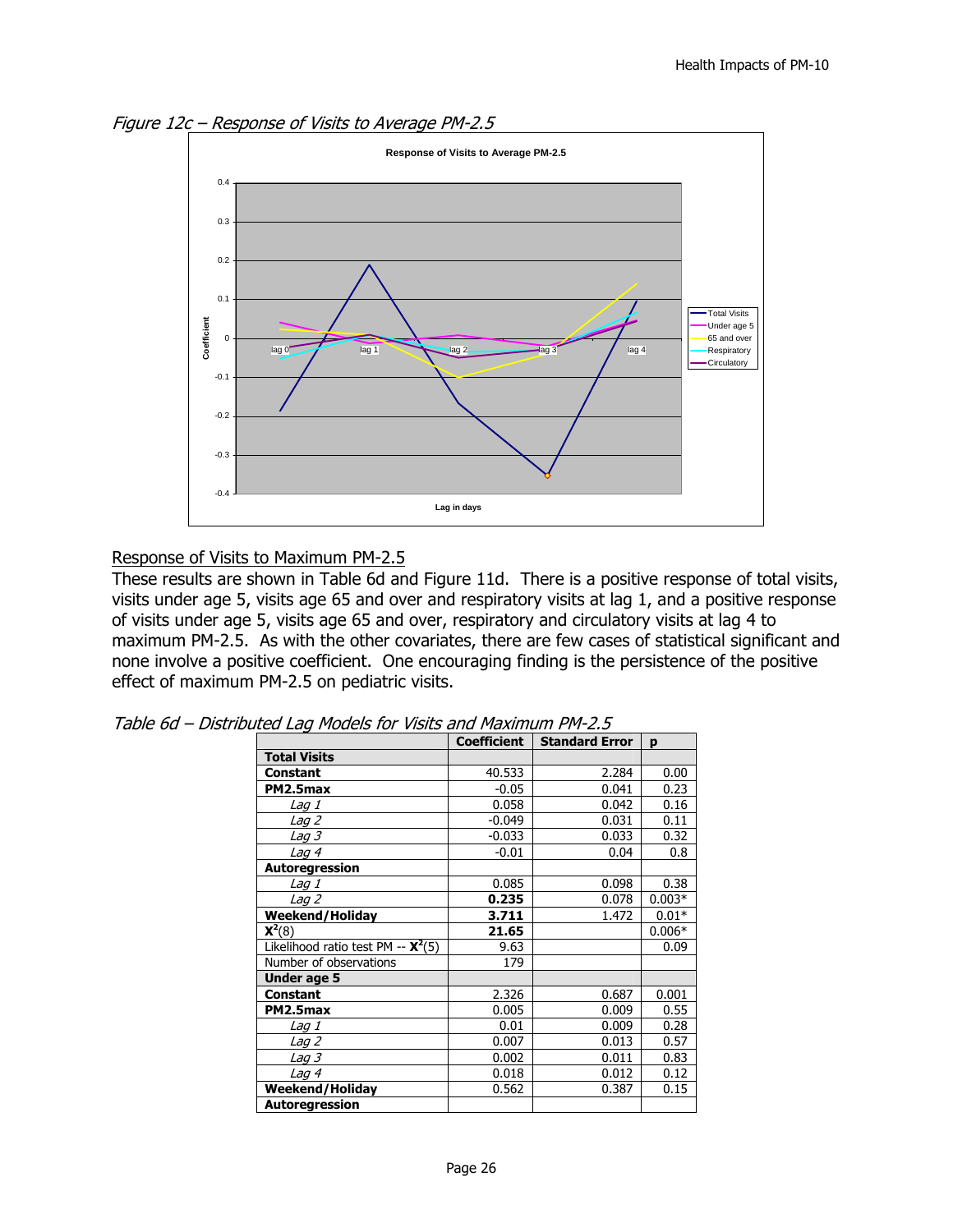|                                               | <b>Coefficient</b> | <b>Standard Error</b> | p        |
|-----------------------------------------------|--------------------|-----------------------|----------|
| Lag 1                                         | 0.17               | 0.088                 | 0.05     |
| Lag 2                                         | 0.094              | 0.08                  | 0.24     |
| $\overline{\mathsf{X}^2(8)}$                  | 13.88              |                       | 0.08     |
| Likelihood ratio test PM -- $\mathsf{X}^2(5)$ | 6.69               |                       | 0.24     |
| Number of observations                        | 179                |                       |          |
| 65 and over                                   |                    |                       |          |
| <b>Constant</b>                               | 10.09              | 0.982                 | 0        |
| PM2.5max                                      | 0.018              | 0.016                 | 0.24     |
| Lag 1                                         | 0.007              | 0.021                 | 0.72     |
| $L$ ag 2                                      | $-0.007$           | 0.019                 | 0.71     |
| Lag $3$                                       | 0.003              | 0.022                 | 0.9      |
| Lag $4$                                       | 0.02               | 0.018                 | 0.27     |
| <b>Weekend/Holiday</b>                        | 2.204              | 0.826                 | $0.008*$ |
| Autoregression                                |                    |                       |          |
| $\overline{L}$ ag 1                           | 0.293              | 0.078                 | $0.00*$  |
| Lag <sub>2</sub>                              | $-0.124$           | 0.074                 | 0.09     |
| $\overline{\mathsf{X}^2(8)}$                  | 20.89              |                       | $0.007*$ |
| Likelihood ratio test PM -- $\mathsf{X}^2(5)$ | 4.15               |                       | 0.53     |
| Number of observations                        | $\overline{179}$   |                       |          |
| <b>Respiratory</b>                            |                    |                       |          |
| <b>Constant</b>                               | 3.344              | 0.712                 | 0        |
| PM2.5max                                      | $-0.006$           | 0.013                 | 0.67     |
| Lag 1                                         | 0.011              | 0.01                  | 0.23     |
| $\overline{L}$ ag 2                           | $-0.006$           | 0.013                 | 0.65     |
| Lag $3$                                       | $-0.01$            | 0.008                 | 0.24     |
| Lag $4$                                       | 0.006              | 0.01                  | 0.51     |
| <b>Weekend/Holiday</b>                        | 0.856              | 0.39                  | $0.03*$  |
| <b>Autoregression</b>                         |                    |                       |          |
| Lag 1                                         | 0.188              | 0.086                 | $0.03*$  |
| Lag <sub>2</sub>                              | 0.12               | 0.102                 | 0.24     |
| $\overline{\mathsf{X}^2(8)}$                  | 15.92              |                       | $0.04*$  |
| Likelihood ratio test PM -- $\mathsf{X}^2(5)$ | 4.16               |                       | 0.53     |
| Number of observations                        | 179                |                       |          |
| <b>Circulatory</b>                            |                    |                       |          |
| <b>Constant</b>                               | 2.629              | 0.346                 | 0        |
| PM2.5max                                      | $-0.005$           | 0.007                 | 0.44     |
| Lag 1                                         | $-0.002$           | 0.006                 | 0.74     |
| Lag 2                                         | $-0.016$           | 0.008                 | $0.04*$  |
| Lag $3$                                       | $-0.006$           | 0.007                 | 0.43     |
| Lag 4                                         | 0.009              | 0.006                 | 0.13     |
| <b>Weekend/Holiday</b>                        | 0.291              | 0.346                 | 0.27     |
| Autoregression                                |                    |                       |          |
| Lag 1                                         | 0.049              | 0.088                 | 0.58     |
| $\overline{Lag}$ 2                            | 0.034              | 0.09                  | 0.7      |
| $X2(8)$                                       | 10.21              |                       | 0.25     |
| Likelihood ratio test PM -- $\mathsf{X}^2(5)$ | 13.01              |                       | $0.02*$  |
| Number of observations                        | $\overline{179}$   |                       |          |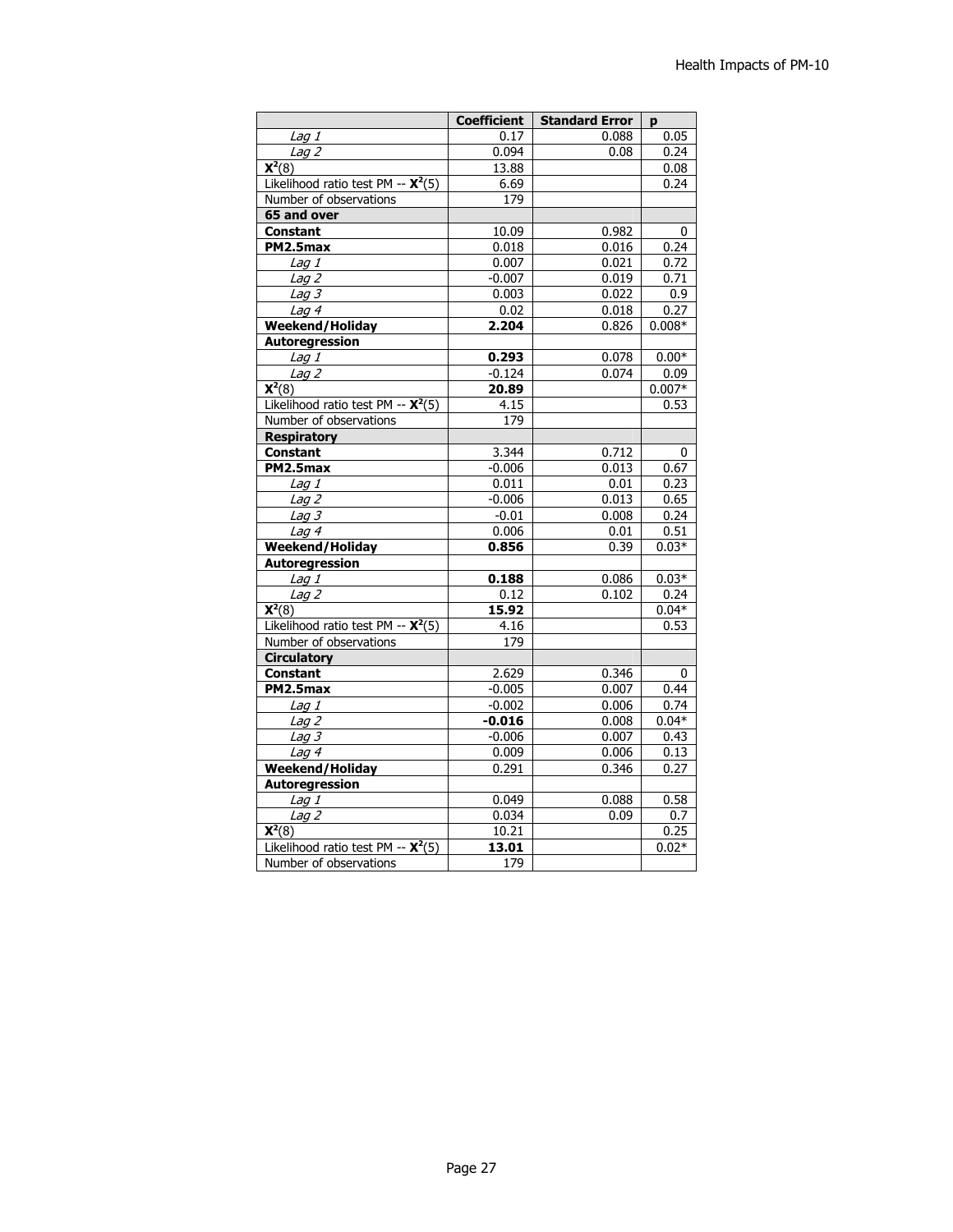



## **FINAL MODELING RESULTS**

#### **Poisson Model**

To better take into account the fact that the number of visits is a count variable, we reestimated the models assuming that the number of visits follows a Poisson distribution. We treated weeks as a clustering variable to take into account the natural grouping of clinic visits. This is an alternative approach to the inclusion of the second order autoregressive process and the indicator variable for days that follow a weekend or holiday. In addition, we employed robust methods for calculating the standard errors. This alternate specification allows us to verify the sensitivity of the time-series results to distributional assumptions. The model is described the equation below.

Visits<sub>wt</sub> = exposure<sub>t</sub> (exp ( $\beta_1$  PM<sub>t</sub> +  $\beta_2$  PM<sub>t-1</sub> +  $\beta_3$  PM<sub>t-3</sub>+  $\beta_4$  PM<sub>t-4</sub>)) +  $\mu_{wt}$  $corr(\mu_{wt}, \mu_{vs}) = \rho$  if  $v=w$ and  $= 0$  otherwise where t indexes days and w indexes weeks and exposure<sub>t</sub> =1 (unknown) by assumption

We present these results with the coefficients in exponentiated form so that they are incident rate ratios. IRRs that are greater than one represent an increase in the number of visits in response to higher PM concentrations and those that are less than one represent a decrease in the number of visits. So  $\exp B_t$  is the ratio of incidence rate of visits where a 1 microgram increase in PM has occurred at lag t, to the incidence rate of visits without such an increase. Because we have assumed exposure  $= 1$ , the incidence rate is equal to the count of visits.

As before, statistically significant coefficients are highlighted.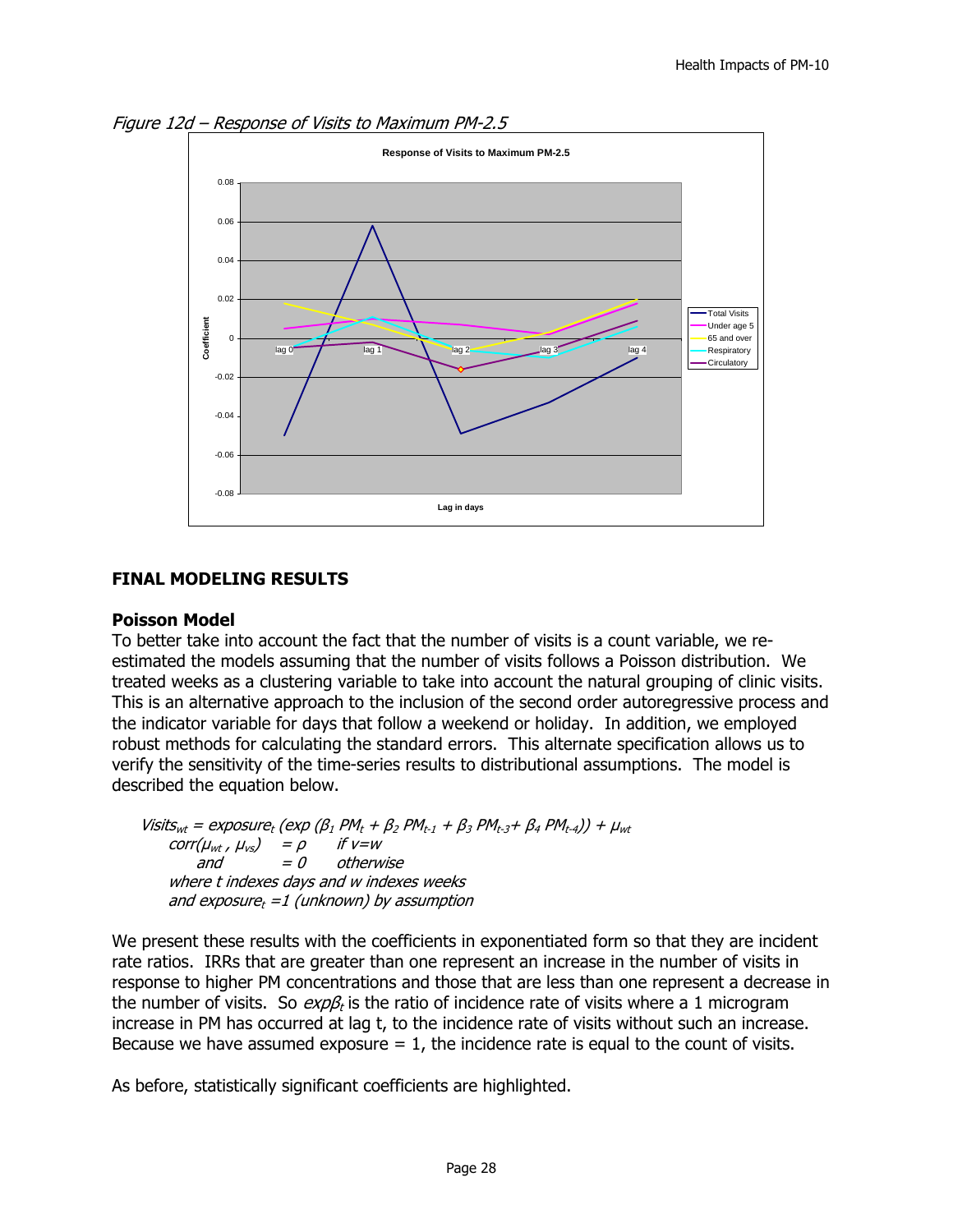#### Response of Visits to Average PM-10

These results are shown in Table 7a and Figure 13a and correspond to the distributed lag results in Table 6a and Figure 12a. Only a few IRRs reach conventional levels of statistical significance, and these indicate a decrease in visits when average PM-10 increases. Overall, the effects are small. There is a positive effect of average PM-10 on total, pediatric and circulatory visits at lag 2 and a positive effect of pediatric and circulatory visits at lag 3. As in the distributed lag model, respiratory visits show a consistent negative response to average PM-10.

|                              | ,,,,<br><b>IRR</b> | <b>Standard Error</b> | p         |
|------------------------------|--------------------|-----------------------|-----------|
| <b>Total Visits</b>          |                    |                       |           |
| PM10avg                      | 0.9991             | 0.0018                | 0.62      |
| Lag 1                        | 0.9991             | 0.0013                | 0.51      |
| Lag $2$                      | 1.0019             | 0.0015                | 0.22      |
| Lag <sub>3</sub>             | 0.9964             | 0.0018                | $0.05*$   |
| Lag 4                        | 1.0002             | 0.0017                | 0.91      |
| $\overline{\mathbf{X}^2(5)}$ | 6.03               |                       | 0.30      |
| Number of observations       | 178                |                       |           |
| <b>Under age 5</b>           |                    |                       |           |
| PM10avg                      | 0.9916             | 0.0056                | 0.13      |
| Lag 1                        | 0.9942             | 0.0059                | 0.33      |
| Lag 2                        | 1.0029             | 0.0055                | 0.59      |
| Lag 3                        | 1.0023             | 0.0055                | 0.67      |
| Lag 4                        | 0.9870             | 0.0048                | $0.01*$   |
| $\overline{\mathbf{X}^2(5)}$ | 16.37              |                       | 0.006     |
| Number of observations       | 178                |                       |           |
| Age 65 and over              |                    |                       |           |
| PM10avg                      | 1.0000             | 0.0026                | 0.99      |
| Lag 1                        | 0.9950             | 0.0024                | $0.04*$   |
| Lag <sub>2</sub>             | 1.0004             | 0.0032                | 0.91      |
| Lag <sub>3</sub>             | 0.9967             | 0.0023                | 0.16      |
| Lag <sub>4</sub>             | 0.9995             | 0.0022                | 0.84      |
| $\overline{\mathsf{X}^2(5)}$ | 10.55              |                       | 0.06      |
| Number of observations       | 178                |                       |           |
| <b>Respiratory</b>           |                    |                       |           |
| PM10avg                      | 0.9927             | 0.0062                | 0.24      |
| Lag 1                        | 0.9933             | 0.0058                | 0.25      |
| Lag 2                        | 0.9924             | 0.0054                | 0.16      |
| Lag $3$                      | 0.9954             | 0.0057                | 0.42      |
| Lag $\overline{4}$           | 0.9933             | 0.0043                | 0.12      |
| $\mathbf{X}^2(5)$            | 26.67              |                       | $0.0001*$ |
| Number of observations       | 178                |                       |           |
| <b>Circulatory</b>           |                    |                       |           |
| PM10avg                      | 0.9926             | 0.0057                | 0.20      |
| Lag 1                        | 0.9955             | 0.0087                | 0.60      |
| Lag <sub>2</sub>             | 1.0108             | 0.0063                | 0.08      |
| Lag 3                        | 1.0009             | 0.0102                | 0.93      |
| Lag 4                        | 0.9938             | 0.0070                | 0.38      |
| $\overline{\mathsf{X}^2(5)}$ | 4.84               |                       | 0.44      |
| Number of observations       | 178                |                       |           |

| Table 7a - Poisson Models for Visits and Average PM-10 |  |  |  |  |  |  |  |
|--------------------------------------------------------|--|--|--|--|--|--|--|
|--------------------------------------------------------|--|--|--|--|--|--|--|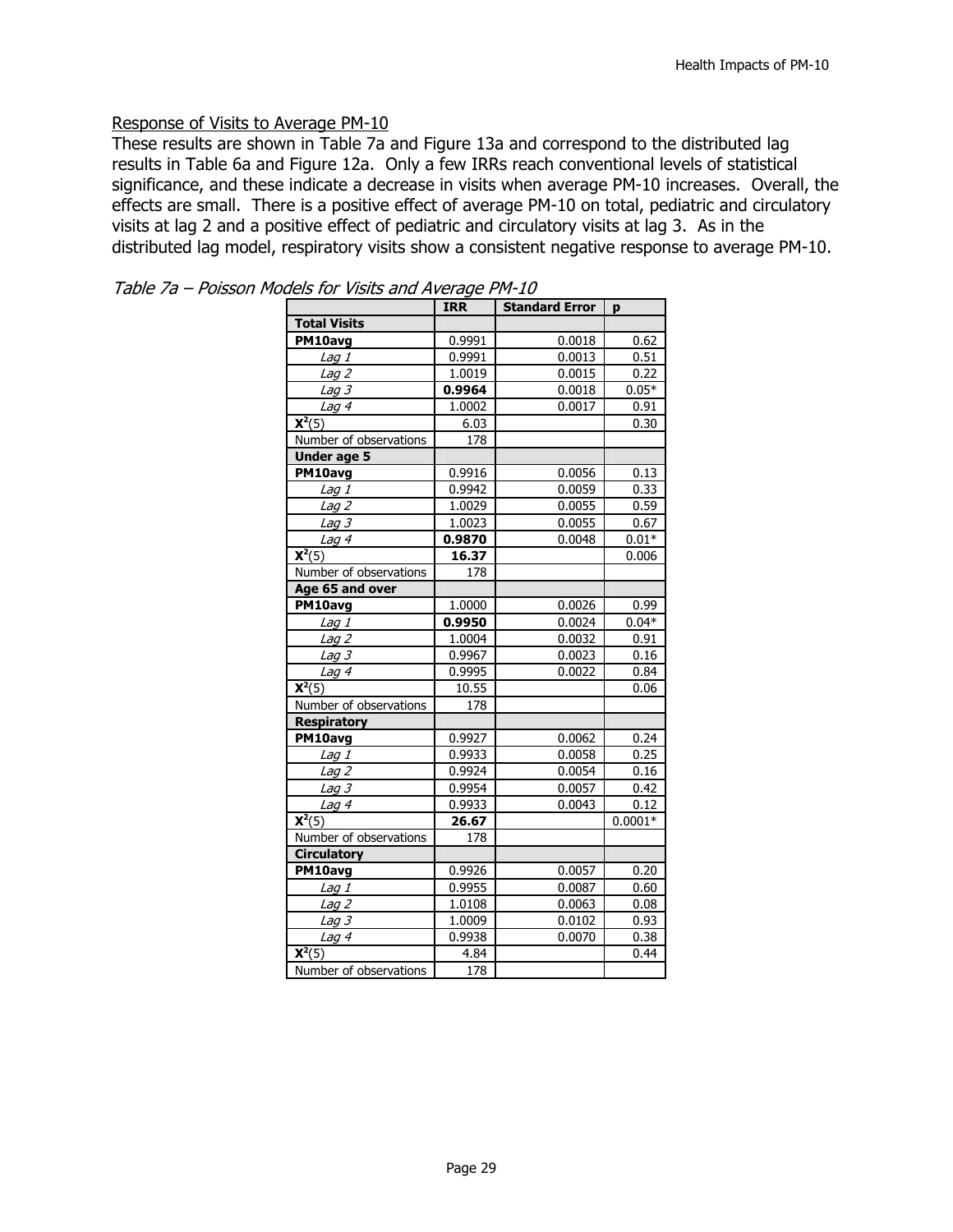



#### Response of Visits to Maximum PM-10

These results are shown in Table 7b and Figure 13b and correspond to the distributed lag results in Table 6b and Figure 12b. As with average PM-10, the effects are small and tend not to reach conventional levels of significance. The few effects that are significant indicate a negative impact of PM-10 on visits. Only circulatory visits who a positive effect at lags 2 and 3, mimicking the distributed lag results.

|                        | <b>IRR</b> | <b>Standard Error</b> | p       |
|------------------------|------------|-----------------------|---------|
| <b>Total Visits</b>    |            |                       |         |
| PM10max                | 0.99995    | 0.00016               | 0.74    |
| Lag 1                  | 0.99998    | 0.00017               | 0.91    |
| <i>Lag 2</i>           | 0.99998    | 0.00021               | 0.94    |
| <i>Lag 3</i>           | 0.99984    | 0.00028               | 0.56    |
| Lag 4                  | 0.99961    | 0.00025               | 0.13    |
| $X2(5)$                | 3.73       |                       | 0.59    |
| Number of observations | 178        |                       |         |
| Under age 5            |            |                       |         |
| PM10max                | 1.00016    | 0.00083               | 0.84    |
| Lag 1                  | 1.00031    | 0.00074               | 0.67    |
| <u>Lag 2</u>           | 1.00000    | 0.00077               | 1.00    |
| <i>Lag 3</i>           | 0.99974    | 0.00097               | 0.79    |
| Lag 4                  | 0.99799    | 0.00100               | $0.04*$ |
| $X2(5)$                | 4.48       |                       | 0.48    |
| Number of observations | 178        |                       |         |
| 65 and over            |            |                       |         |
| PM10max                | 1.00034    | 0.00026               | 0.20    |
| Lag 1                  | 0.99951    | 0.00040               | 0.22    |
| Lag 2                  | 0.99985    | 0.00045               | 0.73    |
| <i>Lag 3</i>           | 0.99994    | 0.00031               | 0.84    |
| Lag <sub>4</sub>       | 0.99966    | 0.00036               | 0.35    |
| $X2(5)$                | 3.84       |                       | 0.57    |

|  |  | Table 7b – Poisson Models for Visits and Maximum PM-10 |  |
|--|--|--------------------------------------------------------|--|
|  |  |                                                        |  |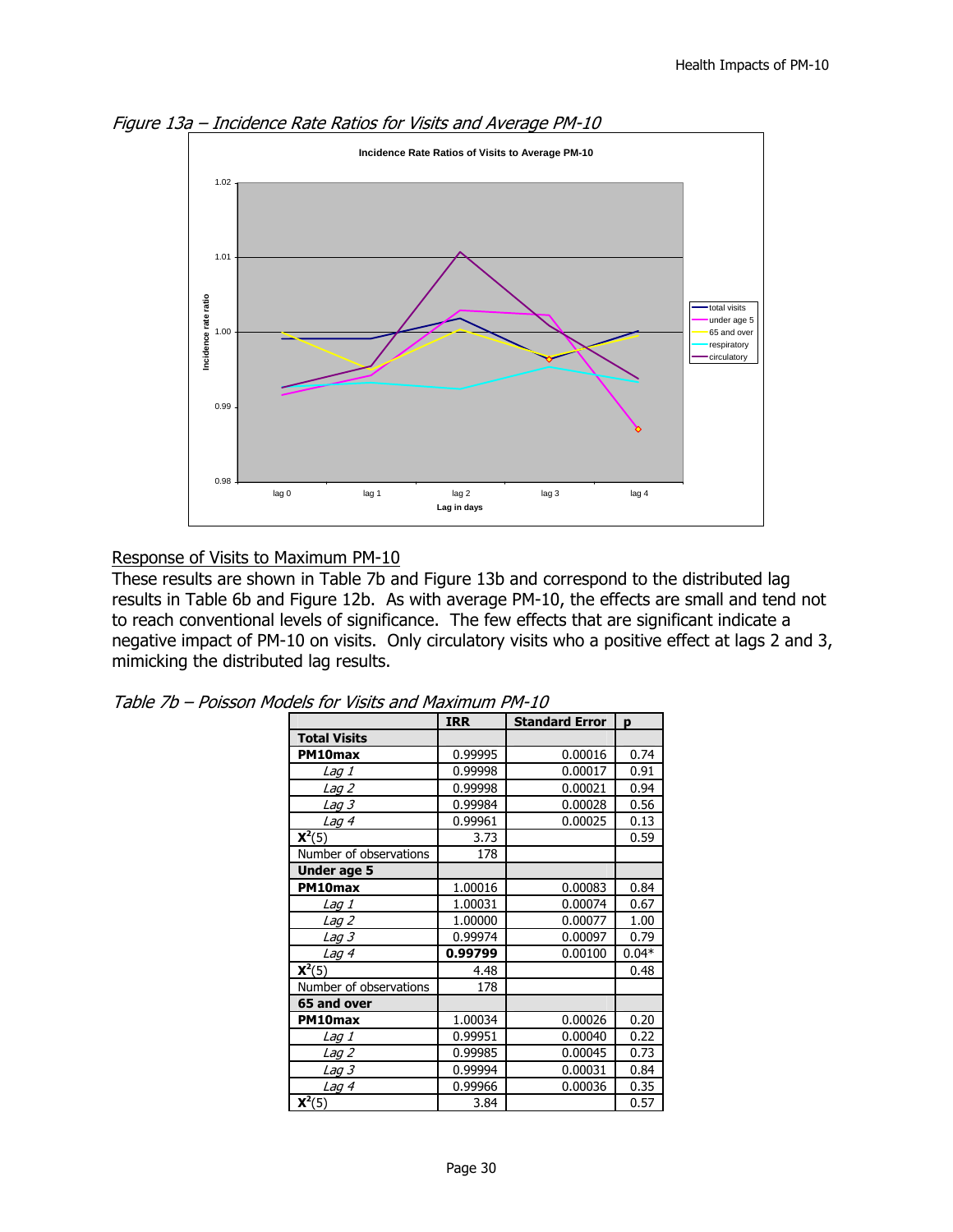|                        | <b>IRR</b> | <b>Standard Error</b> | p       |
|------------------------|------------|-----------------------|---------|
| Number of observations | 178        |                       |         |
| <b>Respiratory</b>     |            |                       |         |
| PM10max                | 0.99990    | 0.00100               | 0.92    |
| Lag 1                  | 0.99919    | 0.00079               | 0.31    |
| Lag 2                  | 0.99942    | 0.00092               | 0.53    |
| Lag 3                  | 1.00002    | 0.00127               | 0.99    |
| Lag 4                  | 0.99803    | 0.00086               | $0.02*$ |
| $X2(5)$                | 7.83       |                       | 0.17    |
| Number of observations | 178        |                       |         |
| <b>Circulatory</b>     |            |                       |         |
| PM10max                | 0.99920    | 0.00094               | 0.40    |
| <i>Lag 1</i>           | 0.99988    | 0.00080               | 0.88    |
| Lag 2                  | 1.00075    | 0.00107               | 0.49    |
| <i>Lag 3</i>           | 1.00097    | 0.00092               | 0.29    |
| Lag 4                  | 0.99952    | 0.00068               | 0.48    |
| $X2(5)$                | 2.94       |                       | 0.71    |
| Number of observations | 178        |                       |         |

Figure 13b – Incidence Rate Ratios for Visits and Maximum PM-10



#### Response of Visits to Average PM-2.5

These results are shown in Table 7c and Figure 13c and correspond to the distributed lag results in Table 6c and Figure 12c. Unlike the results for PM-10, there is some indication that average PM-2.5 has some impact on the number of visits. One coefficient – for visits age 65 and over at lag 4 – does reach conventional levels of significance, although the impact is small. In addition, the coefficients for all types of visits are positive at lag 4.

Table 7c – Poisson Models for Visits and Average PM-2.5

|                     | <b>IRR</b> | <b>Standard Error</b> | D    |
|---------------------|------------|-----------------------|------|
| <b>Total Visits</b> |            |                       |      |
| PM2.5avg            | 0.9945     | 0.0032                | 0.08 |
| Lag 1               | 1.0041     | 0.0033                | 0.20 |
| Lag 2               | 0.9960     | 0.0029                |      |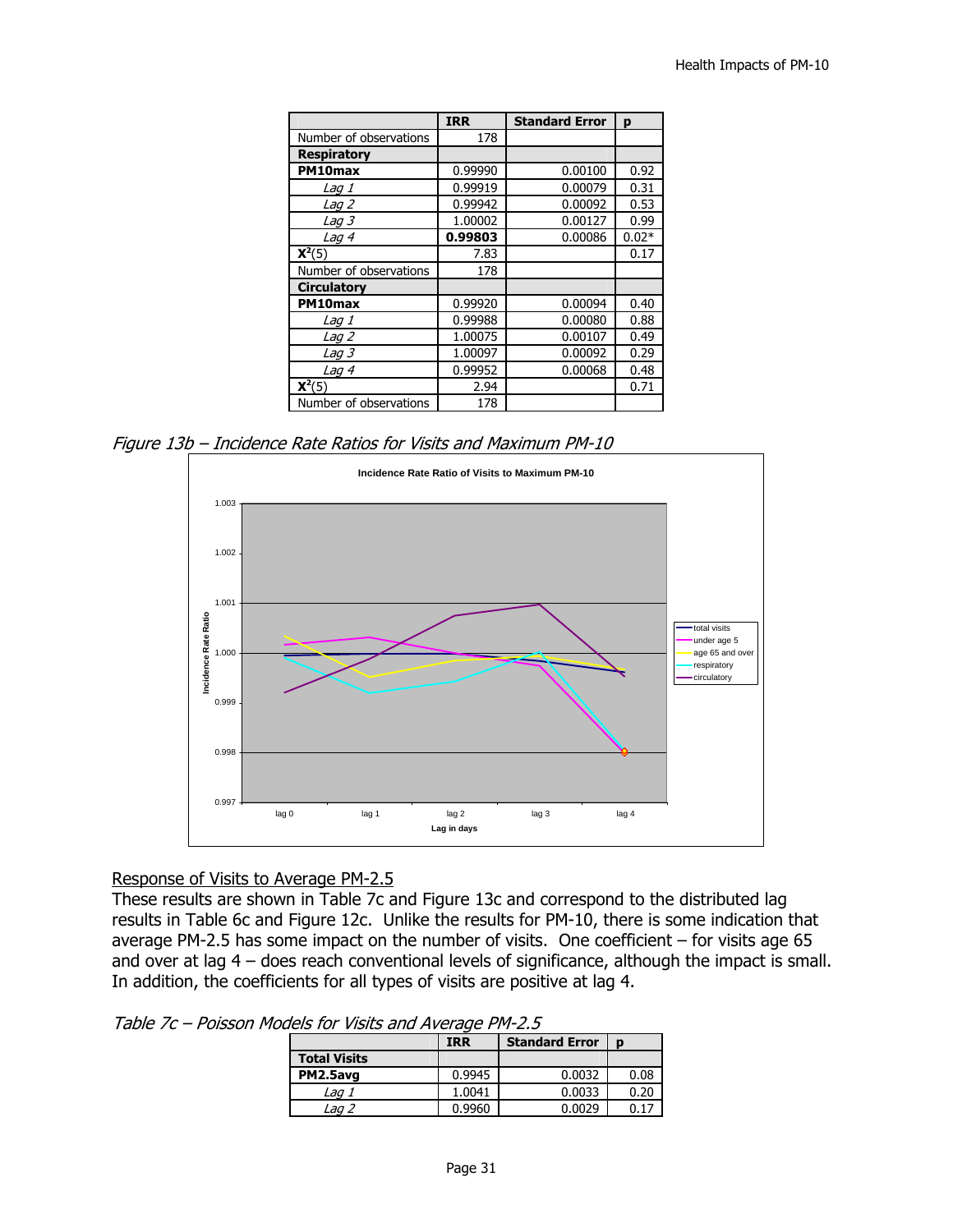|                              | <b>IRR</b> | <b>Standard Error</b> | p        |
|------------------------------|------------|-----------------------|----------|
| $L$ ag 3                     | 0.9918     | 0.0030                | $0.01*$  |
| Lag 4                        | 1.0018     | 0.0044                | 0.69     |
| $X2(5)$                      | 16.60      |                       | $0.005*$ |
| Number of observations       | 179        |                       |          |
| <b>Under age 5</b>           |            |                       |          |
| PM2.5avg                     | 1.0092     | 0.0094                | 0.33     |
| Lag 1                        | 0.9951     | 0.0096                | 0.61     |
| Lag $2$                      | 1.0030     | 0.0119                | 0.80     |
| Lag $3$                      | 0.9982     | 0.0100                | 0.86     |
| Lag 4                        | 1.0145     | 0.0097                | 0.13     |
| $X2(5)$                      | 6.34       |                       | 0.27     |
| Number of observations       | 179        |                       |          |
| 65 and over                  |            |                       |          |
| PM2.5avg                     | 0.9990     | 0.0052                | 0.85     |
| Lag 1                        | 0.9993     | 0.0050                | 0.88     |
| Lag $2$                      | 0.9925     | 0.0051                | 0.14     |
| Lag 3                        | 0.9991     | 0.0073                | 0.90     |
| Lag 4                        | 1.0108     | 0.0049                | $0.03*$  |
| $\overline{\mathsf{X}^2(5)}$ | 5.91       |                       | 0.32     |
| Number of observations       | 179        |                       |          |
| <b>Respiratory</b>           |            |                       |          |
| PM2.5avg                     | 0.9815     | 0.0103                | 0.08     |
| Lag 1                        | 0.9992     | 0.0106                | 0.94     |
| Lag <sub>2</sub>             | 0.9916     | 0.0110                | 0.45     |
| <i>Lag 3</i>                 | 0.9936     | 0.0109                | 0.56     |
| Lag 4                        | 1.0202     | 0.0131                | 0.12     |
| $\overline{\mathsf{X}^2(5)}$ | 5.92       |                       | 0.31     |
| Number of observations       | 179        |                       |          |
| <b>Circulatory</b>           |            |                       |          |
| PM2.5avg                     | 0.9877     | 0.0112                | 0.28     |
| Lag 1                        | 1.0017     | 0.0104                | 0.87     |
| Lag 2                        | 0.9755     | 0.0122                | $0.05*$  |
| $Lag$ $3$                    | 0.9873     | 0.0114                | 0.27     |
| Lag 4                        | 1.0203     | 0.0106                | 0.05     |
| $\overline{\mathbf{X}^2}(5)$ | 13.39      |                       | $0.02*$  |
| Number of observations       | 179        |                       |          |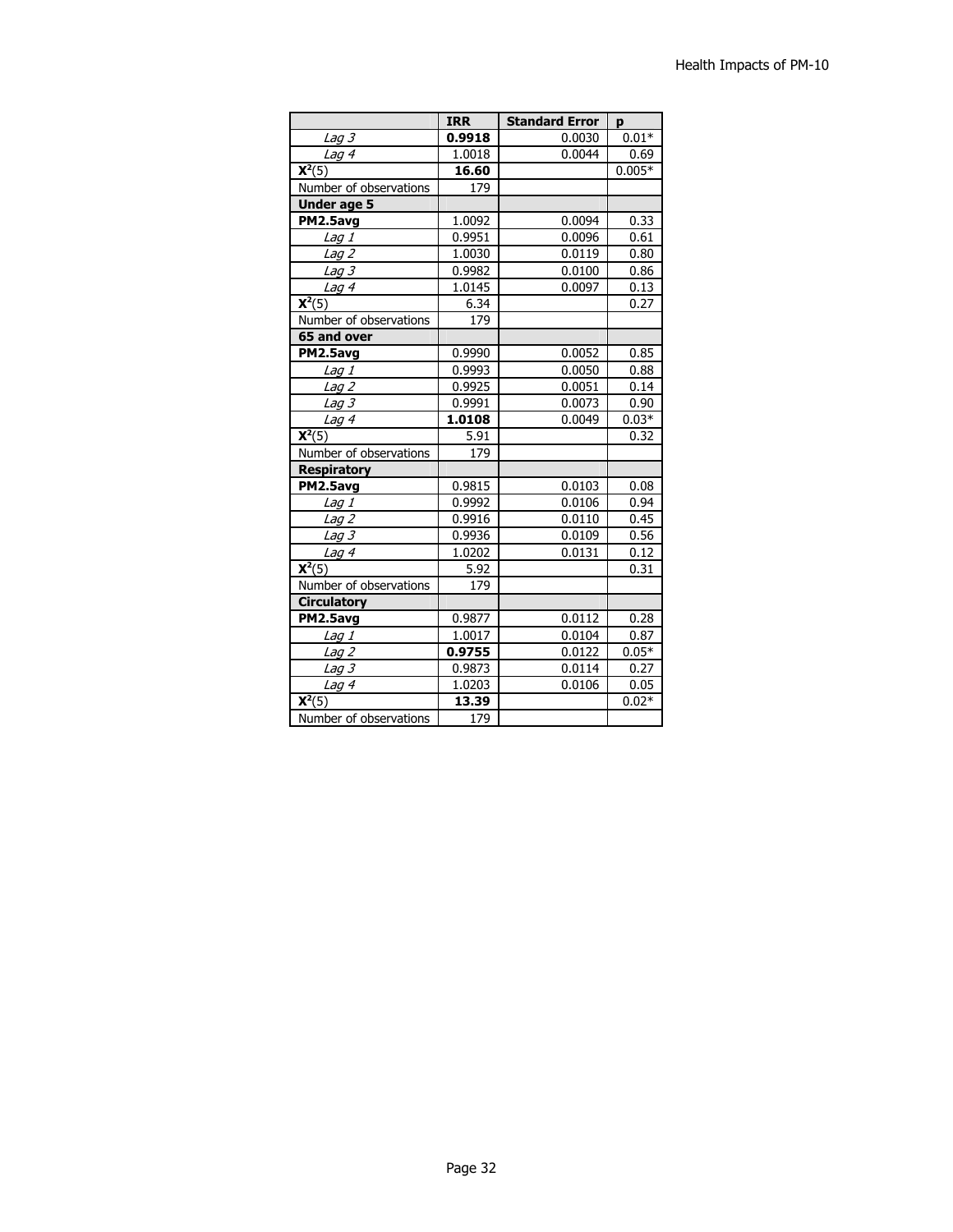

Figure 13c – Incidence Rate Ratios for Visits and Average PM-2.5

#### Response of Visits to Maximum PM-2.5

These results are shown in Table 7d and Figure 13d and correspond to the distributed lag results in Table 6d and Figure 12. As with average PM-2.5, there is some indication that maximum PM-2.5 has some impact on the number of visits. The effect is consistently positive at all lags for pediatric visits, and reaches conventional levels of significance at lag 4.

|                              | <b>IRR</b> | <b>Standard Error</b> | p       |
|------------------------------|------------|-----------------------|---------|
| <b>Total Visits</b>          |            |                       |         |
| PM2.5max                     | 0.9990     | 0.0007                | 0.13    |
| Lag 1                        | 1.0011     | 0.0006                | 0.07    |
| <i>Lag 2</i>                 | 0.9987     | 0.0009                | 0.12    |
| <i>Lag 3</i>                 | 0.9993     | 0.0008                | 0.34    |
| <u>Lag 4</u>                 | 0.9998     | 0.0008                | 0.83    |
| $X2(5)$                      | 14.89      |                       | $0.01*$ |
| Number of observations       | 179        |                       |         |
| <b>Under age 5</b>           |            |                       |         |
| PM2.5max                     | 1.0018     | 0.0020                | 0.37    |
| Lag 1                        | 1.0023     | 0.0018                | 0.22    |
| Lag 2                        | 1.0020     | 0.0015                | 0.20    |
| <i>Lag 3</i>                 | 1.0015     | 0.0021                | 0.49    |
| Lag 4                        | 1.0051     | 0.0013                | 0.00    |
| $X2(5)$                      | 52.98      |                       | $0.00*$ |
| Number of observations       | 179        |                       |         |
| 65 and over                  |            |                       |         |
| PM2.5max                     | 1.0014     | 0.0013                | 0.28    |
| <i>Laq 1</i>                 | 0.9999     | 0.0010                | 0.91    |
| Lag 2                        | 0.9993     | 0.0011                | 0.51    |
| <i>Lag 3</i>                 | 1.0007     | 0.0012                | 0.56    |
| Lag 4                        | 1.0020     | 0.0014                | 0.14    |
| $\overline{\mathbf{X}}^2(5)$ | 4.35       |                       | 0.50    |
| Number of observations       | 179        |                       |         |

|  | Table 7d – Poisson Models for Visits and Maximum PM-2.5 |  |  |
|--|---------------------------------------------------------|--|--|
|  |                                                         |  |  |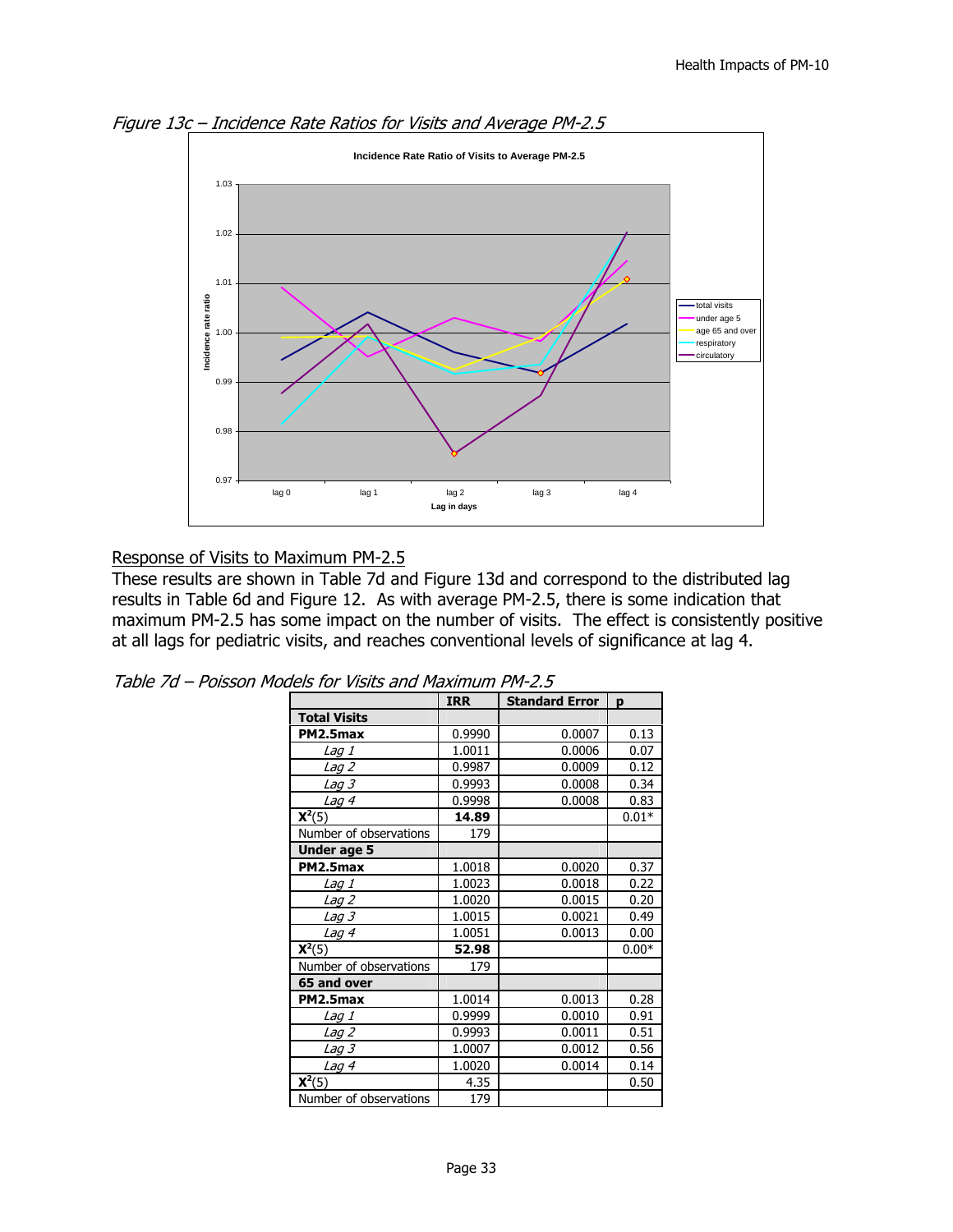|                        | <b>IRR</b> | <b>Standard Error</b> | p        |
|------------------------|------------|-----------------------|----------|
| <b>Respiratory</b>     |            |                       |          |
| PM2.5max               | 0.9988     | 0.0021                | 0.56     |
| Lag 1                  | 1.0021     | 0.0021                | 0.32     |
| Lag 2                  | 0.9982     | 0.0020                | 0.37     |
| Lag 3                  | 0.9982     | 0.0030                | 0.55     |
| Lag 4                  | 1.0026     | 0.0028                | 0.34     |
| $X2(5)$                | 3.59       |                       | 0.61     |
| Number of observations | 179        |                       |          |
| <b>Circulatory</b>     |            |                       |          |
| PM2.5max               | 0.9981     | 0.0029                | 0.51     |
| <i>Laq 1</i>           | 0.9986     | 0.0026                | 0.58     |
| Lag 2                  | 0.9902     | 0.0032                | $0.002*$ |
| <i>Laq 3</i>           | 0.9979     | 0.0028                | 0.46     |
| Lag 4                  | 1.0039     | 0.0023                | 0.09     |
| $X2(5)$                | 26.55      |                       | 0.0001   |
| Number of observations | 179        |                       |          |

Figure 13d – Incidence Rate Ratios for Visits and Maximum PM-2.5



## **LESSONS LEARNED**

This study is a pilot to determine the value of examining clinic visits as a measure of health that may be responsive to air quality. Our results offer some modest evidence of the usefulness of this approach. We investigated two modeling approaches, one based on conventional time series methods and the other using a Poisson model that takes into account the fact that the dependent variable is a count. Our results are broadly consistent across the two approaches. We did not find evidence of the impact of PM-10 episodes on health despite proximity to the Owens Dry Lake, and rather high hourly concentrations, except possibly for circulatory visits. We did find some modest impact of PM-2.5 concentrations on pediatric visits, although these do not always reach conventional levels of statistical significance. This result may bear further investigation. In general, our results are consistent with prior research. We were hampered by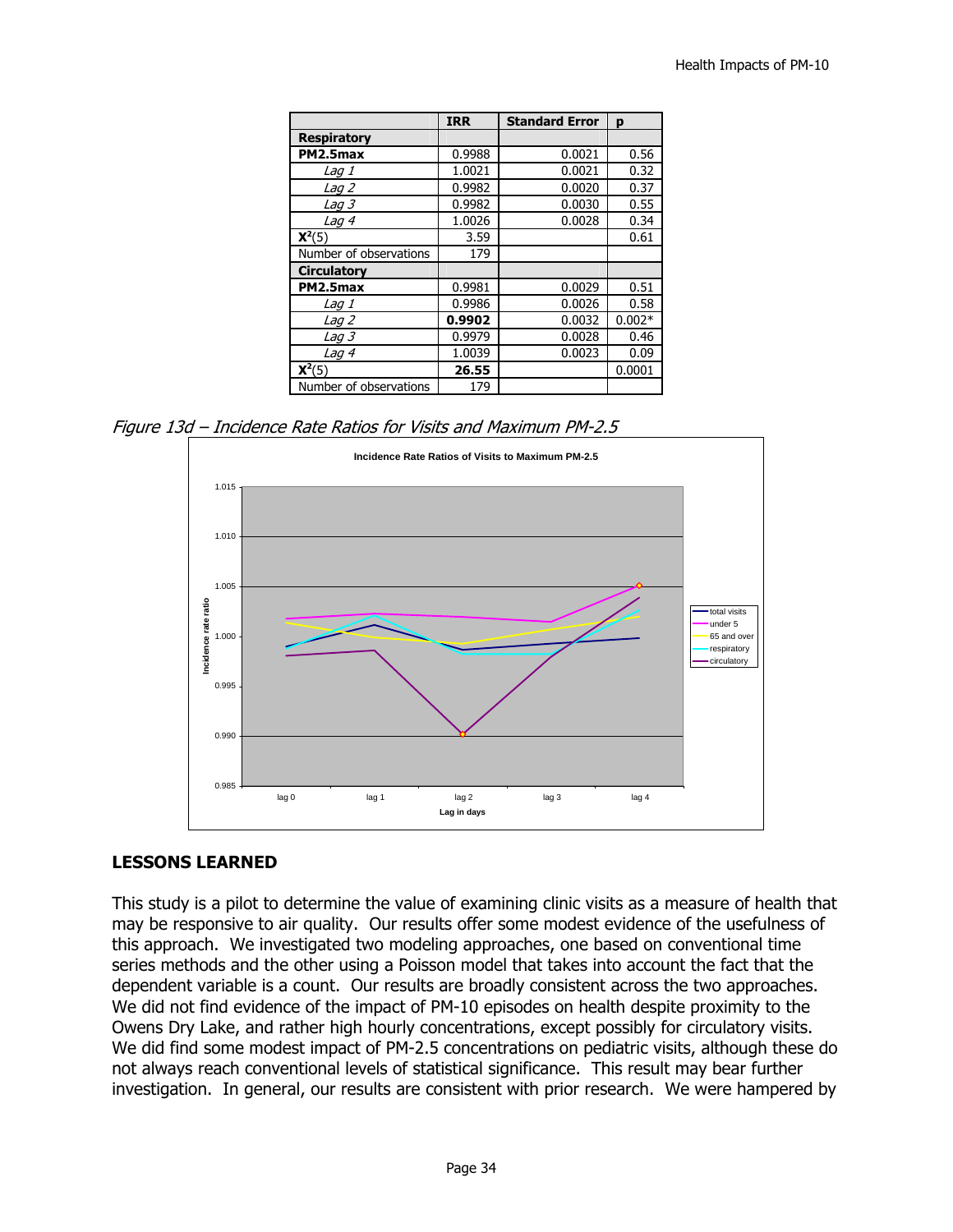relatively small sample sizes because we had only one year of data, and the sample was further reduced by clinic closures and missing monitoring data due to equipment maintenance.

#### **REFERENCES**

Bell, Michelle L., et al, Seasonal and Regional Short-term Effects of Fine Particles on Hospital Admissions in 202 US Counties, 1999-2005. American Journal of Epidemiology, Vol. 168, No. 11, pp 1301-1310. 2008.

Bishop Paiute Tribe, Air Quality Program, Air Quality on the Bishop Paiute Reservation, Source and Emission Inventory. Prepared by Toni Richards. Bishop, CA. 2002.

Bishop Paiute Tribe, Air Quality Program, Where does the dust come from? An analysis of the days with the highest particulate concentration on the Bishop Paiute Reservation 2003-2006. Presentation to the National Tribal Environmental Science conference. Prepared by Toni Richards. Bishop, CA. 2006.

Carder, Melanie, et al, Does socio-economic status modify the effect of particulate air pollution on cardiorespiratory mortality? Occupational and Environmental Medicine, published online September 2009.

Chuan, Kai Jen, et al, Particulate Air Pollution as a Risk factor for ST-Segment Depression in Patients with Coronary Artery Disease. Circulation, 118:1314-1320. 2008.

Great Basin Unified Air Pollution Control District, Owens Valley  $PM_{10}$  Planning Area Demonstration of Attainment State Implementation Plan. Bishop, CA. 1998.

Kittle, Sarah, Survey of Reported Health Effects of Owens Lake Particulate Matter. Great Basin Unified Air Pollution Control District. Bishop, CA. 2000.

Mills, Nicholas L., et al, Adverse cardiovascular effects of air pollution. Nature Clinical Practice / Cardiovascular Medicine, published online, November 2008.

Morgenstern, Verena, et al, Atopic Diseases, Allergic Sensitization, and Exposure to Trafficrelated Air Pollution in Children. American Journal of Respiratory and Critical Care Medicine, Vol. 177 pp. 1331-1337. 2008

O'Connor, George T., et al, Acute respiratory health effects of air pollution on children with asthma in inner cities. Journal of Allergy and Clinical Immunology, Volume 121, Number 5, pp. 1133-1139. 2008.

Peng, Roger D., et al, A Bayesian hierarchical distributed lag model for estimating the time course of risk of hospitalization associated with particulate matter air pollution. Journal of the Royal Statistical Society: Series C, published online, July 2008.